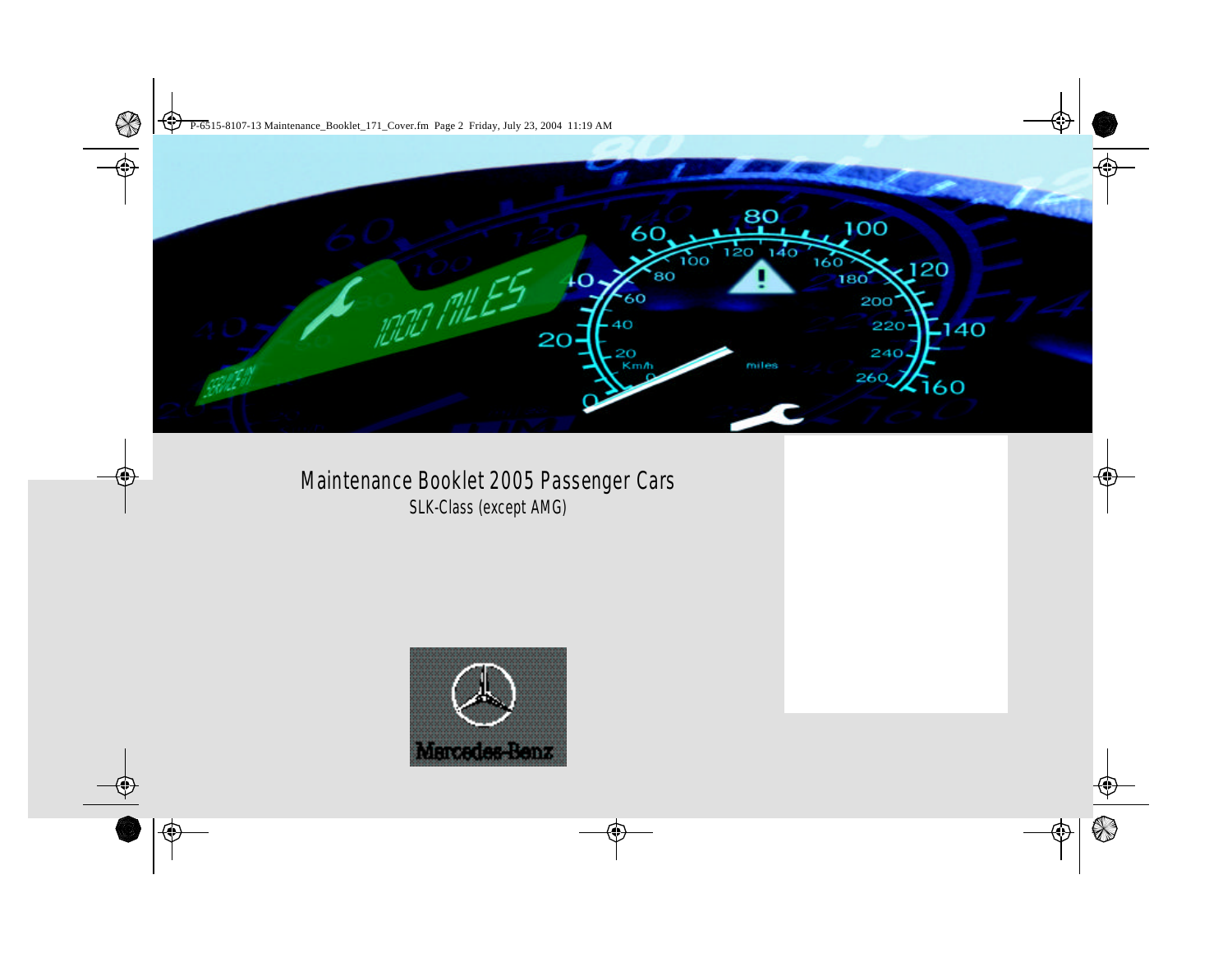# PLEASE NOTE

**WE STRONGLY RECOMMEND THAT YOU HAVE YOUR VEHICLE SERVICED BY YOUR AUTHORIZED MERCEDES-BENZ CENTER WHO IS FULLY EQUIPPED TO PROVIDE THIS SERVICE AND THAT GENUINE MERCEDES-BENZ PARTS BE USED.** 

**SERVICE, REPLACEMENT, OR REPAIR OF THE EMISSION CONTROL DEVICES AND SYSTEMS CAN BE PERFORMED BY ANY AUTOMOTIVE REPAIR ESTABLISHMENT OR INDIVIDUAL USING CERTIFIED PARTS.**

**THE USE OF DEFECTIVE OR NON-EQUIV-ALENT PARTS MAY RESULT IN YOUR EMISSION PERFORMANCE WARRANTY CLAIM BEING DENIED.**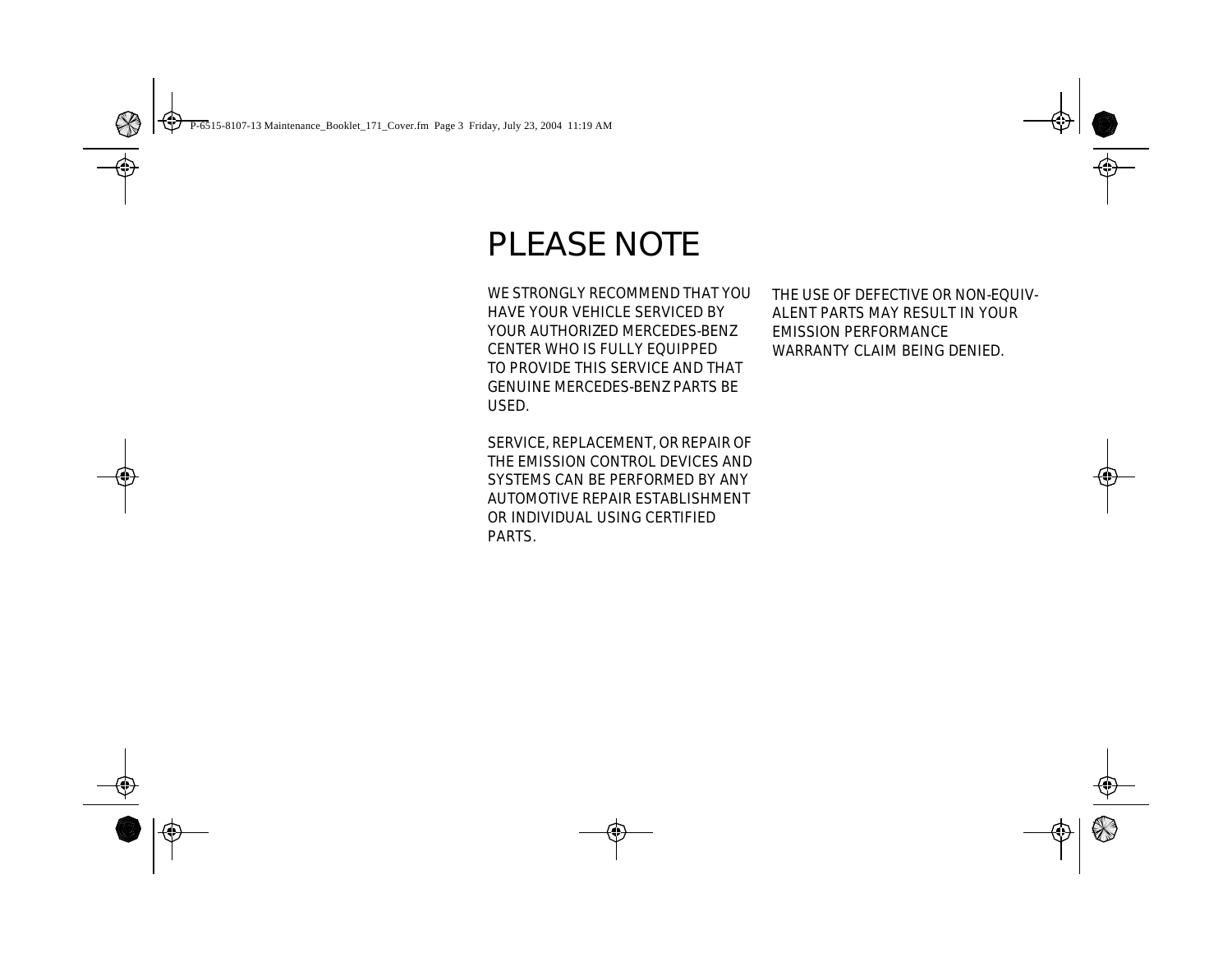### Vehicle data

| <b>Model</b>                               |  |
|--------------------------------------------|--|
|                                            |  |
| <b>Vehicle Identification Number (VIN)</b> |  |
|                                            |  |
| Date of initial registration               |  |
|                                            |  |
| <b>Paint color and code</b>                |  |

E License Plate No. E License Plate No. E License Plate No. E

### License Plate No.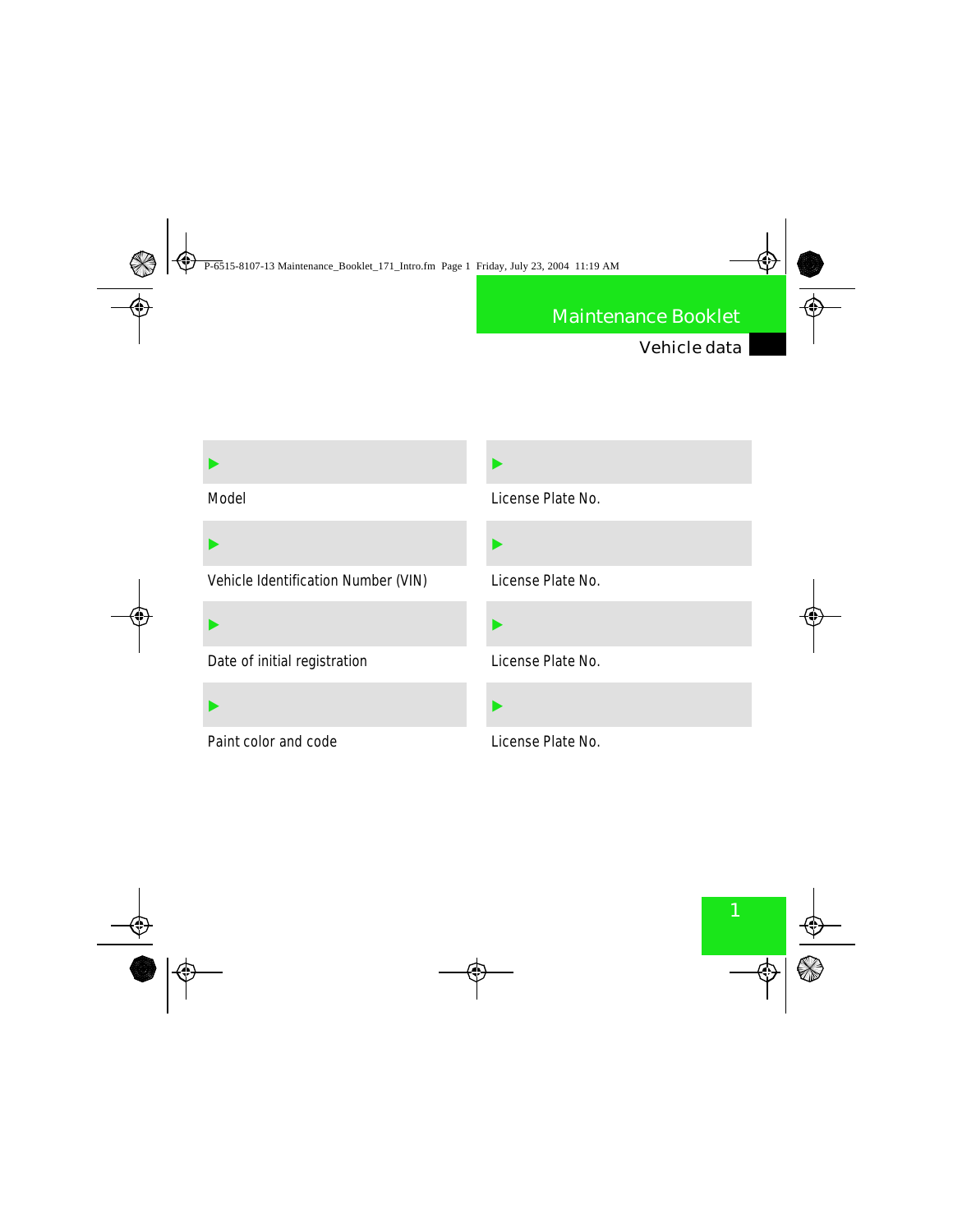### Protecting the environment

# H

Natural resources form the basis of our existence on this planet. The objectives of our policy are for these resources to be used sparingly and in a manner which takes the requirements of both nature and humanity into account.

Our declared policy is integrated environmental protection. This policy starts at the root causes and encompasses in its management decisions all the consequences for the environment which could arise from production processes or the products themselves.

You too can help to protect the environment by operating your Mercedes-Benz in an environmentally responsible manner.

Operating conditions and your individual driving style to a large extent influence fuel consumption and the rate of engine, brake, and tire wear. To reduce fuel consumption and the rate of wear, please consider the following:

- Avoid short trips.
- Make sure that the tire pressures are always correct.
- Avoid frequent, abrupt acceleration.
- Do not carry any unnecessary weight.
- Remove ski holders and roof racks once you no longer need them.
- Do not warm up the engine with the car stationary.
- Shift gears such that each gear is used only up to 2/3 of its maximum engine speed.
- Keep an eye on the vehicle's fuel consumption.

A regularly serviced vehicle will also help protect the environment. You should adhere to the maintenance intervals displayed by the Maintenance System service indicator, along with other maintenance work described in this booklet.

We recommend that you have maintenance services performed by an authorized Mercedes-Benz Center using Genuine Mercedes-Benz parts.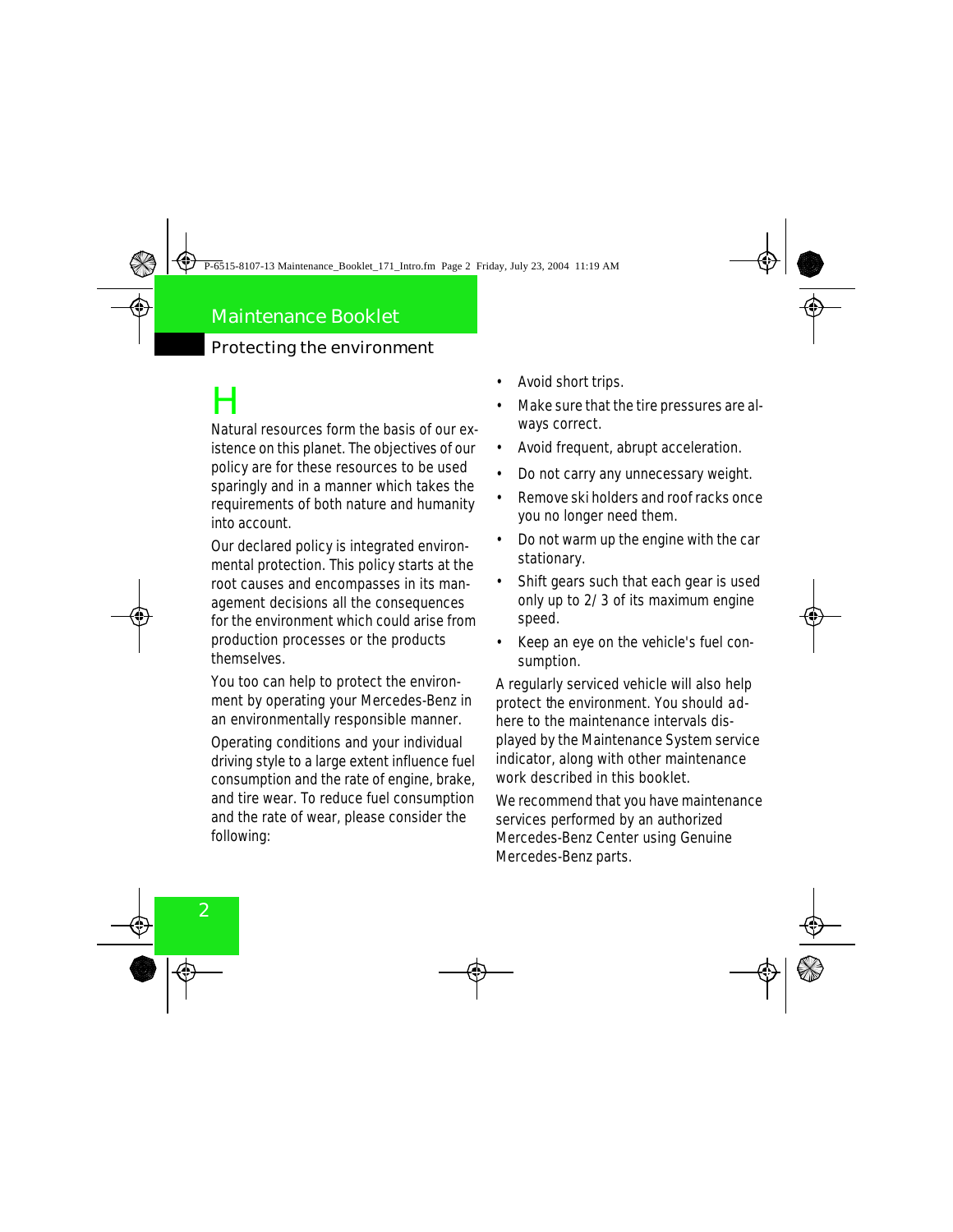### Contents

### **Introduction**

| Mercedes-Benz Maintenance System 4 |  |
|------------------------------------|--|
| Regular checks 8                   |  |
| Notes on the warranty 9            |  |
| Parts / Operating materials 10     |  |
| Service records 10                 |  |

### **Emission system maintenance**

| Gasoline Engines  11             |  |  |  |  |  |  |  |
|----------------------------------|--|--|--|--|--|--|--|
| <b>Emission System Caution -</b> |  |  |  |  |  |  |  |
| Gasoline Engines  12             |  |  |  |  |  |  |  |

| <b>Maintenance descriptions</b>                           |  |
|-----------------------------------------------------------|--|
| <b>Maintenance overview SLK Class 50</b>                  |  |
|                                                           |  |
| <b>The rotations.</b> $\dots\dots\dots\dots\dots\dots$ 53 |  |
| Maintenance services 1-13. 54                             |  |
| <b>Recommended high-mileage</b>                           |  |
| checks at 143,000 miles  61                               |  |
| <b>Emission System Maintenance</b>                        |  |
|                                                           |  |

**The State** 

### **Confirmations**

| <b>First visit15</b>                                        |  |  |  |  |  |  |  |  |  |  |
|-------------------------------------------------------------|--|--|--|--|--|--|--|--|--|--|
| The rotation $\ldots \ldots \ldots \ldots \ldots \ldots 17$ |  |  |  |  |  |  |  |  |  |  |
| Maintenance services19                                      |  |  |  |  |  |  |  |  |  |  |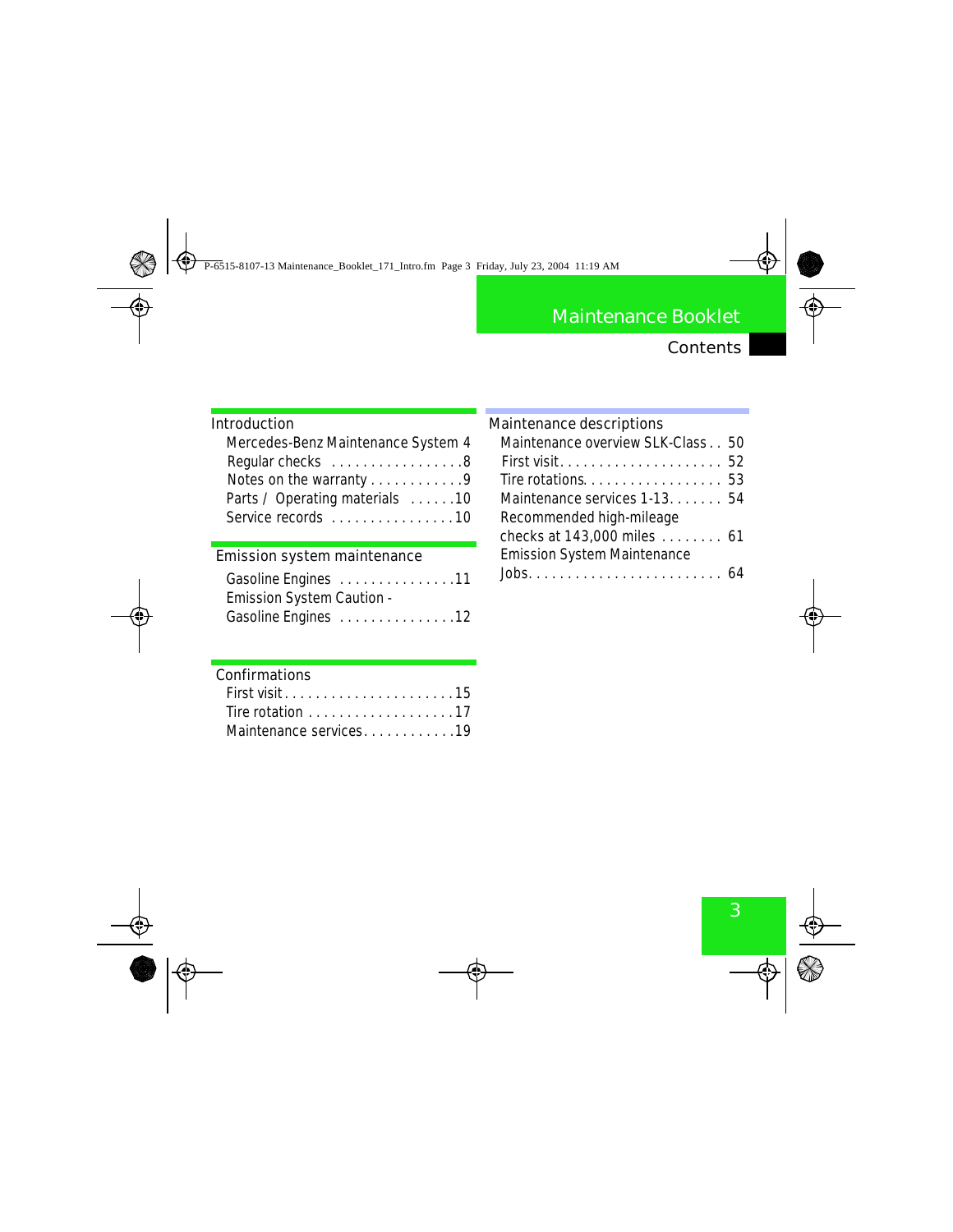We want you to enjoy your Mercedes-Benz automobile. Vehicle safety and operational reliability are two very important factors and to maintain them, regular maintenance services are necessary.

We continuously strive to improve our product, and ask for your understanding that we reserve the right to make changes in the required periodic maintenance work which is required for our vehicles.

Your Mercedes-Benz comes equipped with the **Mercedes-Benz Maintenance System**. The Maintenance System tracks distance driven and the time elapsed since your last service. In addition, it calculates other maintenance work required. The next necessary maintenance service is indicated in the multifunction display in the instrument cluste r.

The maintenance services will be indicated by showing a service type A through type H in the multifunction display. Types A through H are classified based on the

estimated time needed to perform the maintenance service, ranging from up to approximately one hour (type A) to up to approximately eight hours (type H). When scheduling a maintenance appointment with your authorized Mercedes-Benz Center, always indicate the service type that appears in the multifunction display. This will help the Mercedes-Benz Center to schedule your vehicle maintenance in the most efficient manner.

A "+" sign after the service type display indicates that the brake lining thickness must be checked in addition to the other required maintenance services at the service displayed.

The Maintenance System calculates and determines the service items (items 1-13) that need to be performed. Based on these service items, the system then assigns the appropriate service type (type A through type H) which appears in the multifunction display.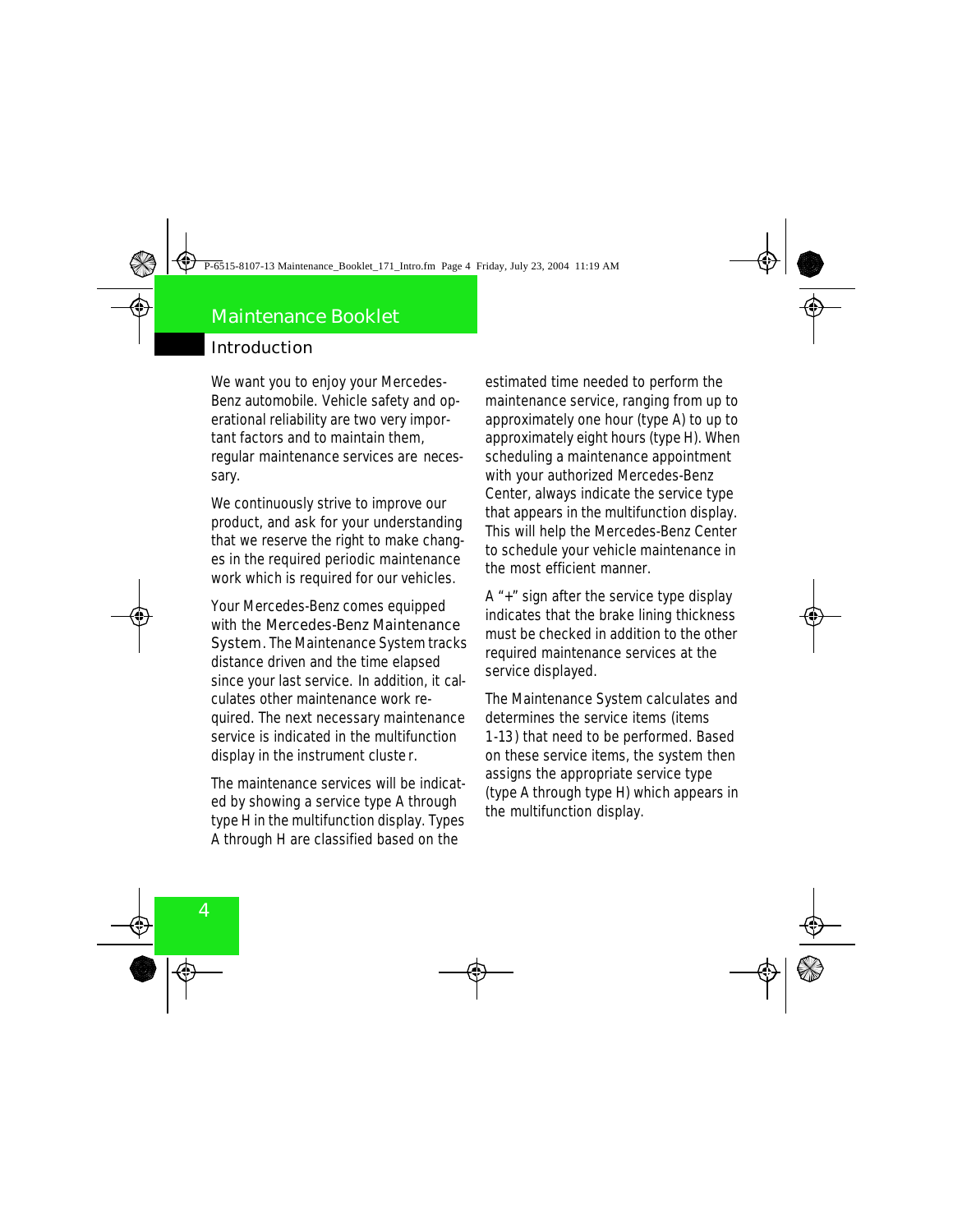When the service type appears in the multifunction display, you can use the vehicle's control system to view a list of the service items (1-13) that need to be performed at the called for service type. See "Maintenance" in your Operator's Manual on how to view the service items. A descriptive listing of the service items 1-13 are contained in this booklet, starting on page 54. Following each maintenance service, your Mercedes-Benz Center will reset the Maintenance System service indicator by confirming the service items performed.

!

If the Maintenance System maintenance service counter was inadvertently reset, have a Mercedes-Benz Center correct it. Please only reset if the proper maintenance service has been performed. Resetting the system without performing the proper maintenance service will result in engine and/or other vehicle damage not covered by the Mercedes-Benz Limited Warranty.

**Tire rotation** - Your vehicle's tires are a critical component to overall vehicle performance and vehicle stability. The useful life of tires will vary and is proportional to tire type, speed rating, ambient conditions, tire loading, tire inflation pressure, road surfaces, and individual driving style, among other factors. Therefore, Mercedes-Benz recommends regular checks for wear and proper inflation and, if applicable to your vehicle's tire configuration, tire rotation.

Tire rotations can be performed on vehicles with the same tire dimensions all around. If your vehicle is equipped with the same tire dimensions all around, tires can be rotated by observing a front-torear rotation pattern that will maintain the intended rotation (spinning) direction of the tire (on unidirectional tires, an arrow on the sidewall indicates the intended rotation or spinning direction of the tire). In some cases, such as when your vehicle is configured with staggeredsize (different tire sizes, front vs. rear), tire rotations are not possible.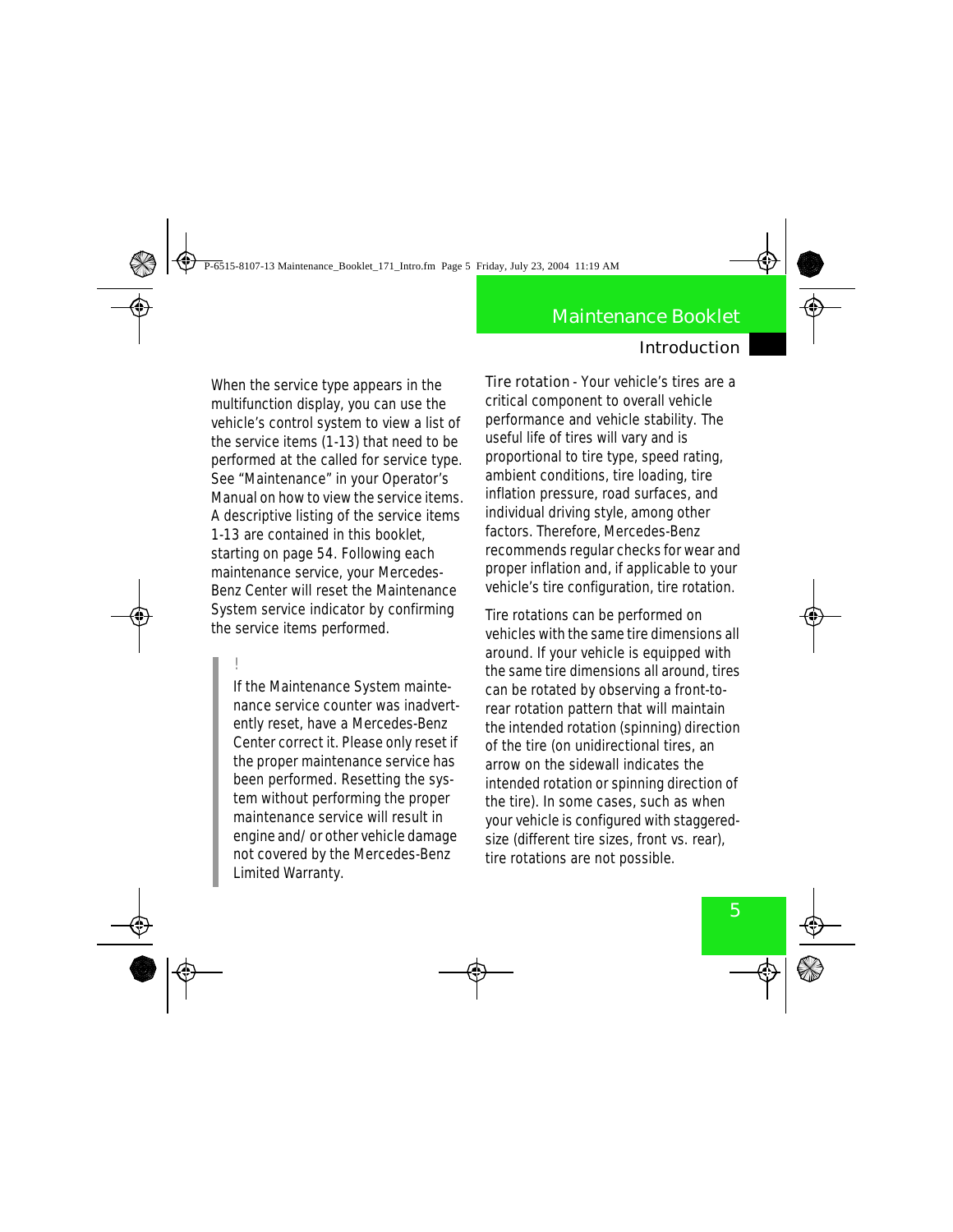If your vehicle's tire configuration allows for tire rotation, tire rotation should be performed in accordance with the tire manufacturer's recommended intervals, or sooner at first signs of irregular (uneven) tread wear. Tire manufacturer's rotation recommendations will necessitate a tire rotation at least once in between maintenance services and at every maintenance service based on Mercedes-Benz maintenance intervals.

The first tire rotation, so long as it occurs before 6,500 miles (vehicle odometer), will be provided at no charge by an authorized Mercedes-Benz Center courtesy of Mercedes-Benz.

Should a tire rotation not be possible for your vehicle's tire configuration, an authorized Mercedes-Benz Center will check your tires for proper tire inflation pressure and perform a tread inspection, also at no charge courtesy of Mercedes-Benz, so long as this occurs before 6,500 miles (vehicle odometer).

For your convenience, this Maintenance Booklet contains a tire rotation confirmation page on which you can record the date and mileage when tire rotations were performed.

**Severe operating conditions** - The maintenance intervals have been determined so that the vehicle, under normal operating conditions, should operate properly between maintenance services. Severe operating conditions may call for correspondingly sooner replacement of the following items:

INTERIOR FILTERS (e.g. dust filter, recirculating air filter, activated charcoal filter or combination filter) are replaced as called for by the Maintenance System. Under severe dust conditions, or with the Climate Control frequently operating in the air recirculation mode, the filters should be replaced correspondingly sooner and changed more frequently than as called for by the Maintenance **System.**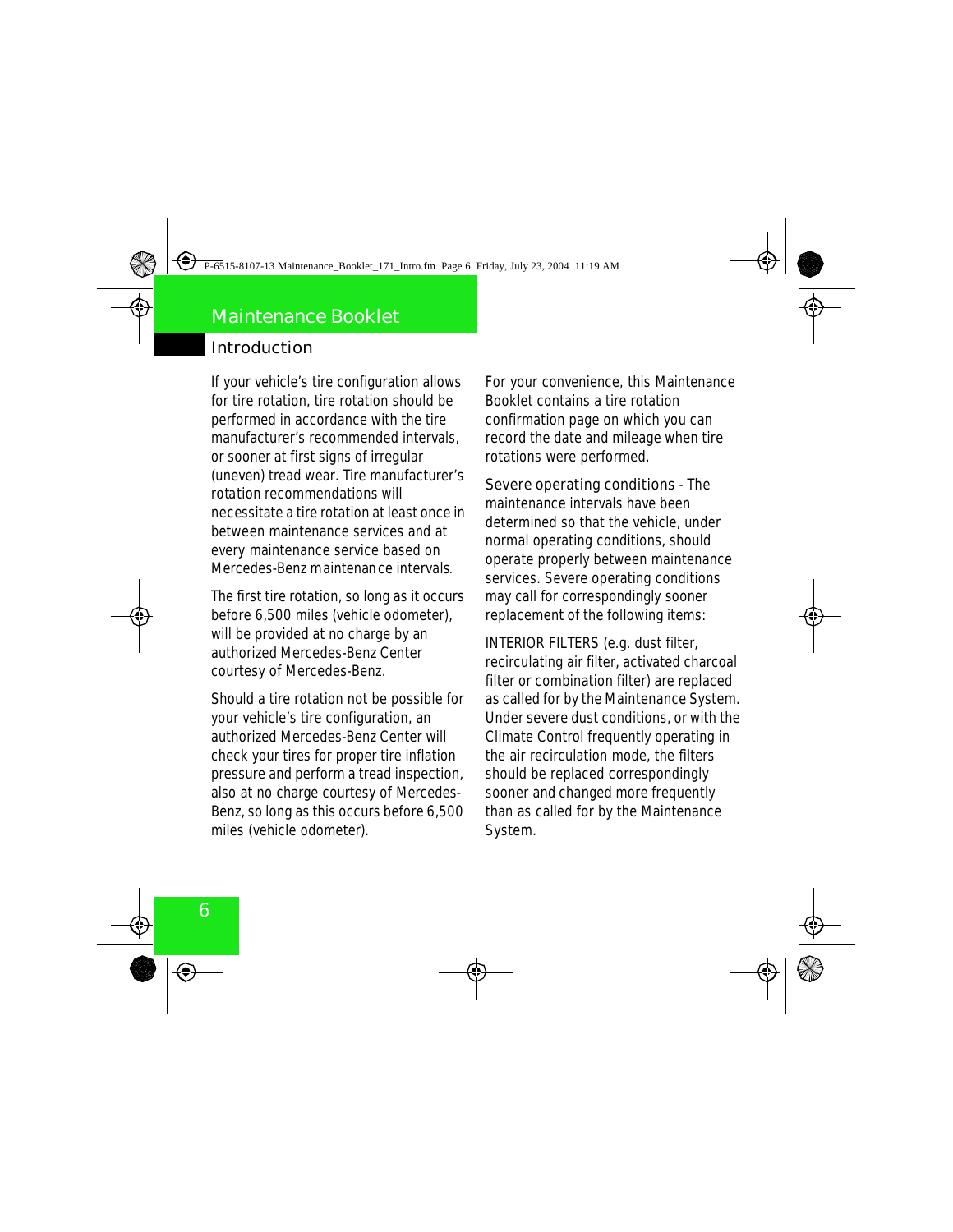SPARK PLUGS. The Maintenance System calls for spark plug replacement every 78,000 miles or 5 years, whichever comes first. Severe operating conditions (frequent starting and stopping, excessive idling, sustained fast highway driving) may call for spark plugs to be replaced correspondingly sooner.

COOLANT should be checked for the proper concentration before the start of the winter season (or once a year in hot regions). Have the coolant (water/anticorrosion/antifreeze mixture) replaced every 143,000 miles or 15 years, see page 60. Replacement of coolant may be required more frequently if coolant is not maintained according to instructions and/or other than approved anticorrosion/antifreeze products for your vehicle are being used. For instructions on coolant, see "Coolants" in your vehicle Operator's Manual. For a listing of approved anticorrosion/antifreeze products for your vehicle, refer to the Factory Approved Service Products pamphlet, or contact an authorized Mercedes-Benz Center.

**Wear items** - While the Maintenance System calls for inspection of certain wear items, the system does not make any judgment on the condition of these wear items. Only a qualified technician can determine if a wear item needs to be replaced.

**Engine oils and oil filters** are specifically tested for their suitability in our engines and durability for our service intervals. Therefore, only use approved engine oils and oil filters required for vehicles with Maintenance System. For a listing of approved engine oils and oil filters, refer to the Factory Approved Service products pamphlet, or contact an authorized Mercedes-Benz Center.

Using engine oils and oil filters of specification other than those expressly required for the Maintenance System or changing of oil and oil filter at change intervals longer than those called for by the Maintenance System will result in engine damage not covered by the Mercedes-Benz Limited Warranty.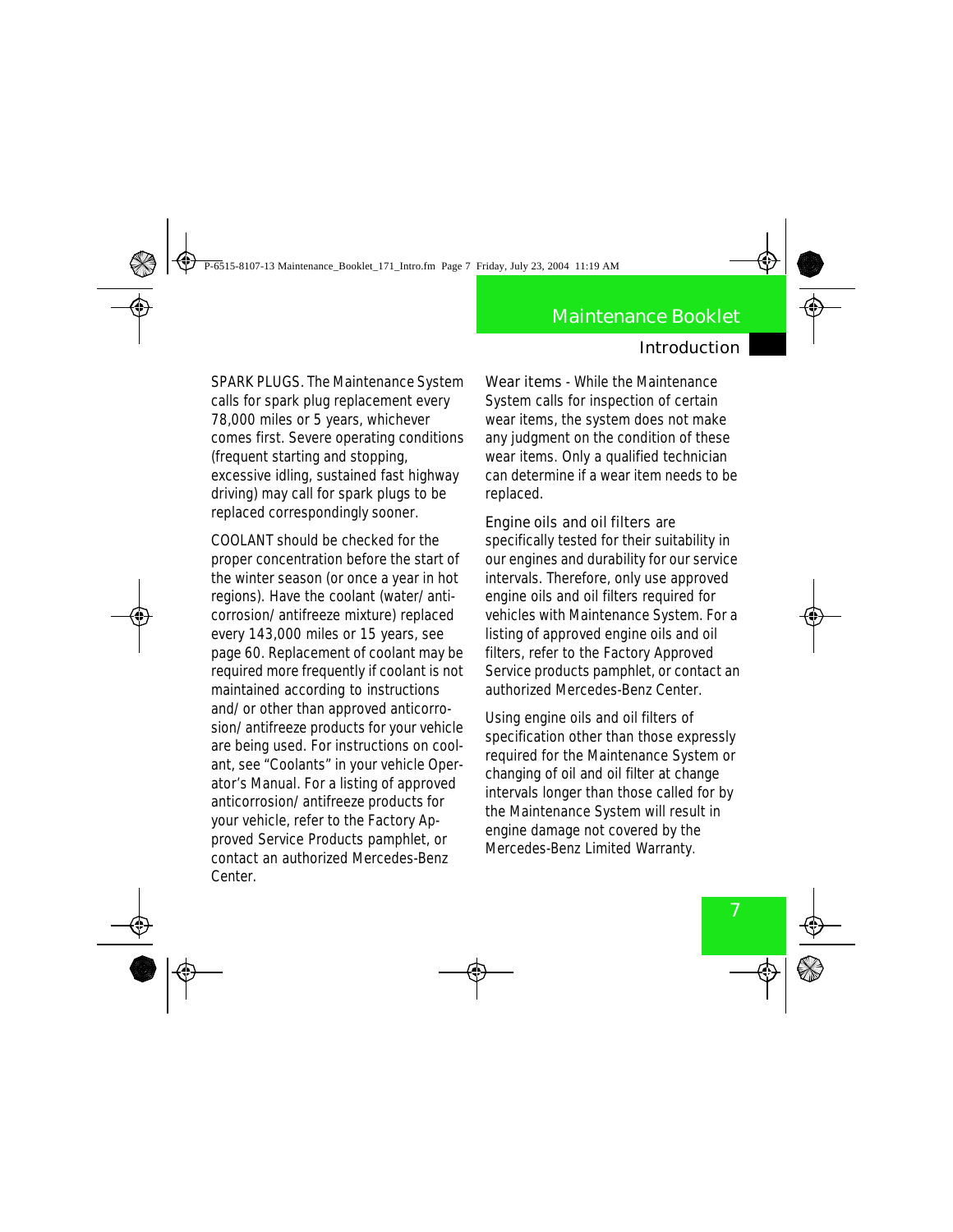#### **Regular checks**

In addition to the services, we recommend that you check the following items regularly (for example: weekly, when refueling, or before any long journey):

- **Engine oil level** Check the engine oil level using the oil level dipstick. Further information about engine oil level measurement can be found in the vehicle Operator's Manual.
- **Coolant level**  Please refer to the Operator's Manual for the correct procedure to check the coolant level.
- **Brake fluid level**  If brake fluid has to be added, see an authorized Mercedes-Benz Center to determine the cause, e.g. leaks or worn brake pads.
- **Windshield washing system**  If the washer fluid level drops below 1/3, the windshield washer fluid level warning lamp will illuminate. Add washer fluid mixed with Mercedes-Benz windshield washer solvent/concentrate, test function and check wiper blades.
- **Check lights**
- **Tire condition and pressures** Check at least every other week. Please refer to section "Tires and wheels" in the Operator's Manual for guidelines and correct procedures to check tire condition and pressures.

Please refer to the Factory Approved Service Products booklet or see your Mercedes-Benz Center for more information on selecting the proper fluids, lubricants, and oils for your vehicle.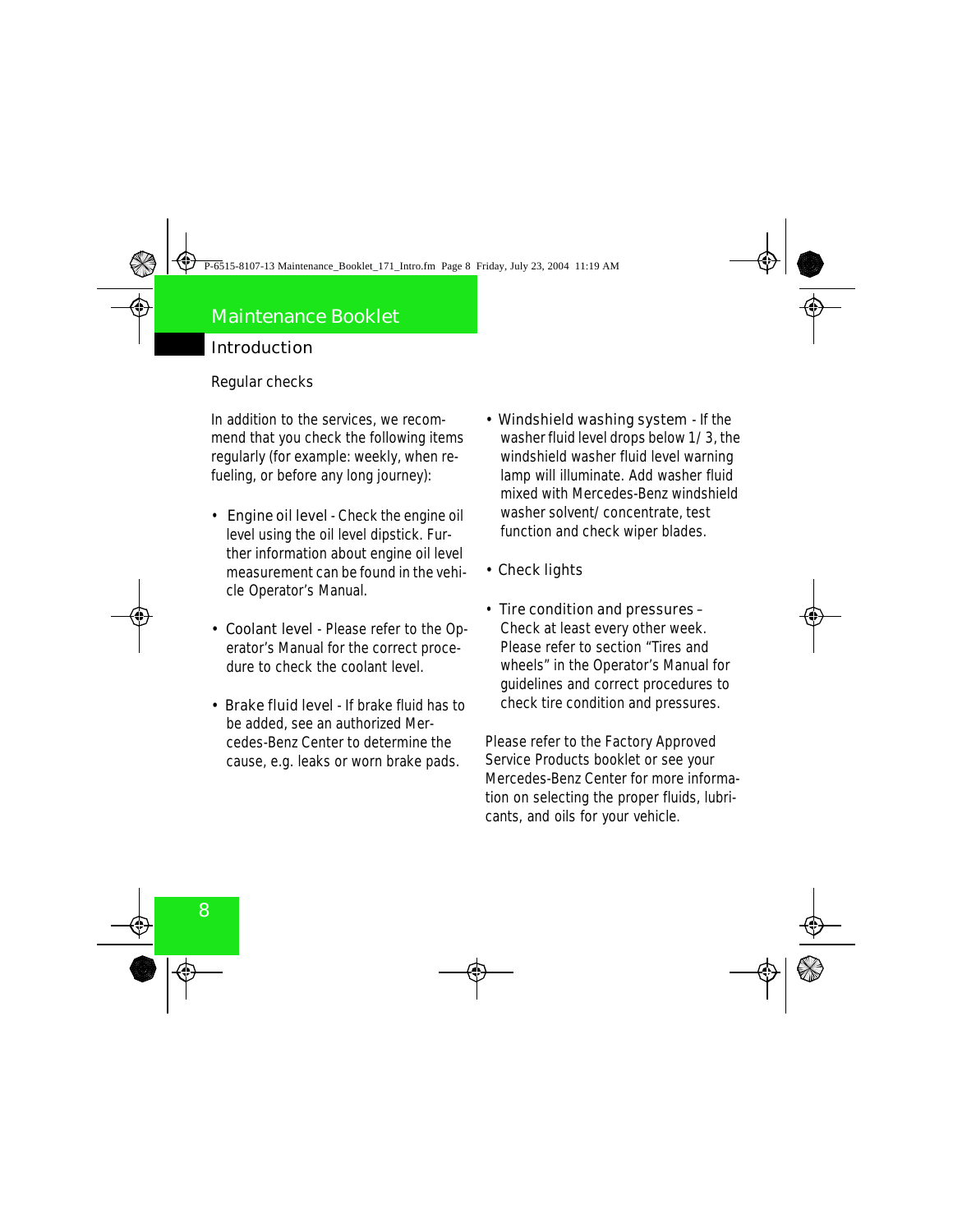#### **Notes on the warranty**

An extensive and well-equipped network of Mercedes-Benz Centers is at your disposal for service work. Your authorized Mercedes-Benz Center can ensure that your vehicle is professionally and thoroughly serviced and repaired.

Please see the Service and Warranty Information booklet for detailed information on warranty terms and coverage.

**Please follow the instructions given in this Maintenance Booklet, even if you entrust the vehicle to a third party for use or care. Only in this way will you be able to ensure that your warranty rights are not affected.** 

**Service, replacement, or repair of the emission control devices and systems can be performed by any automotive repair establishment or individual using certified parts.** 

**We strongly recommend that you have your vehicle serviced by your authorized Mercedes-Benz Center which is fully equipped to provide this service.** 

Please note that engines have to be serviced in accordance with special instructions and using special measuring equipment to comply with legal requirements concerning exhaust emissions. Modifications to or tampering with emissions components is not permissible. Your authorized Mercedes-Benz Center is familiar with the relevant regulations.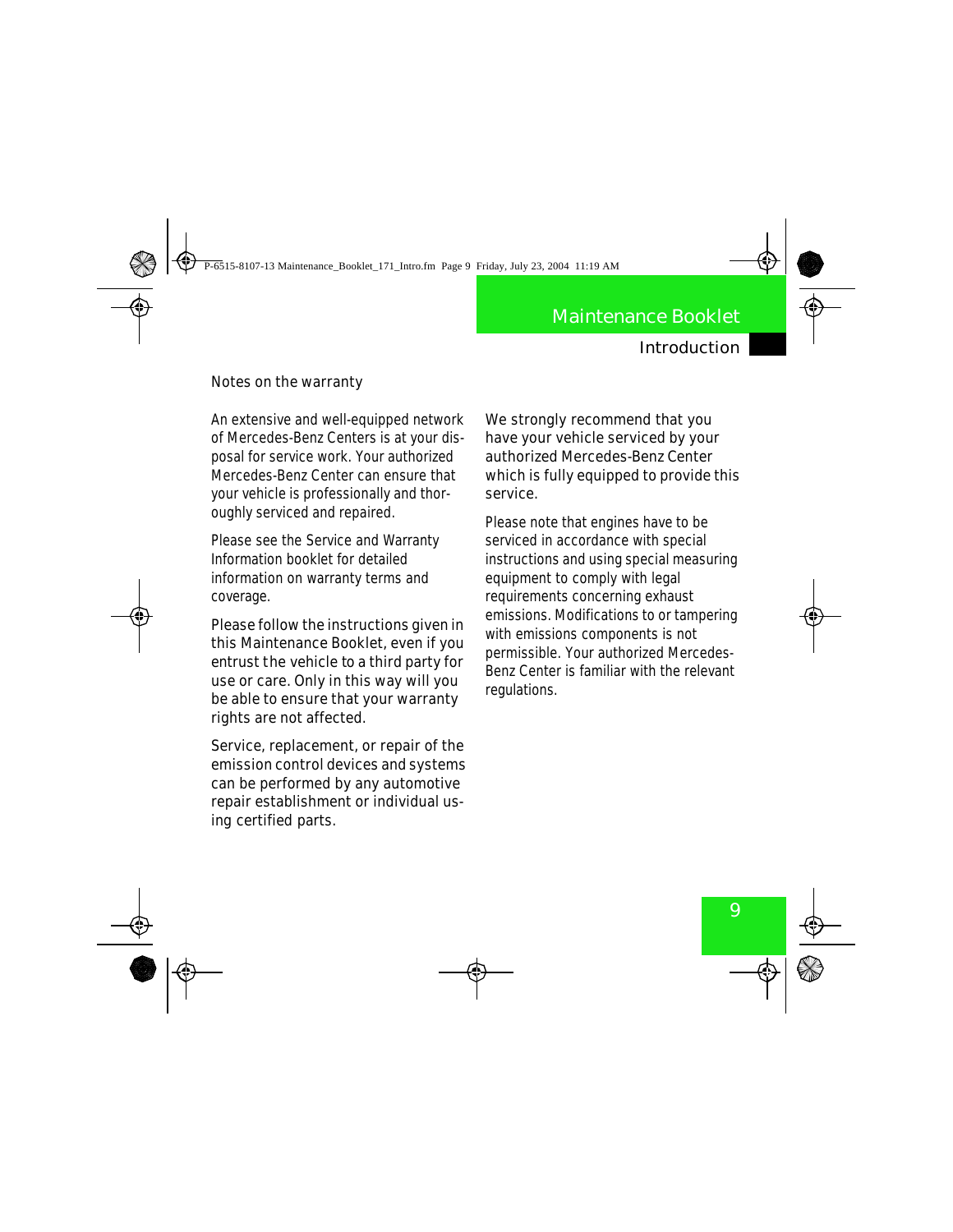#### **Parts / Operating materials**

We recommend only the use of Genuine Mercedes-Benz parts for service and repairs, since they meet our specifications. It is also important to only use fuels, lubricants and anticorrosion/antifreeze coolant meeting factory specifications. Please refer to the Factory Approved Service Products booklet or see your Mercedes-Benz Center for more information on this subject.

#### **Service records**

Your authorized Mercedes-Benz Center will certify in the Maintenance Booklet the maintenance services on your vehicle which it has performed.

Other than the maintenance services described, the Maintenance Booklet does not record or reflect any repair work that may have been performed to your vehicle. Please keep those receipts with your vehicle records.

For information concerning warranty, see your Service and Warranty Information booklet.

Your authorized Mercedes-Benz Center will gladly furnish additional information on the maintenance of your vehicle.

We extend our best wishes for many miles of safe, pleasurable driving.

Mercedes-Benz USA, LLC A DaimlerChrysler Company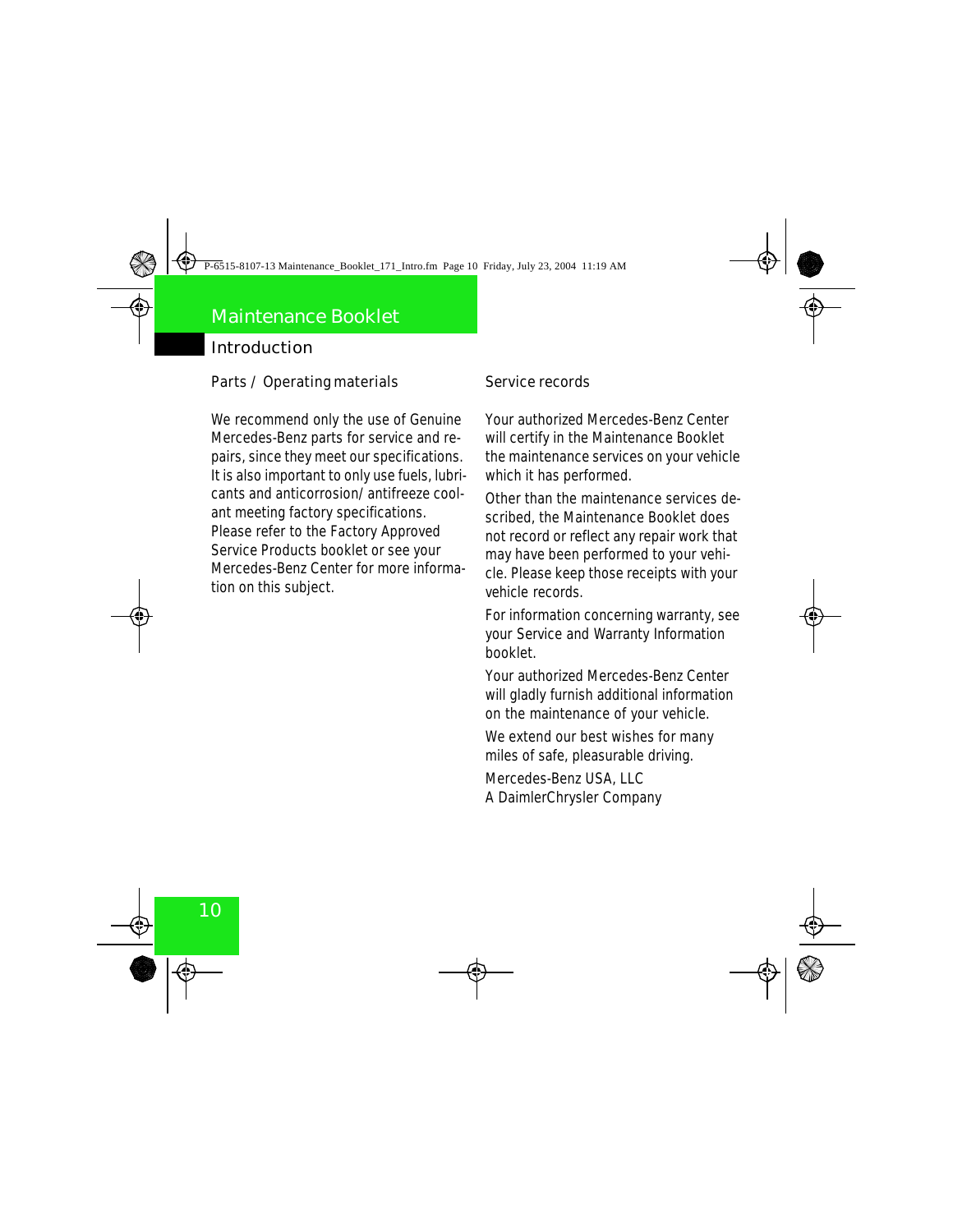#### Emission System Maintenance

#### **Gasoline Engines**

The U.S. Environmental Protection Agency and, in California, the Air Resources Board have certified that the emission control systems of your vehicle comply with the applicable exhaust emission standards for MY 2005 vehicles. This vehicle also complies with the applicable Canadian Motor Vehicle Emission Standards.

To be certain that the emission control systems function as designed, regular maintenance is necessary for components of the vehicle which affect exhaust and evaporative emissions composition.

The vehicle owner is responsible for the regular maintenance of the emission control system, as well as the use of premium unleaded gasoline with an anti-knock index of at least 91 (displayed on the pump) in all gasoline engine models unless otherwise specified.

Failure to properly maintain the emission system may result in repairs not being covered by the emission system warranties.

Explanations of each maintenance job are given in numerical order on page 64.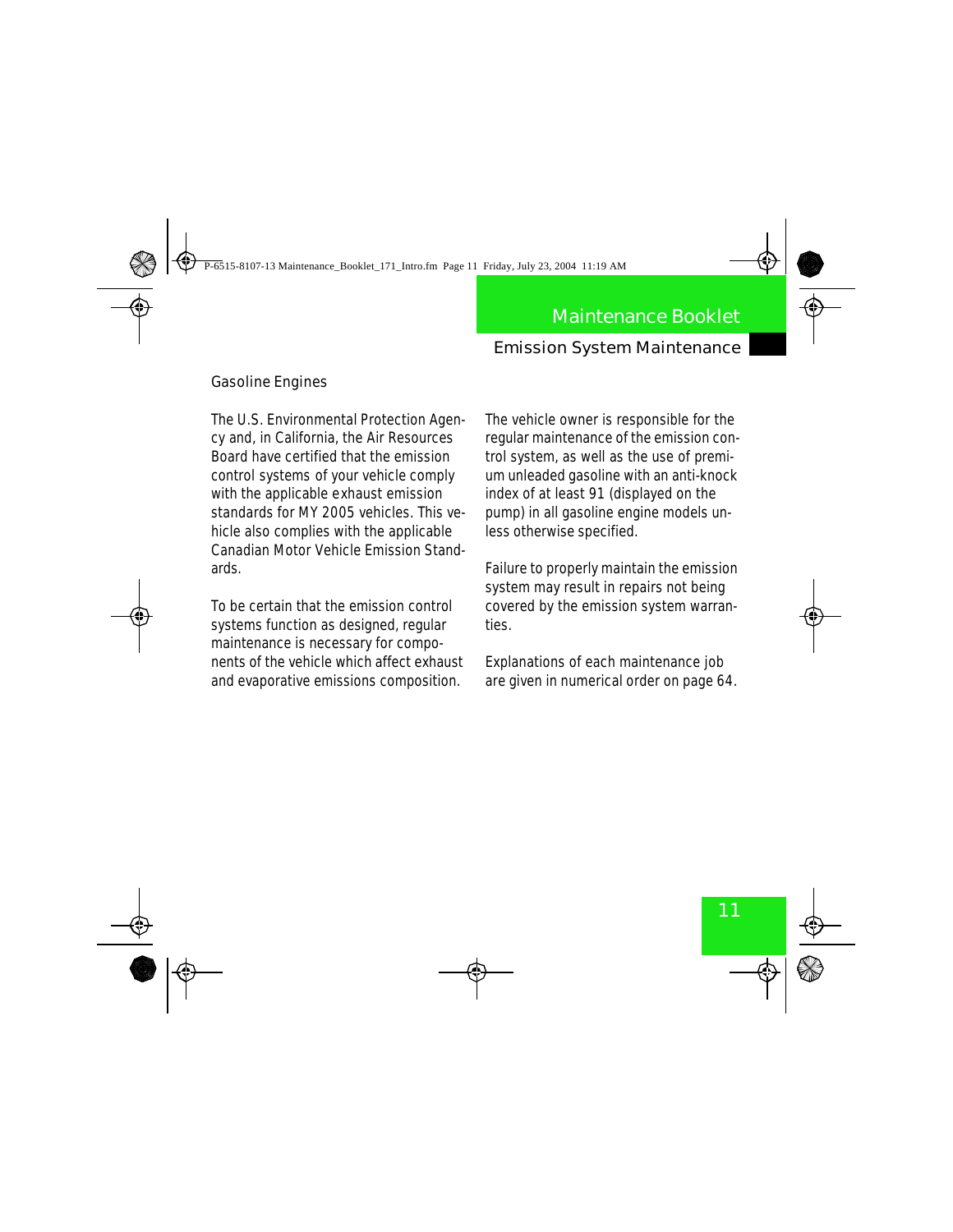Emission System Maintenance

**Emission Control System Caution - Gasoline Engines**

Your Mercedes-Benz vehicle is equipped with both a three-way catalyst and a closed loop oxygen sensor system to comply with current exhaust emission regulations. Keep your vehicle in proper operating condition by following our recommended maintenance instructions as outlined.

The following has to be adhered to:

**a) In all gasoline engine models, use only premium unleaded gasoline with an anti-knock index of at least 91 (as displayed on the pump) unless otherwise specified.** Damage to the engine could occur if premium unleaded fuel is not used. Refer to the Operator's Manual for special precautions.

- **b) Leaded gasoline should not be used under any circumstances.** Damage to the emission control components will result.
- **c) The specified engine maintenance jobs have to be performed completely and at the required intervals.** Correct ignition timing and properly functioning spark plugs for instance are important for the service life of the catalysts. Failure to properly perform the specified maintenance jobs may adversely affect the emission control system on the vehicle and reduce its service life.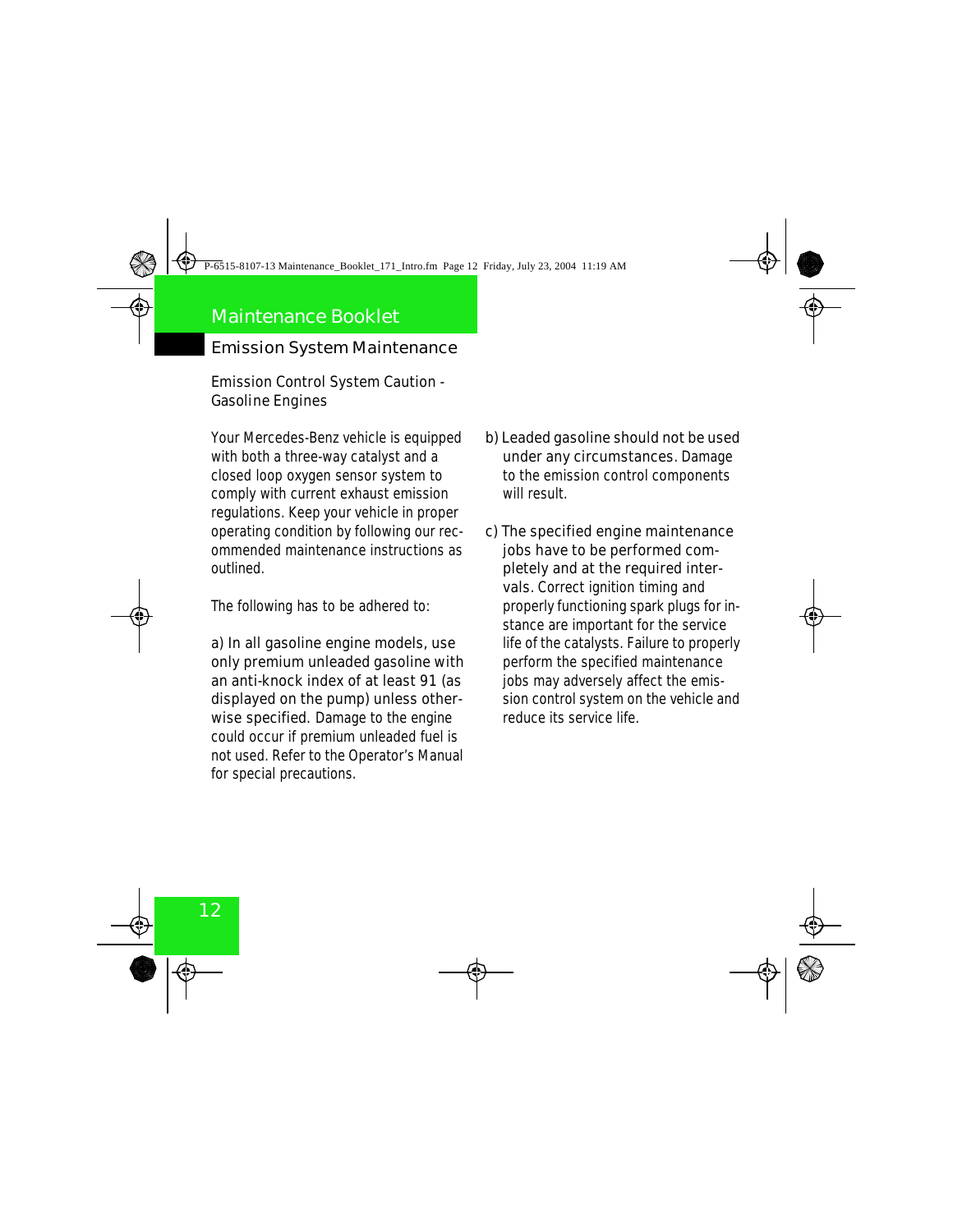#### Emission System Maintenance

- **d) The operation of the emission control system must not be altered in any way.** Alterations are not permissible by law. In addition, alterations may result in damage to the catalysts, increased fuel consumption, and impaired engine running conditions.
- **e) Irregular engine running conditions should be corrected immediately by an authorized Mercedes-Benz Center.** Such irregular running conditions can influence the proper function of the emission control system.

If the "CHECK ENGINE" indicator lamp in the instrument cluster illuminates when the engine is running, it indicates a possible malfunction of the engine management system or emission control system.

We recommend that you have the malfunction checked as soon as possible.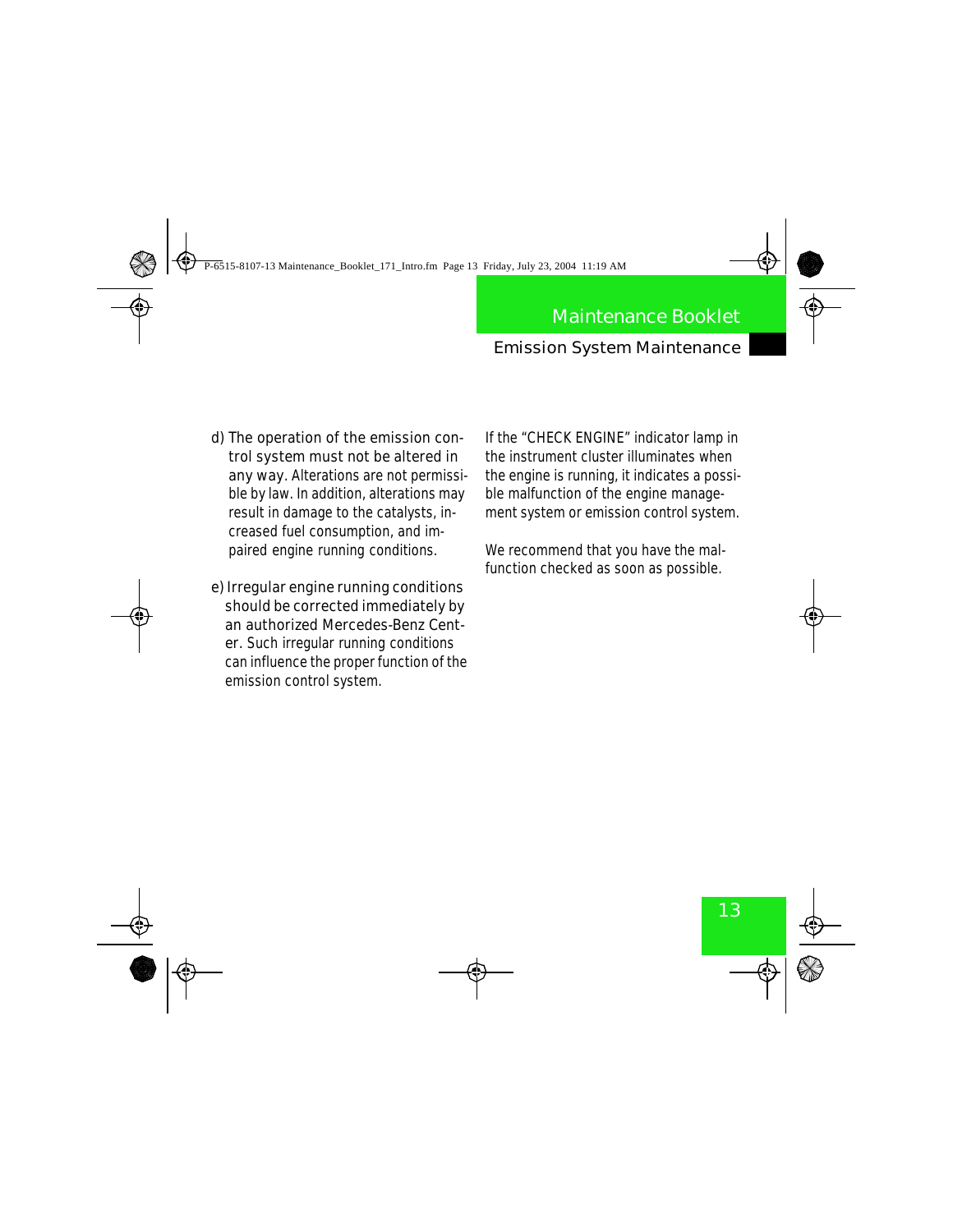### Notes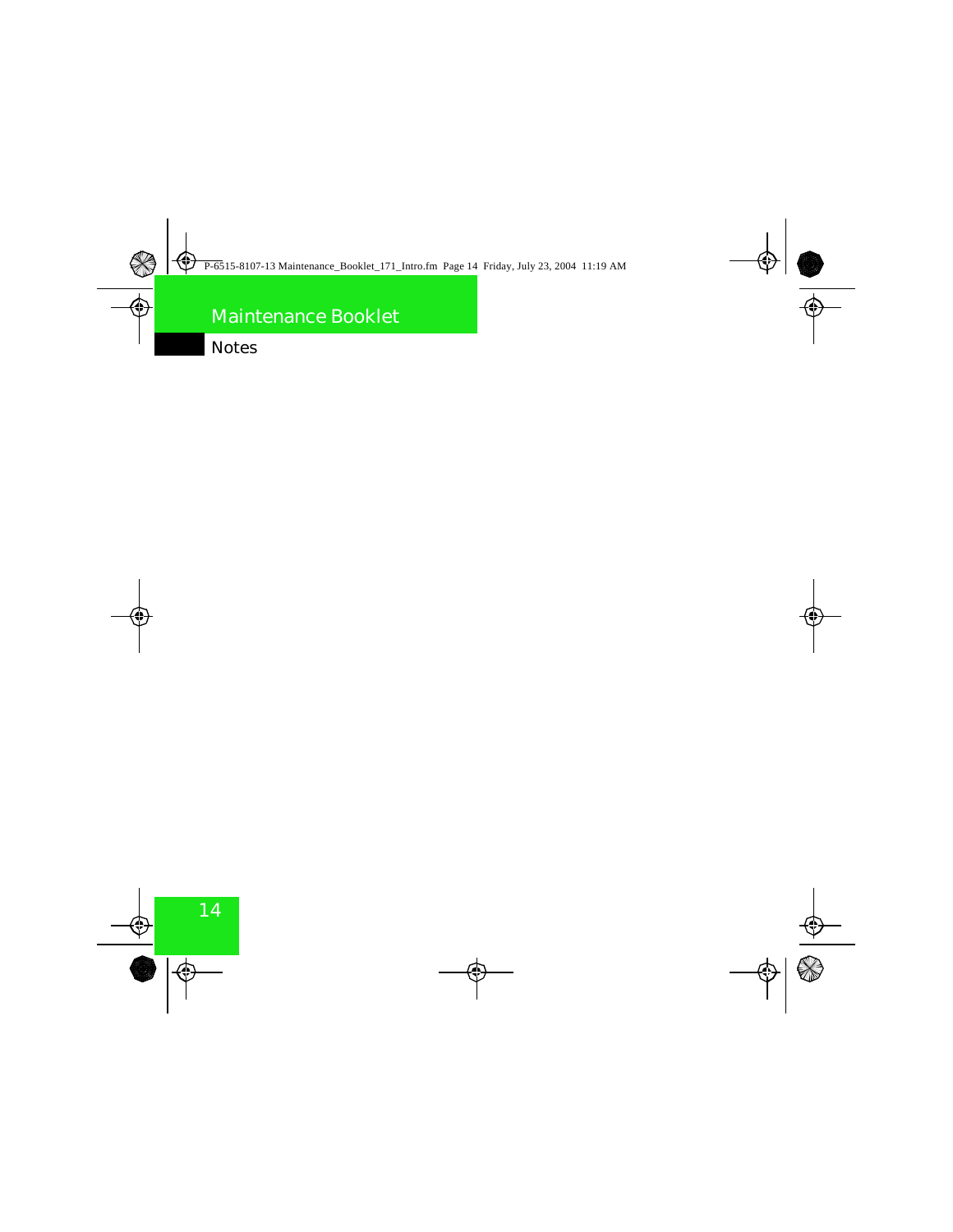Confirmations

# First visit: 1,000 miles - 3,000 miles

| Date:            |        |                     |
|------------------|--------|---------------------|
|                  |        |                     |
|                  |        | <b>Rubber stamp</b> |
| <b>Performed</b> | Yes/No |                     |
| Diagnostic test  | □○     |                     |
| 0+A on vehicle   |        |                     |

**Signature** 

# First visit provided at no charge\*

\*This first visit for a basic vehicle diagnostic test at an authorized Mercedes-Benz Center is provided at no charge. Please refer to the Service and Warranty Information Booklet for full details.

First visit: 1,000 miles - 3,000 miles

Appointment Month/year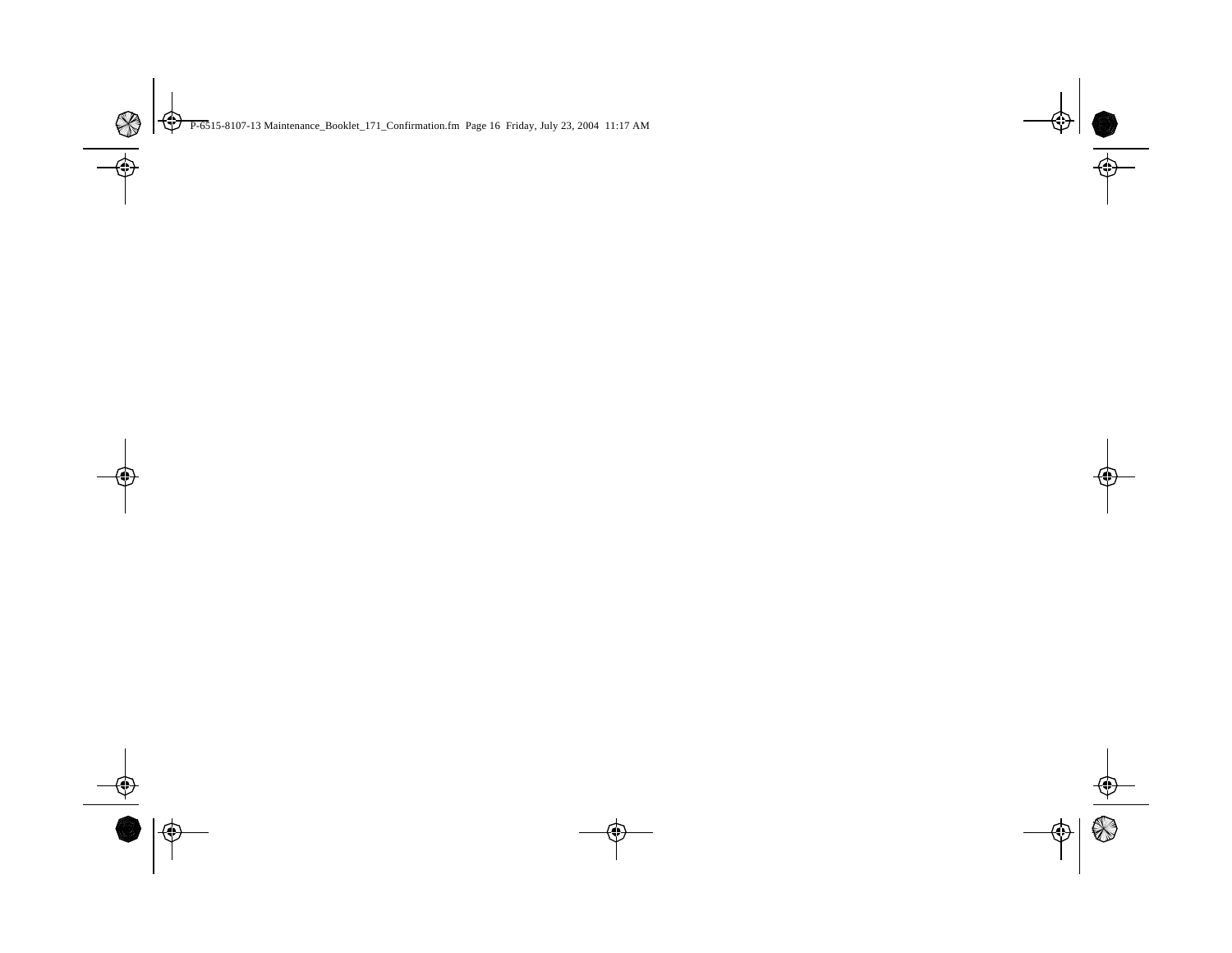Confirmations

# Tire rotation

If applicable to your vehicle's tire configuration (see page 5), tire rotation should be performed in accordance with the tire manufacturer's recommended intervals, or sooner at first signs of irregular (uneven) tread wear. Tire manufacturer's rotation recommendations will necessitate a tire rotation at least once in between maintenance and at every maintenance service based on Mercedes-Benz maintenance intervals.

|                   |                                              | Date: <b>Date</b> | <b>Odometer:</b> _____________________ |
|-------------------|----------------------------------------------|-------------------|----------------------------------------|
| Date: <b>Date</b> |                                              | Date: <b>Date</b> |                                        |
|                   |                                              | Date: <b>Date</b> |                                        |
|                   | Date: 0dometer:                              | Date: <b>Date</b> |                                        |
|                   | Date: 0dometer:                              | Date: <b>Date</b> |                                        |
|                   | Date: <b>Odometer CONSERVING CONSERVANCE</b> |                   | Date: <b>Odometer:</b> Odometer:       |

# First tire rotation provided at no charge\*

\*This first tire rotation at an authorized Mercedes-Benz Center at any time up to 6,500 miles (vehicle odometer) is provid-ed at no charge. Please refer to the Service and Warranty Information Booklet for full details.

# Reminder: Tire rotation

Tire rotations should be performed in accordance with the tire manufacturer's recommendations in the Tire Warranty Pamphlet included in your vehicle literature portfolio. However, tires should be rotated at the first sign of irregular tread wear, even if it occurs before the recommended rotation intervals, and should be checked regularly for wear and proper inflation. Please note that the useful life of tires will vary depending on tire type, speed rating, road surfaces, and individual driving style.

The first tire rotation occurring at an authorized Mercedes-Benz Center at any time up to 6,500 miles (vehicle odometer) is provided at no charge.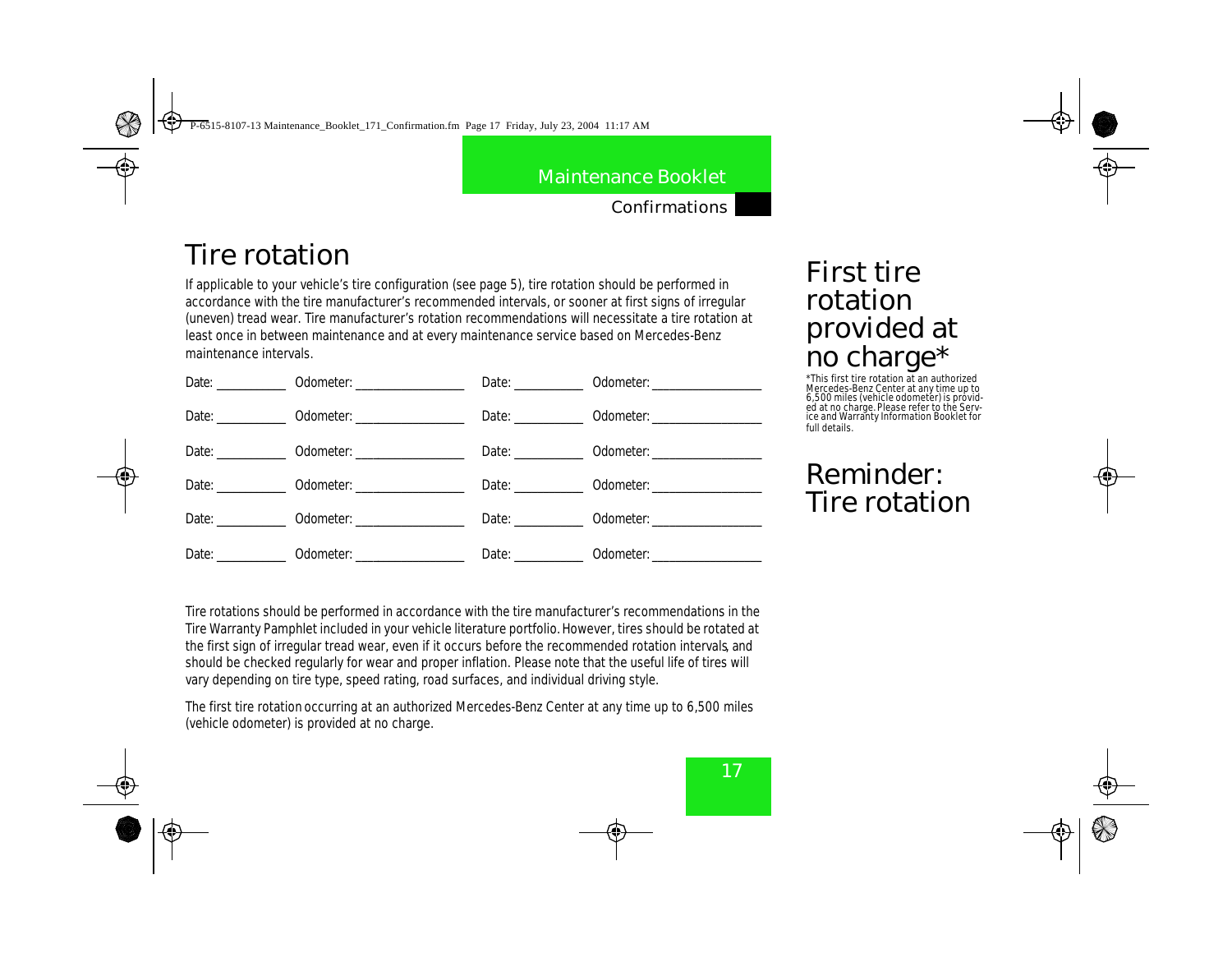Confirmations

# Tire rotation

| Date: ____________ 0dometer: _______________ Date: ___________ 0dometer: ____________        |  |
|----------------------------------------------------------------------------------------------|--|
| Date: 0dometer. 0dometer. Date: 0dometer.                                                    |  |
| Date: _____________ Odometer: __________________ Date: ____________ Odometer: ______________ |  |
| Date: 0dometer. 0dometer. Date: 0dometer.                                                    |  |
| Date: 0dometer. 0dometer. Date: 0dometer.                                                    |  |
| Date: ____________ Odometer: _______________ Date: ____________ Odometer: _____________      |  |
| Date: _____________ Odometer: __________________ Date: ____________ Odometer: ______________ |  |
| Date: _____________ Odometer: _________________ Date: ____________ Odometer: ______________  |  |
| Date: _____________ 0dometer: ________________ Date: ____________ 0dometer: ______________   |  |
| Date: 0dometer. 0dometer. Date: 0dometer.                                                    |  |
| Date: ____________ Odometer: ________________ Date: ____________ Odometer: ____________      |  |
| Date: 0dometer. 0dometer. Date: 0dometer.                                                    |  |
| Date: 0dometer. 0dometer. Date: 0dometer.                                                    |  |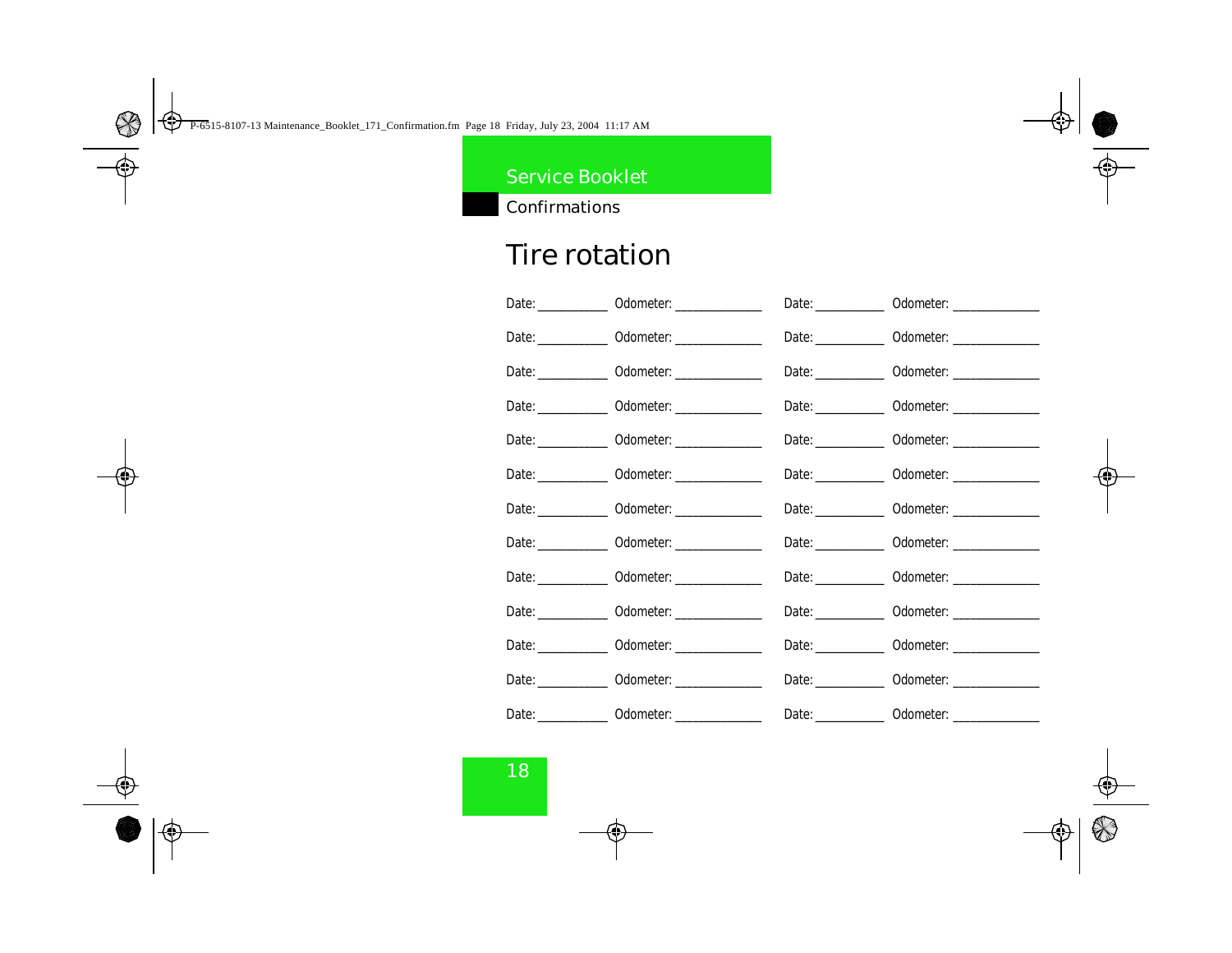Confirmations

# Maintenance: 13,000 miles Services 1 and 3

For scope of work, refer to maintenance overview and description of maintenance services starting on page 49.

| Date:                                                     | Maintenance service completed: |                   |
|-----------------------------------------------------------|--------------------------------|-------------------|
| <b>Odometer:</b><br><u> 1980 - Jan Barbarat, martin a</u> |                                |                   |
|                                                           | <b>Rubber stamp</b>            | First             |
| Repair order no. (if applicable) ______________           |                                | Maintenand<br>due |
|                                                           |                                |                   |

**Signature** 

Maintenance 13,000 miles or

Month/year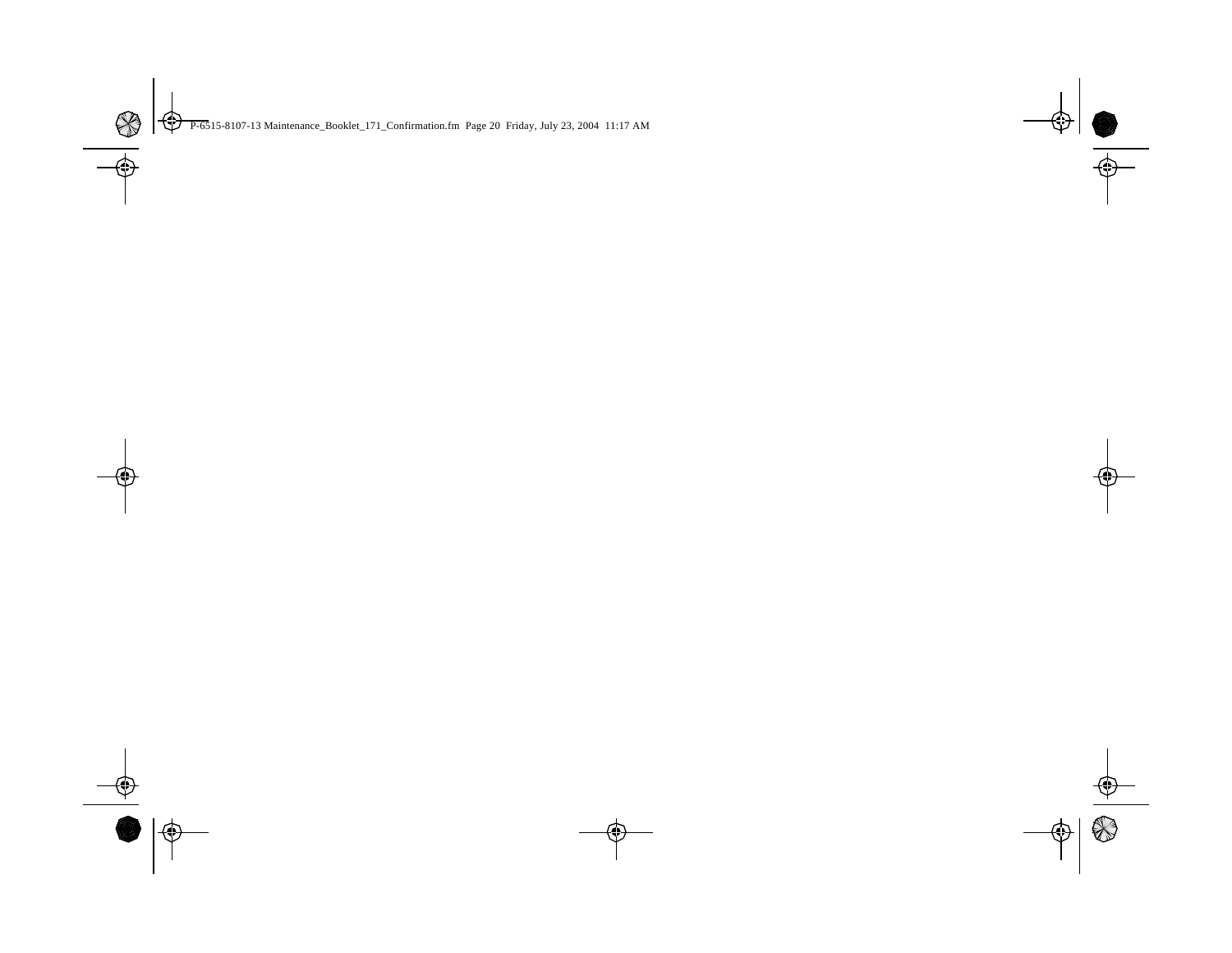Confirmations

# Maintenance: 26,000 miles Services 2, 3 and other applicable services

For scope of work, refer to maintenance overview and description of maintenance services starting on page 49.

| Date:                                           | Maintenance service completed: |                    |
|-------------------------------------------------|--------------------------------|--------------------|
| <b>Odometer:</b>                                |                                |                    |
|                                                 | <b>Rubber stamp</b>            | <b>Next</b>        |
| Repair order no. (if applicable) ______________ |                                | Maintenance<br>due |
|                                                 | Cinemature                     | 26,000 miles       |

**Signature** 

Month/year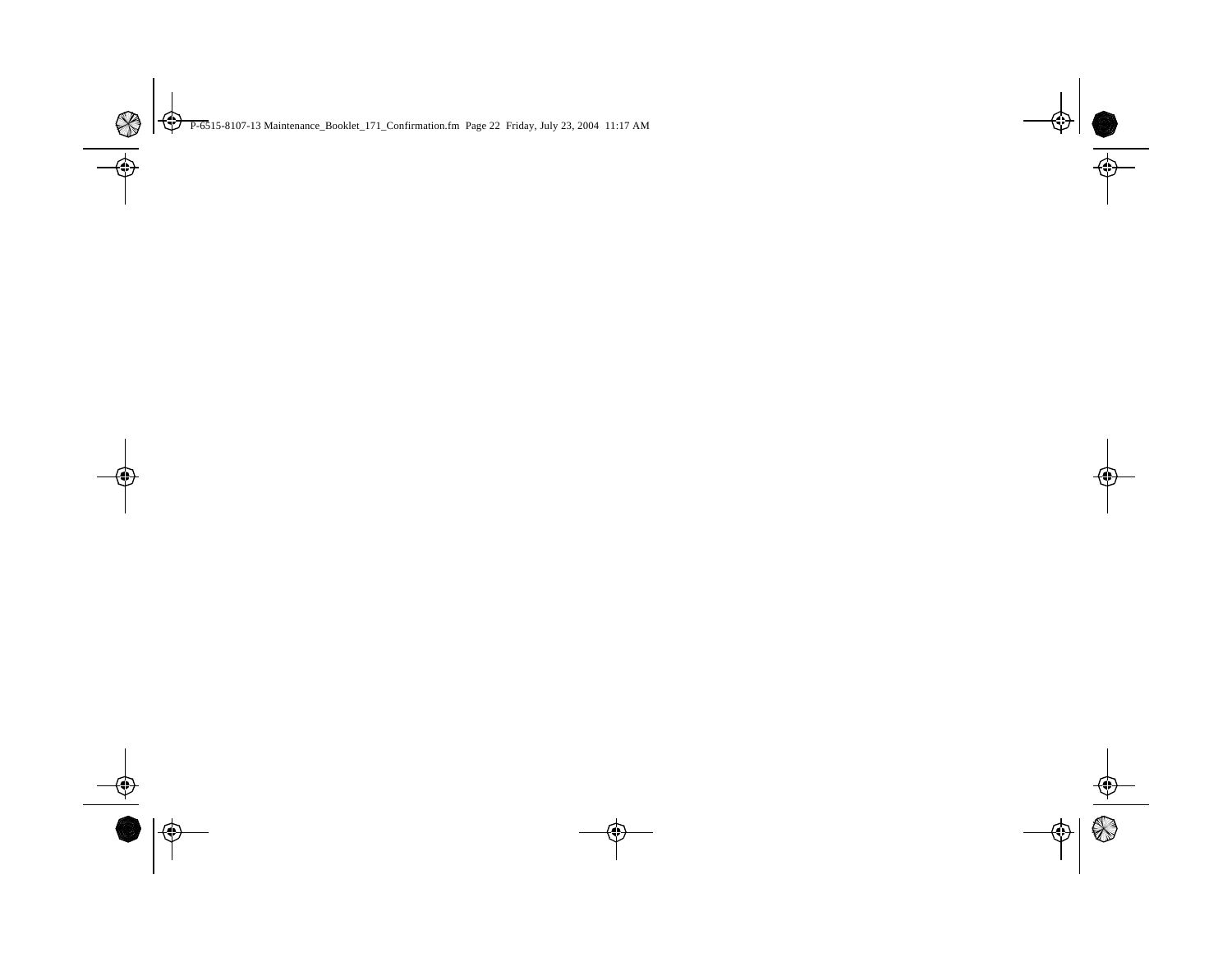Confirmations

# Maintenance: 39,000 miles

Services 1 and 3

For scope of work, refer to maintenance overview and description of maintenance services starting on page 49.

| <b>Date:</b><br><u> 1980 - John Stein, Amerikaansk politiker (</u> | Maintenance service completed: |                                    |
|--------------------------------------------------------------------|--------------------------------|------------------------------------|
|                                                                    |                                |                                    |
|                                                                    | <b>Rubber stamp</b>            | <b>Next</b>                        |
| Repair order no. (if applicable) ________________                  |                                | Maintenance                        |
|                                                                    |                                | due<br>$\sim$ $\sim$ $\sim$ $\sim$ |

**Signature** 

Maintenance 39,000 miles or

Month/year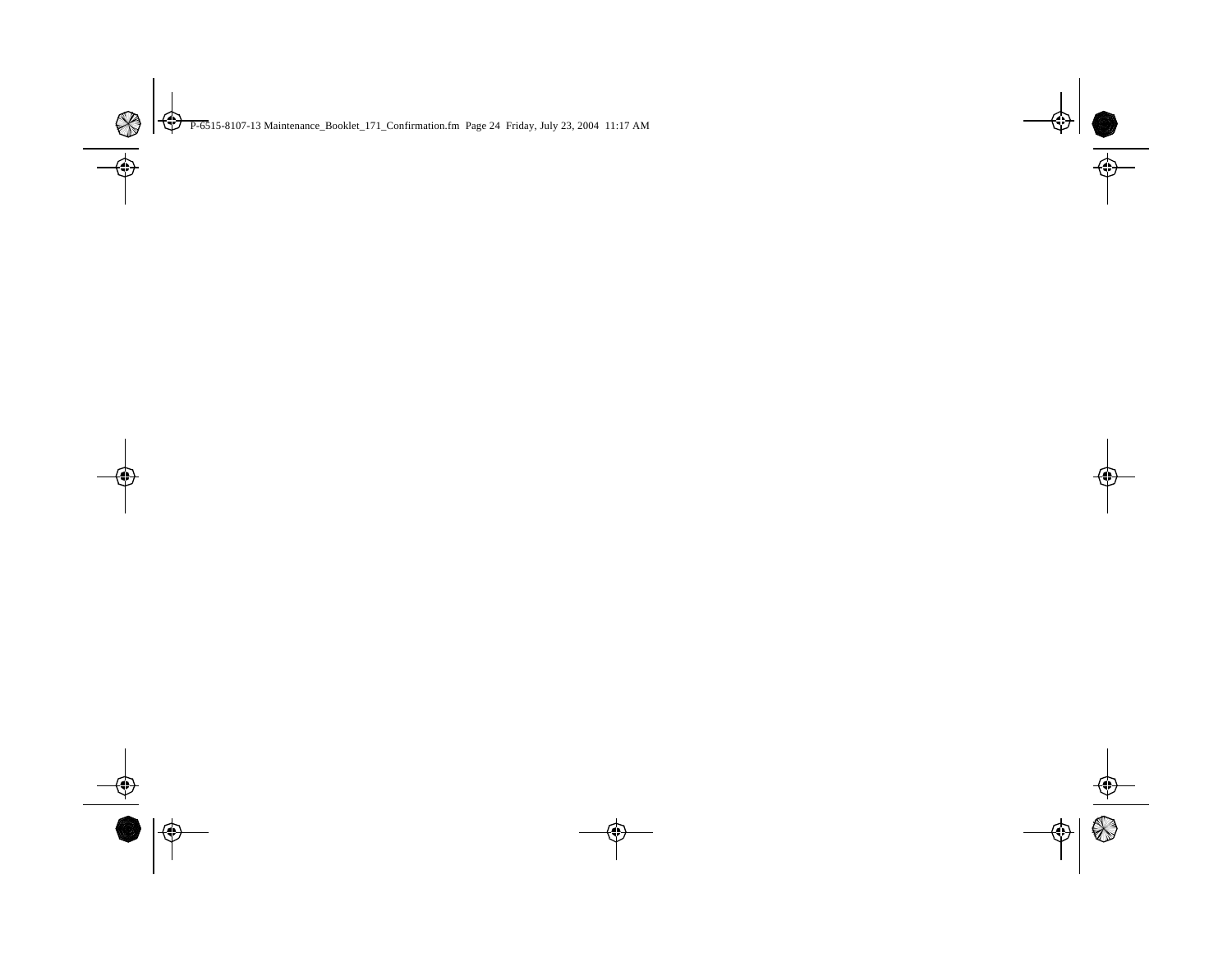Confirmations

# Maintenance: 52,000 miles Services 2, 3 and other applicable services

For scope of work, refer to maintenance overview and description of maintenance services starting on page 49.

| Date:                                           | Maintenance service completed: |                    |
|-------------------------------------------------|--------------------------------|--------------------|
| <b>Odometer:</b>                                |                                |                    |
|                                                 | <b>Rubber stamp</b>            | <b>Next</b>        |
| Repair order no. (if applicable) ______________ |                                | Maintenance<br>due |
|                                                 | Cinentum                       | 52,000 miles       |

**Signature** 

Month/year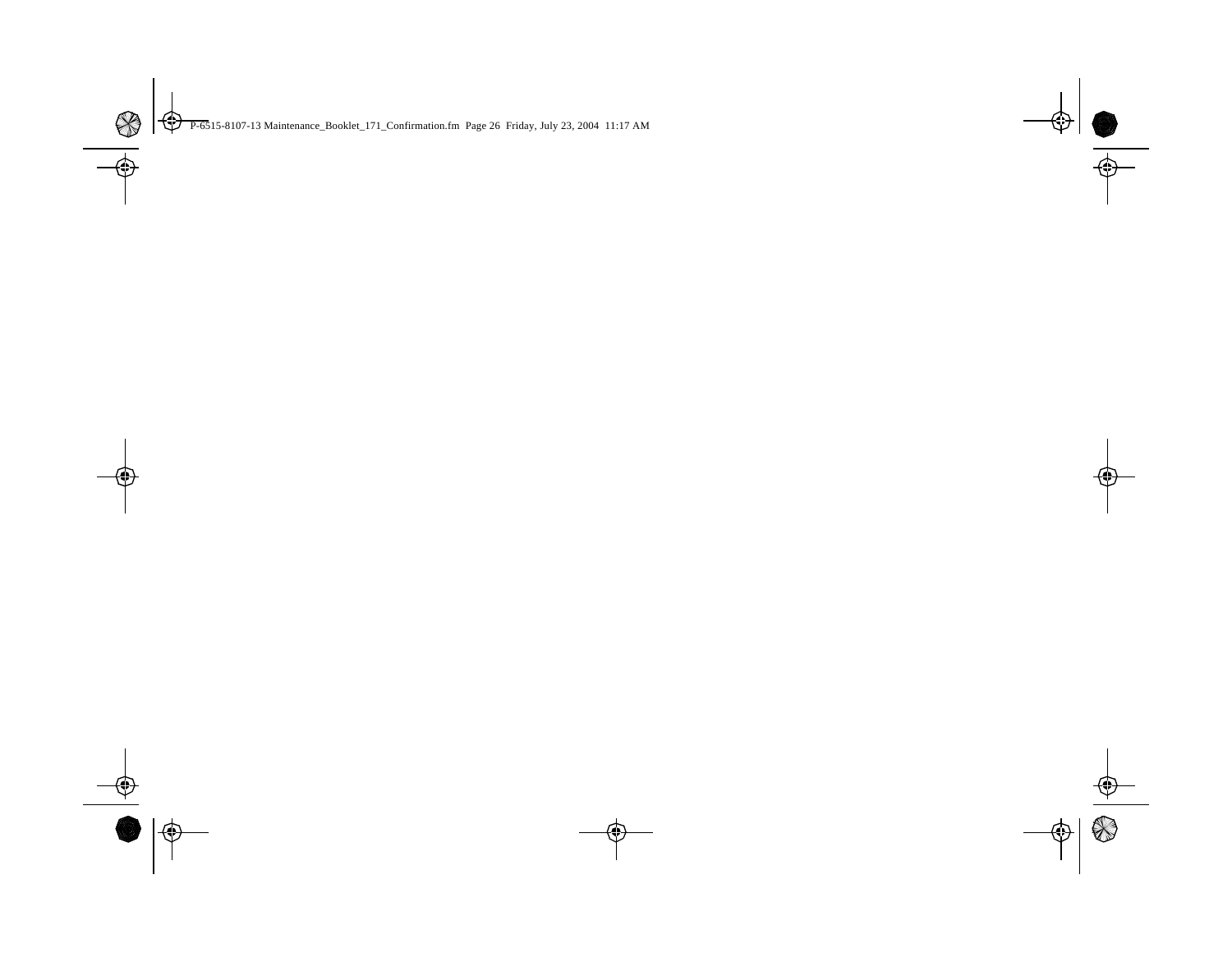Confirmations

# Maintenance: 65,000 miles Services 1, 3 and other applicable services

For scope of work, refer to maintenance overview and description of maintenance services starting on page 49.

| <b>Date:</b>                                   | Maintenance service completed: |                    |
|------------------------------------------------|--------------------------------|--------------------|
| <b>Odometer:</b>                               |                                |                    |
|                                                | <b>Rubber stamp</b>            | <b>Next</b>        |
| Repair order no. (if applicable) _____________ |                                | Maintenance<br>due |
|                                                | Cinematurn                     | 65,000 miles       |

**Signature** 

Month/year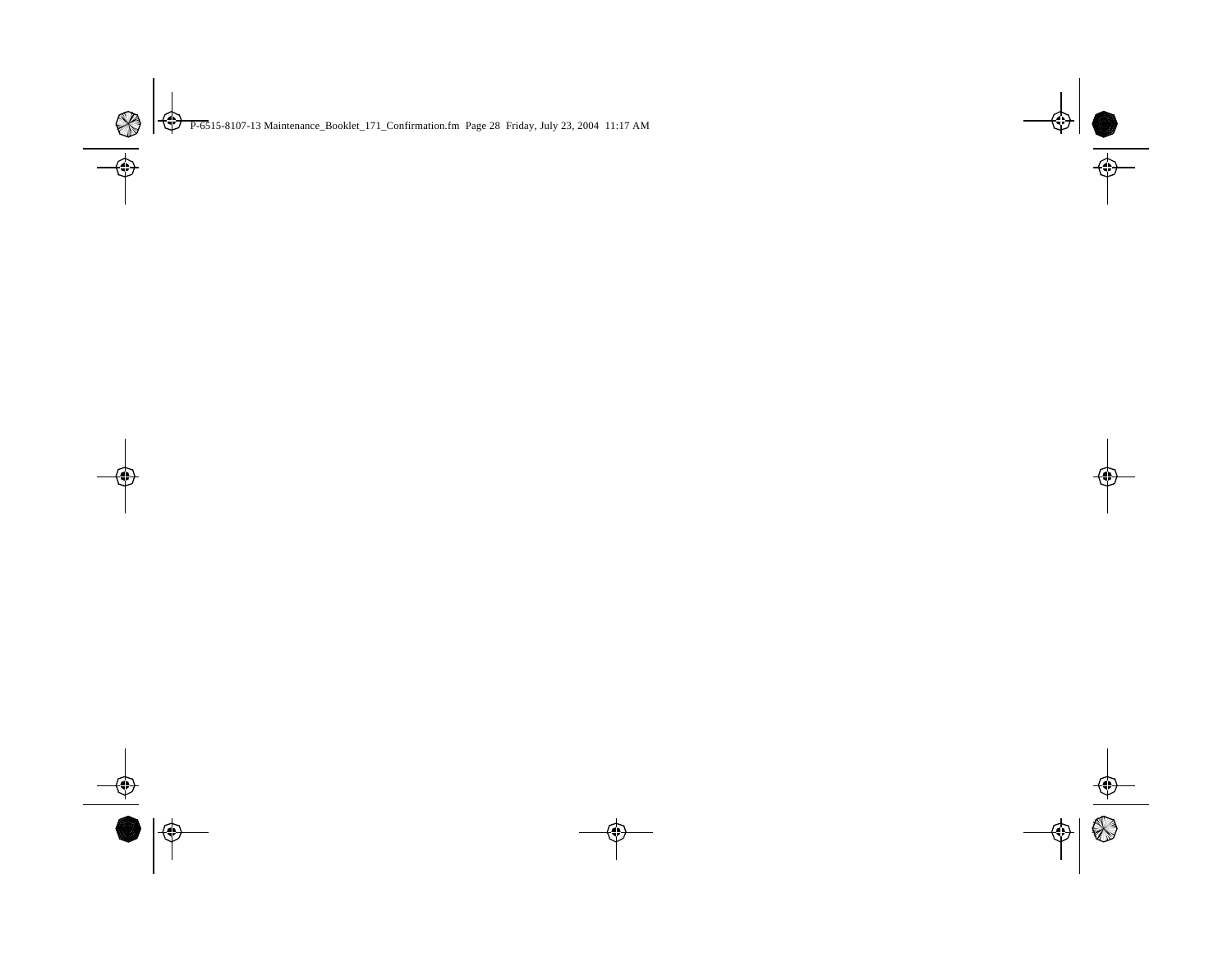Confirmations

# Maintenance: 78,000 miles Services 2, 3 and other applicable services

For scope of work, refer to maintenance overview and description of maintenance services starting on page 49.

| <b>Date:</b>                     | Maintenance service completed: |                            |
|----------------------------------|--------------------------------|----------------------------|
|                                  |                                |                            |
|                                  | <b>Rubber stamp</b>            | <b>Next</b>                |
| Repair order no. (if applicable) |                                | Maintenance                |
|                                  |                                | due<br>$70.000 \times 100$ |

**Signature** 

78,000 miles or

Month/year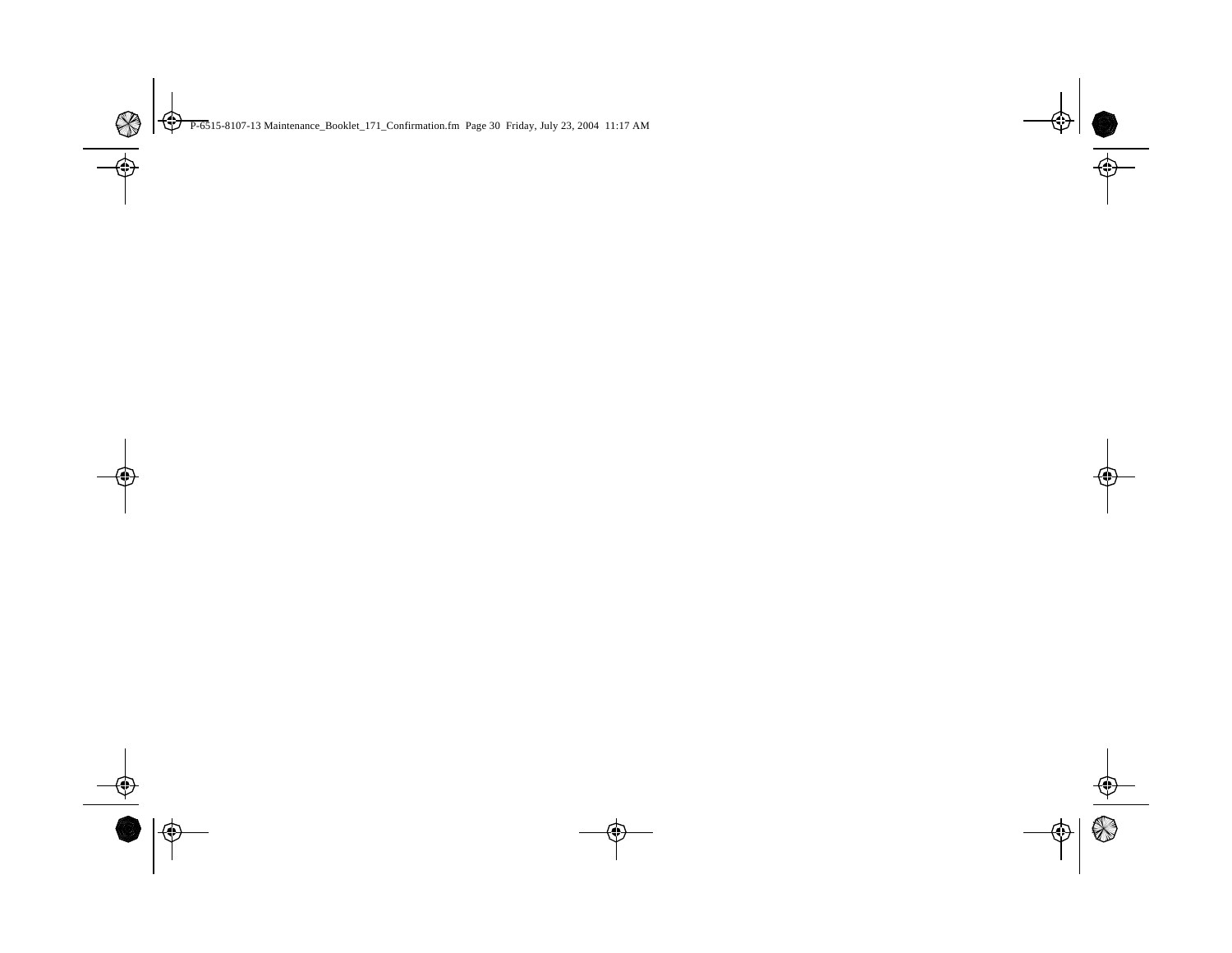Confirmations

# Maintenance: 91,000 miles

Services 1 and 3

For scope of work, refer to maintenance overview and description of maintenance services starting on page 49.

| <b>Date:</b>                                  | Maintenance service completed: |                   |
|-----------------------------------------------|--------------------------------|-------------------|
| <b>Odometer:</b>                              |                                |                   |
|                                               | <b>Rubber stamp</b>            | <b>Next</b>       |
| Repair order m (if applicable) ______________ |                                | Maintenand<br>due |

**Signature** 

Maintenance due 91,000 miles or

Month/year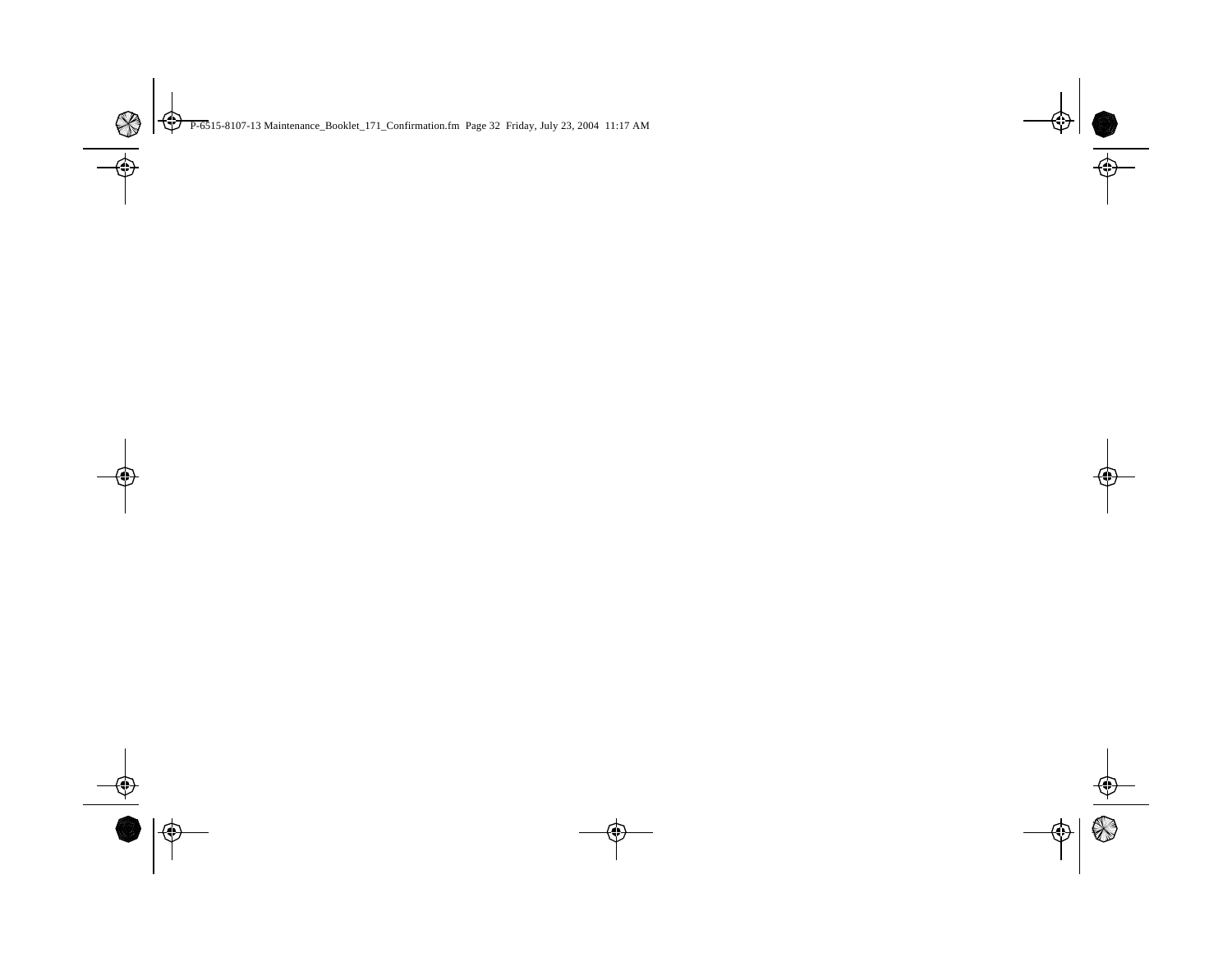Confirmations

# Maintenance: 104,000 miles Services 2, 3 and other applicable services

For scope of work, refer to maintenance overview and description of maintenance services starting on page 49.

| Date: <b>Date</b> and <b>Date</b> and <b>Date</b> and <b>Date</b> and <b>Date</b> and <b>Date</b> and <b>Date</b> and <b>D</b> | Maintenance service completed: |                    |
|--------------------------------------------------------------------------------------------------------------------------------|--------------------------------|--------------------|
| <b>Odometer:</b><br>the contract of the contract of the contract of the contract of the contract of                            |                                |                    |
|                                                                                                                                | <b>Rubber stamp</b>            | <b>Next</b>        |
| Repair order no. (if applicable) ________________                                                                              |                                | Maintenance<br>due |
|                                                                                                                                | Circuntum                      | 104,000 miles      |

**Signature** 

Month/year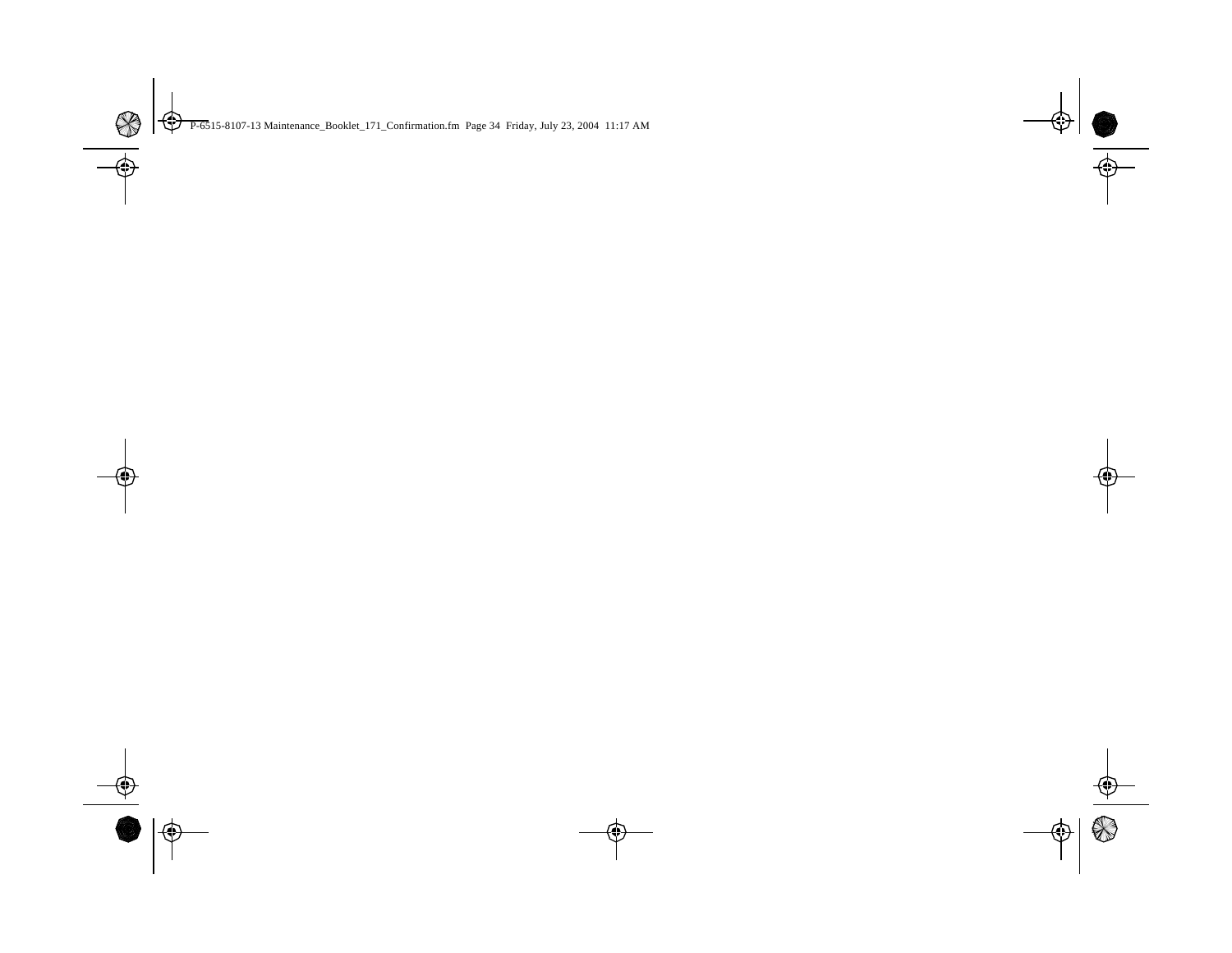Confirmations

# Maintenance: 117,000 miles

Services 1 and 3

For scope of work, refer to maintenance overview and description of maintenance services starting on page 49.

| <b>Date:</b>                                                                                                                                                                                                                                             | Maintenance service completed: |                   |
|----------------------------------------------------------------------------------------------------------------------------------------------------------------------------------------------------------------------------------------------------------|--------------------------------|-------------------|
| <b>Odometer:</b><br><u> 1980 - Jan Stein Stein Stein Stein Stein Stein Stein Stein Stein Stein Stein Stein Stein Stein Stein Stein Stein Stein Stein Stein Stein Stein Stein Stein Stein Stein Stein Stein Stein Stein Stein Stein Stein Stein Stein</u> |                                |                   |
|                                                                                                                                                                                                                                                          | <b>Rubber stamp</b>            | <b>Next</b>       |
| Repair order no. (if applicable) _______________                                                                                                                                                                                                         |                                | Maintenand<br>due |

**Signature** 

Maintenance due 117,000 miles

or

Month/year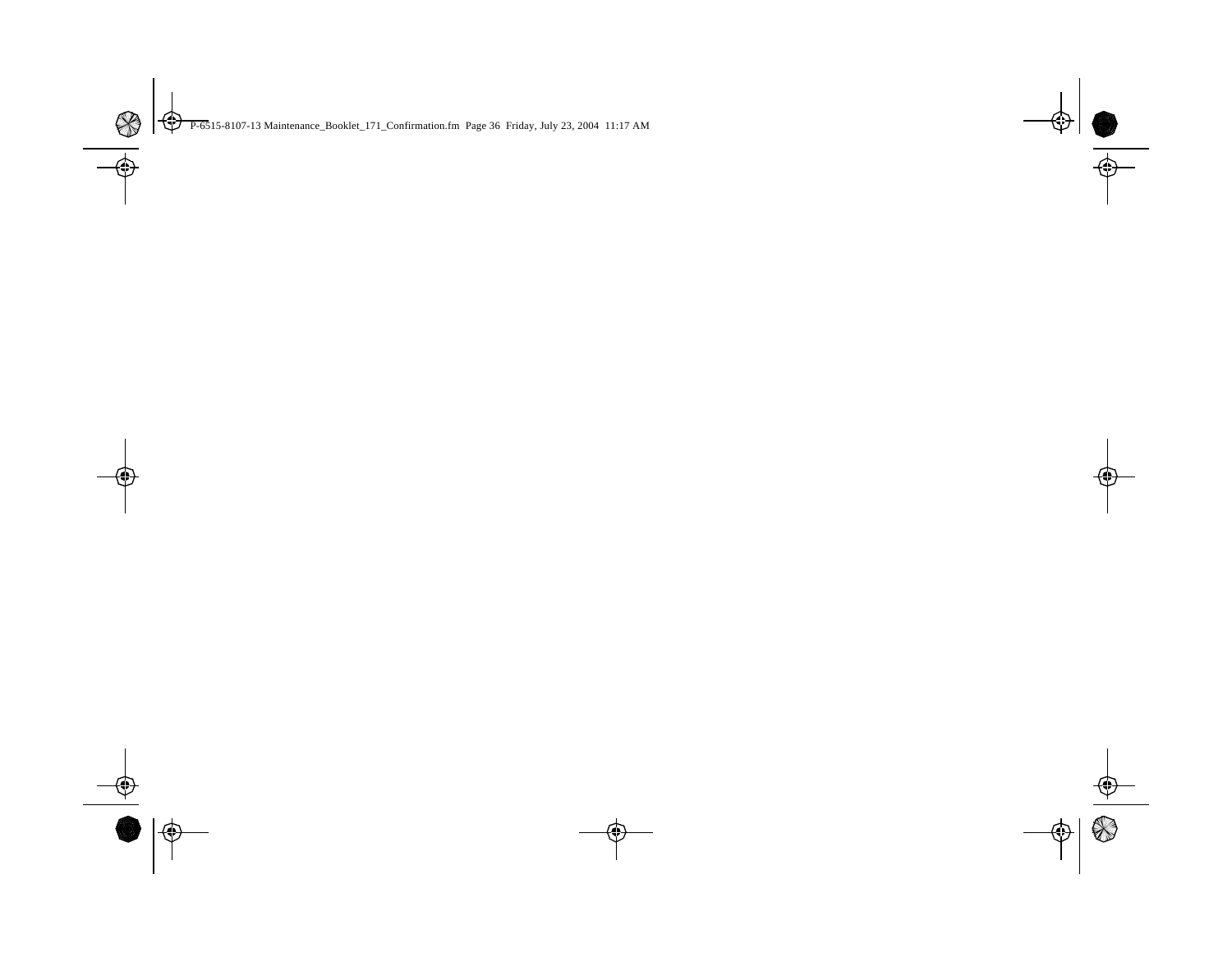Confirmations

# Maintenance: 130,000 miles Services 2, 3 and other applicable services

For scope of work, refer to maintenance overview and description of maintenance services starting on page 49.

| Date: <b>Date</b> and <b>Date</b> and <b>Date</b> and <b>Date</b> and <b>Date</b> and <b>Date</b> and <b>Date</b> and <b>D</b> | Maintenance service completed: |                    |
|--------------------------------------------------------------------------------------------------------------------------------|--------------------------------|--------------------|
| <b>Odometer:</b>                                                                                                               |                                |                    |
|                                                                                                                                | <b>Rubber stamp</b>            | <b>Next</b>        |
| Repair order no. (if applicable) ________________                                                                              |                                | Maintenance<br>due |
|                                                                                                                                | Cionatum                       | 130,000 miles      |

**Signature** 

Month/year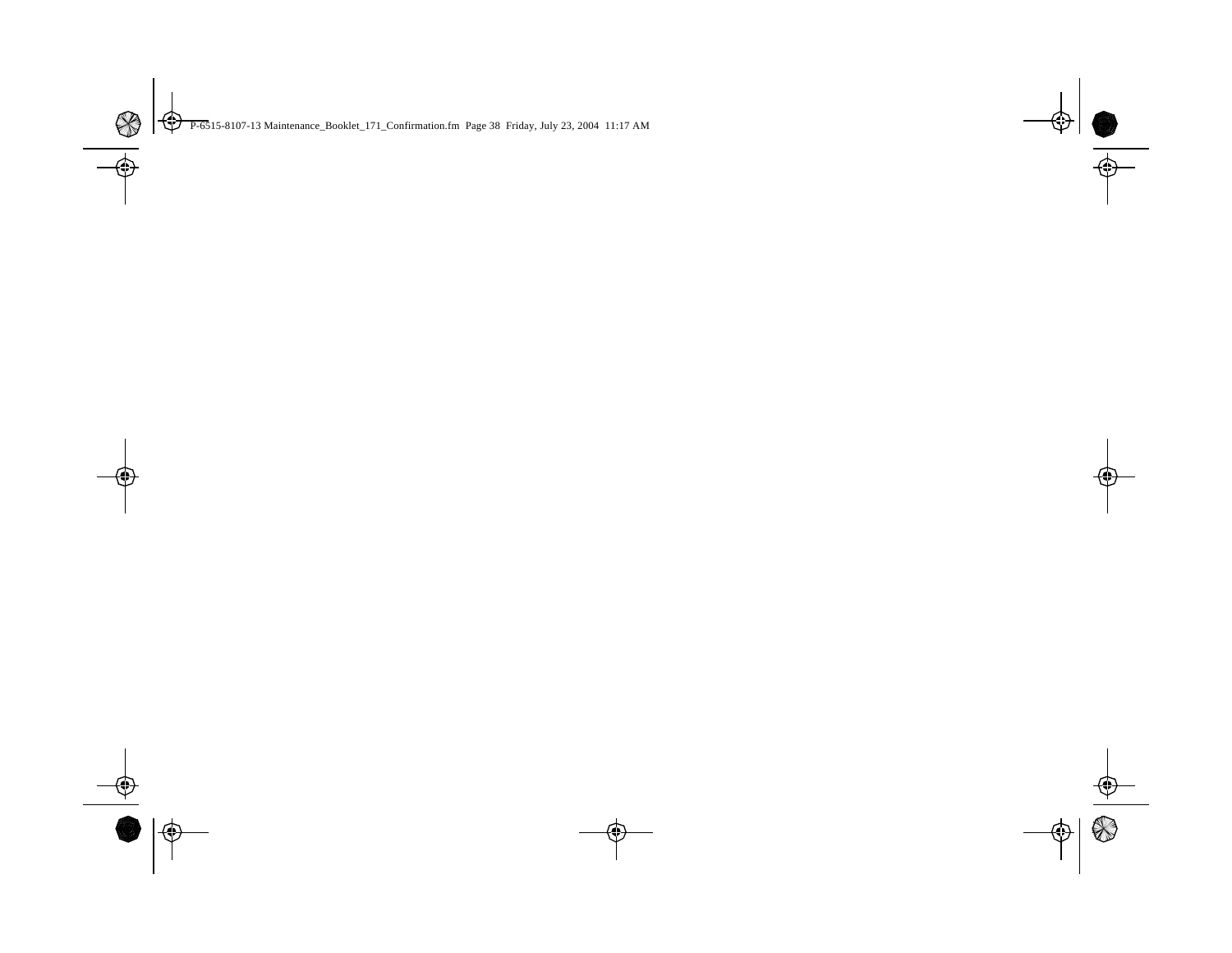Confirmations

# Maintenance: 143,000 miles

## Services 1 and 3, other applicable services and recommended high-mileage checks

For scope of work, refer to maintenance overview and description of maintenance services starting on page 49.

| <b>Date:</b>                                    | Maintenance service completed: |                    |
|-------------------------------------------------|--------------------------------|--------------------|
| <b>Odometer:</b>                                |                                |                    |
|                                                 | <b>Rubber stamp</b>            | <b>Next</b>        |
| Repair order no. (if applicable) ______________ |                                | Maintenance<br>due |
|                                                 | Cinendamn                      | 143,000 miles      |

**Signature** 

Month/year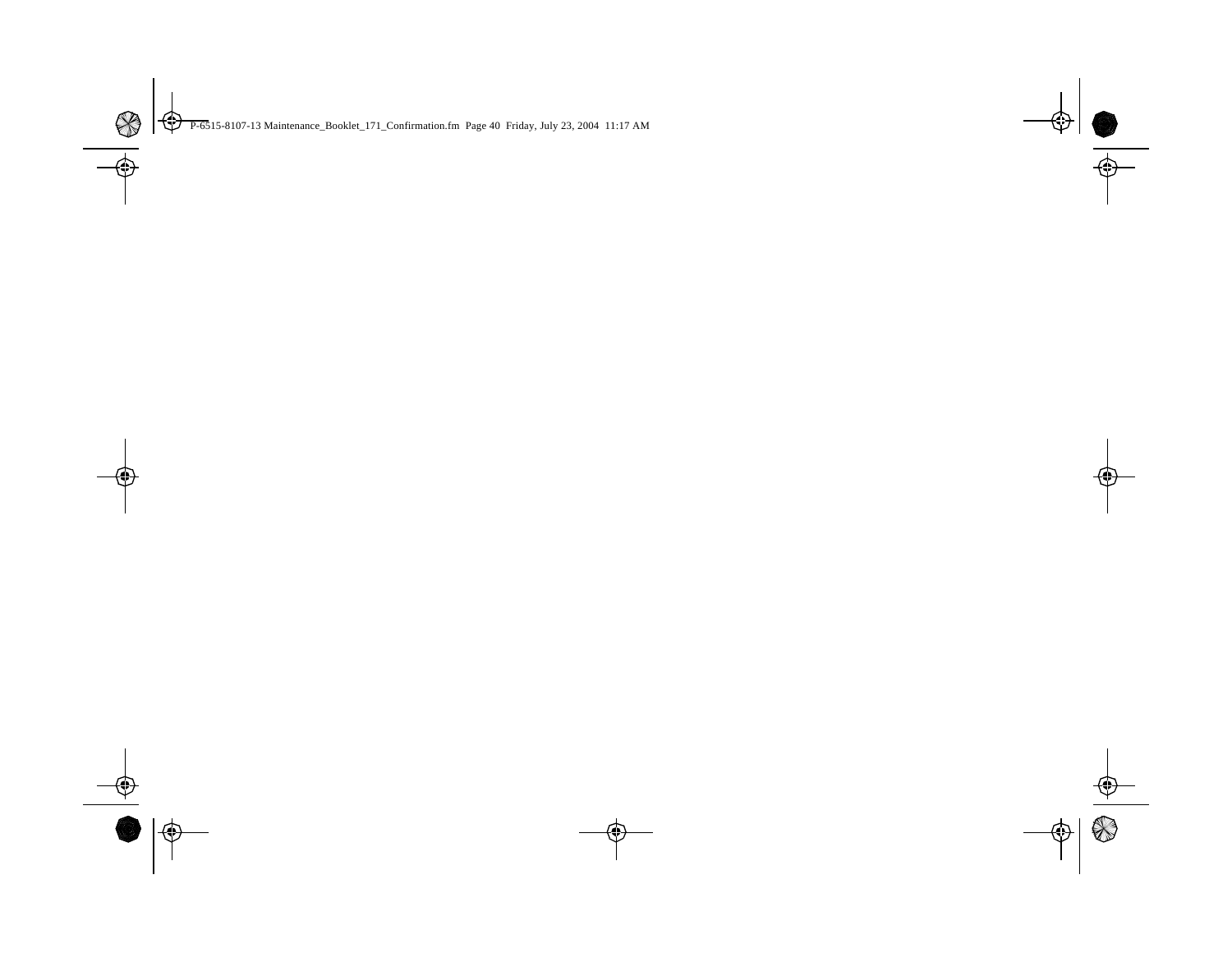Confirmations

# Maintenance: 156,000 miles Services 2, 3 and other applicable services

For scope of work, refer to maintenance overview and description of maintenance services starting on page 49.

| <b>Date:</b>                                   | Maintenance service completed: |                    |
|------------------------------------------------|--------------------------------|--------------------|
|                                                |                                |                    |
|                                                | <b>Rubber stamp</b>            | <b>Next</b>        |
| Repair order no. (if applicable) _____________ |                                | Maintenance<br>due |
|                                                | Cinentum                       | 156,000 miles      |

Signature

Month/year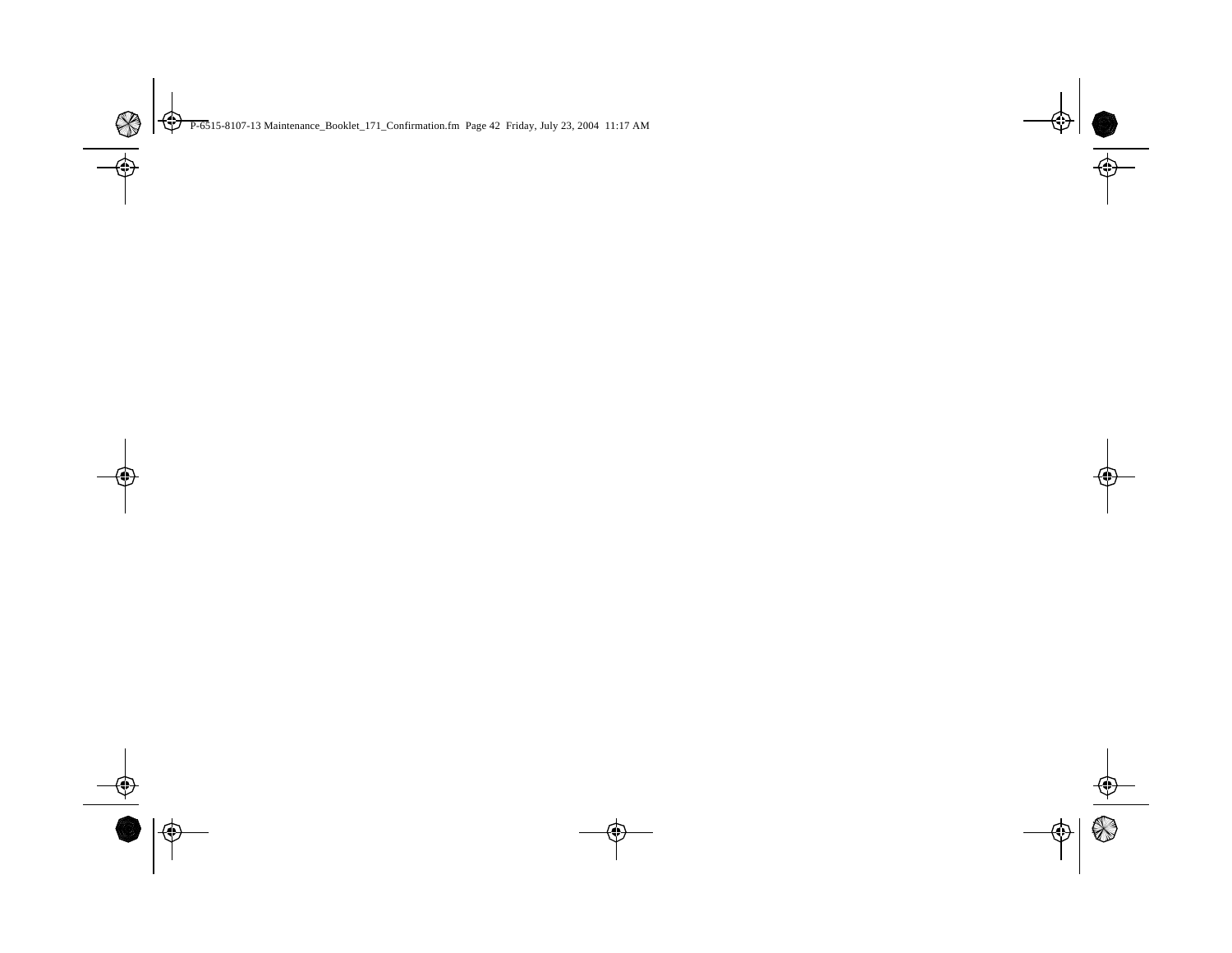Confirmations

# Maintenance: 169,000 miles

Services 1 and 3

For scope of work, refer to maintenance overview and description of maintenance services starting on page 49.

| <b>Date:</b>                                                               | Maintenance service completed: |                    |
|----------------------------------------------------------------------------|--------------------------------|--------------------|
| <b>Odometer:</b><br><u> 1980 - Jan Barbara, martin da kasar Indonesia.</u> |                                |                    |
|                                                                            | <b>Rubber stamp</b>            | <b>Next</b>        |
| Repair order no. (if applicable) ______________                            |                                | Maintenance<br>due |

**Signature** 

169,000 miles or

Month/year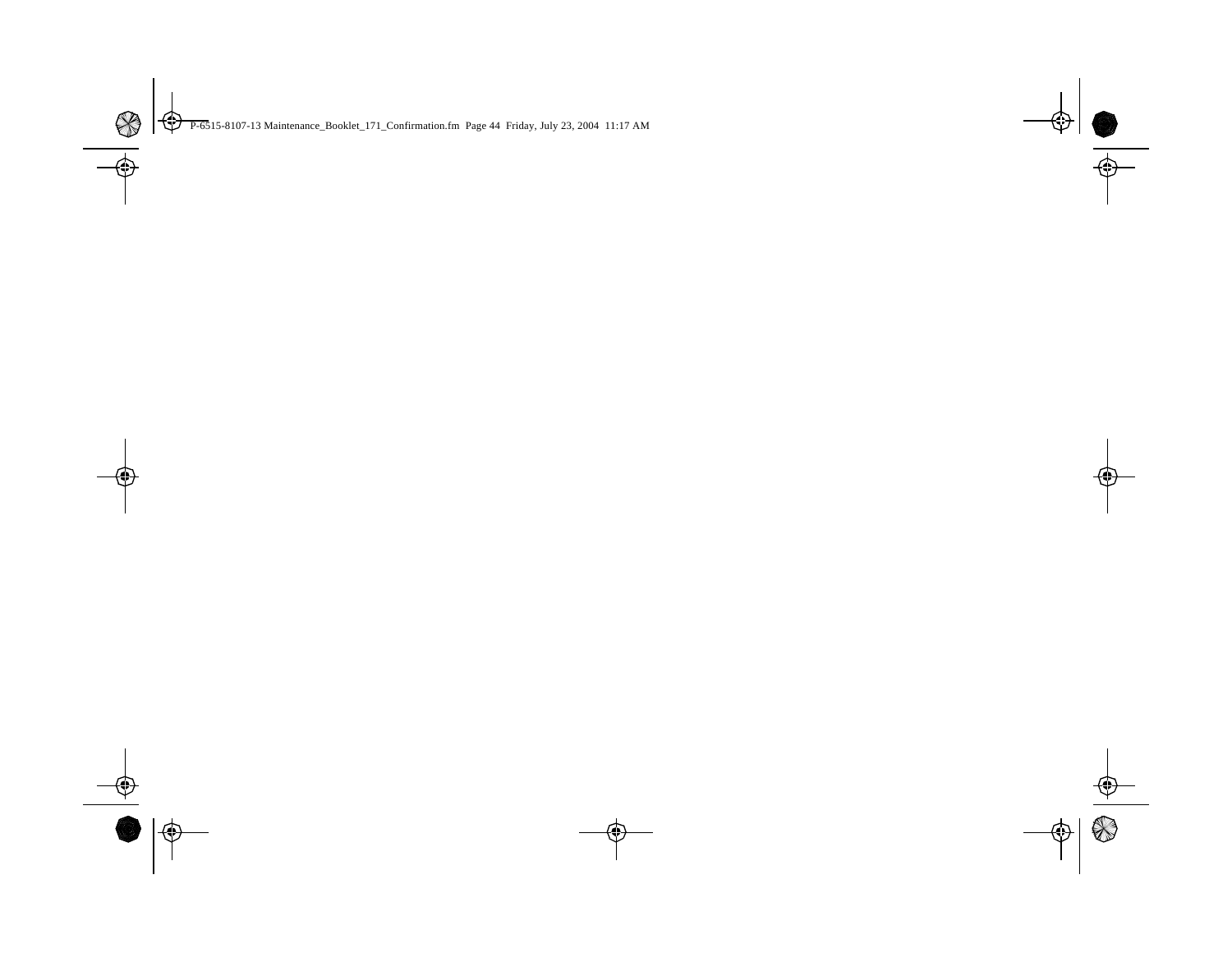Confirmations

# Maintenance: 182,000 miles Services 2, 3 and other applicable services

For scope of work, refer to maintenance overview and description of maintenance services starting on page 49.

| Date: <b>Date</b> and <b>Date</b> and <b>Date</b> and <b>Date</b> and <b>Date</b> and <b>Date</b> and <b>Date</b> and <b>D</b> | Maintenance service completed: |                    |
|--------------------------------------------------------------------------------------------------------------------------------|--------------------------------|--------------------|
| <b>Odometer:</b>                                                                                                               |                                |                    |
|                                                                                                                                | <b>Rubber stamp</b>            | <b>Next</b>        |
| Repair order no. (if applicable) ________________                                                                              |                                | Maintenance<br>due |
|                                                                                                                                | Circuntum                      | 182,000 miles      |

**Signature** 

Month/year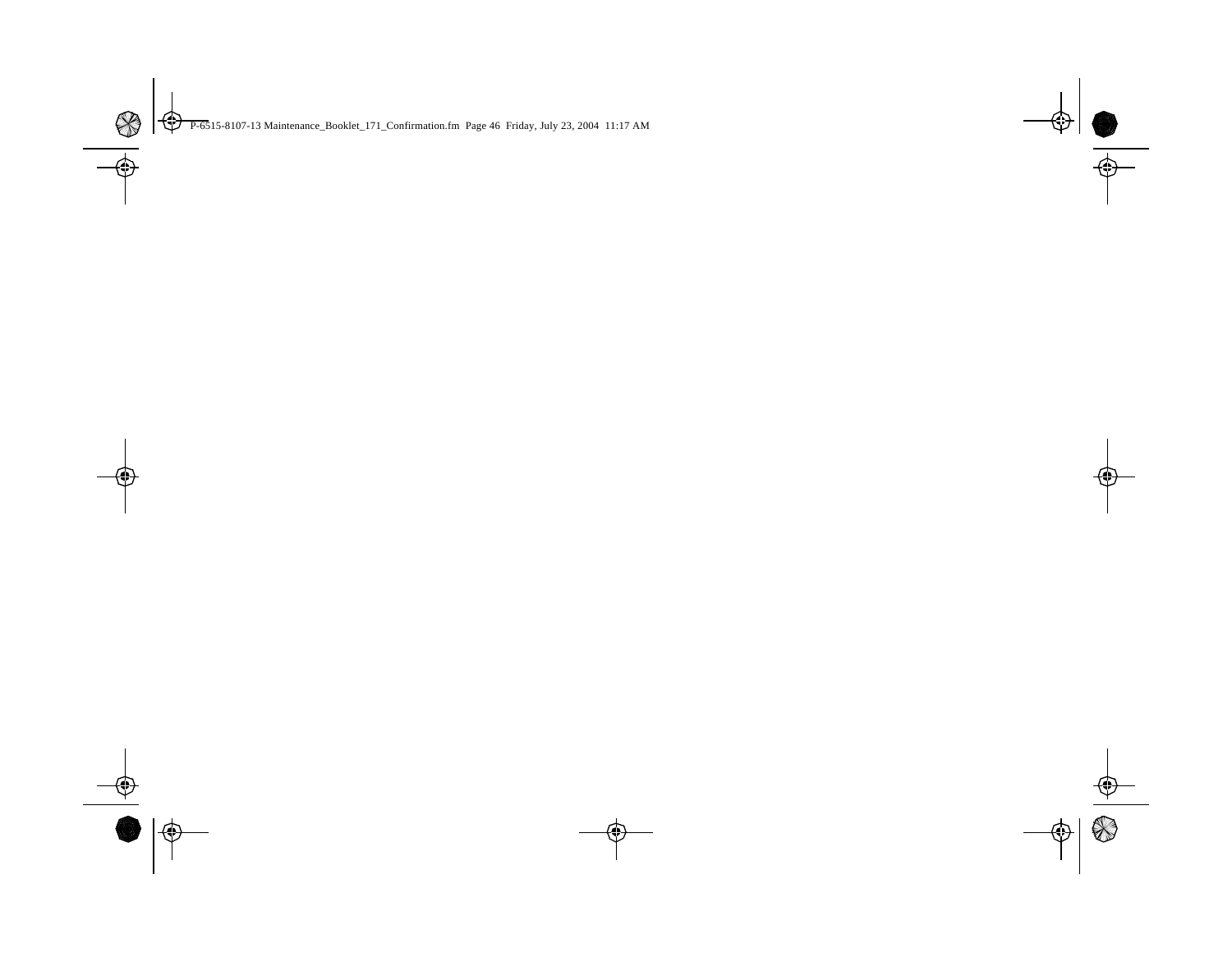Confirmations

# Maintenance: 195,000 miles Services 1, 3 and other applicable services

For scope of work, refer to maintenance overview and description of maintenance services starting on page 49.

| Date:<br>the contract of the contract of the contract of the contract of | Maintenance service completed: |                    |  |  |
|--------------------------------------------------------------------------|--------------------------------|--------------------|--|--|
|                                                                          |                                |                    |  |  |
|                                                                          | <b>Rubber stamp</b>            | <b>Next</b>        |  |  |
| Repair order no. (if applicable) ______________                          |                                | Maintenance<br>due |  |  |
|                                                                          |                                | $195,000$ miles    |  |  |

Signature

195,000 miles or

Month/year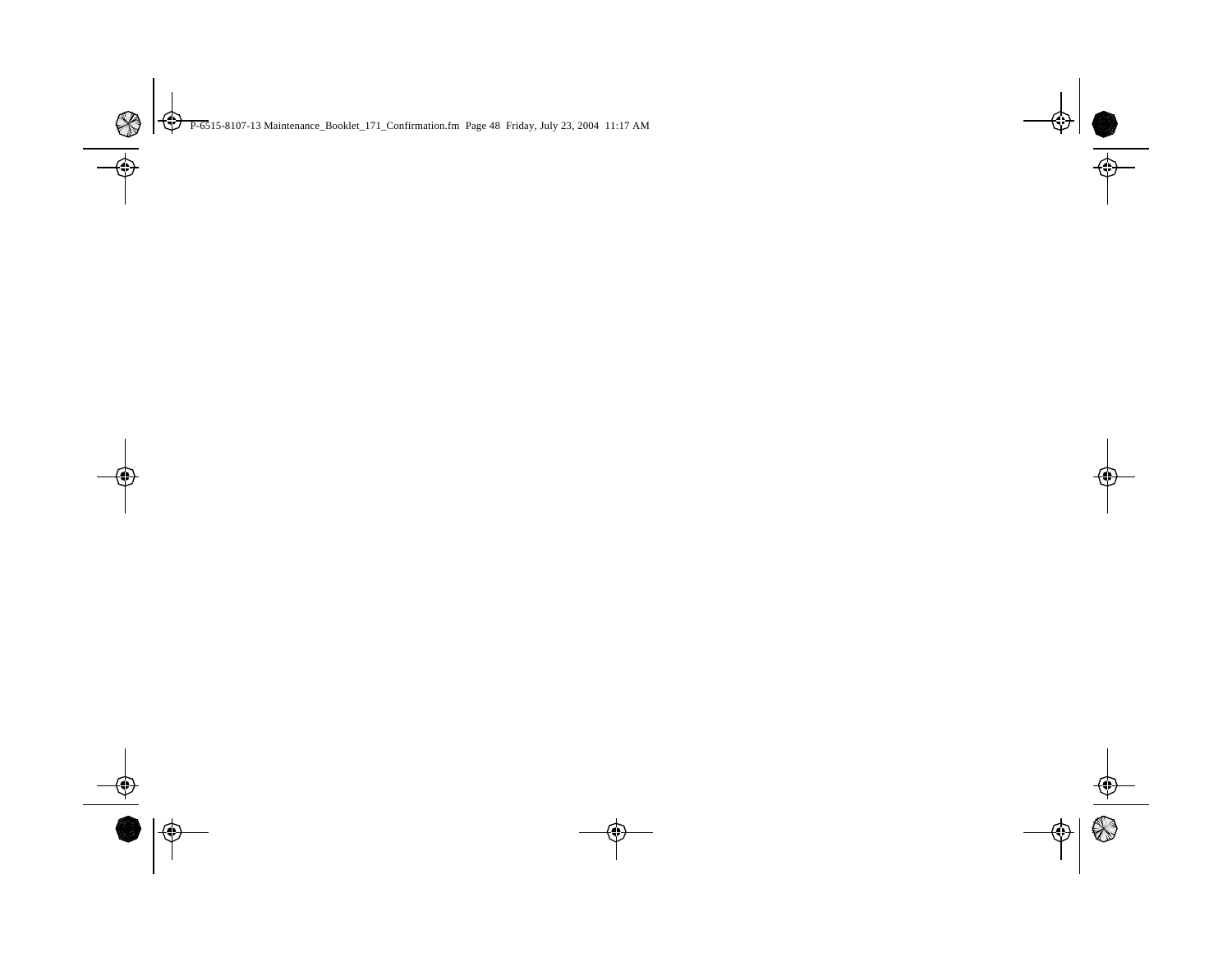Maintenance service descriptions

### **Required Vehicle Maintenance Service Work (including Emission System Maintenance)**

Notes:

For an overview of maintenance services and intervals, see page 50. Maintenance services must be performed at number of miles or years (whichever comes first) as indicated, except where no time interval available or otherwise noted.

If your vehicle exceeds the mileage shown in the maintenance service overview, continue to maintain the vehicle by having performed the maintenance services at the time or mileage intervals (whichever comes first) as indicated starting on page 52.

Detailed descriptions for each maintenance service can be found starting on page 52.

For description of emission system maintenance jobs, see page 64.

The four digit-numbers listed next to the maintenance services are reference numbers of the detailed maintenance job descriptions listed in the Mercedes-Benz maintenance information used by Mercedes-Benz technicians.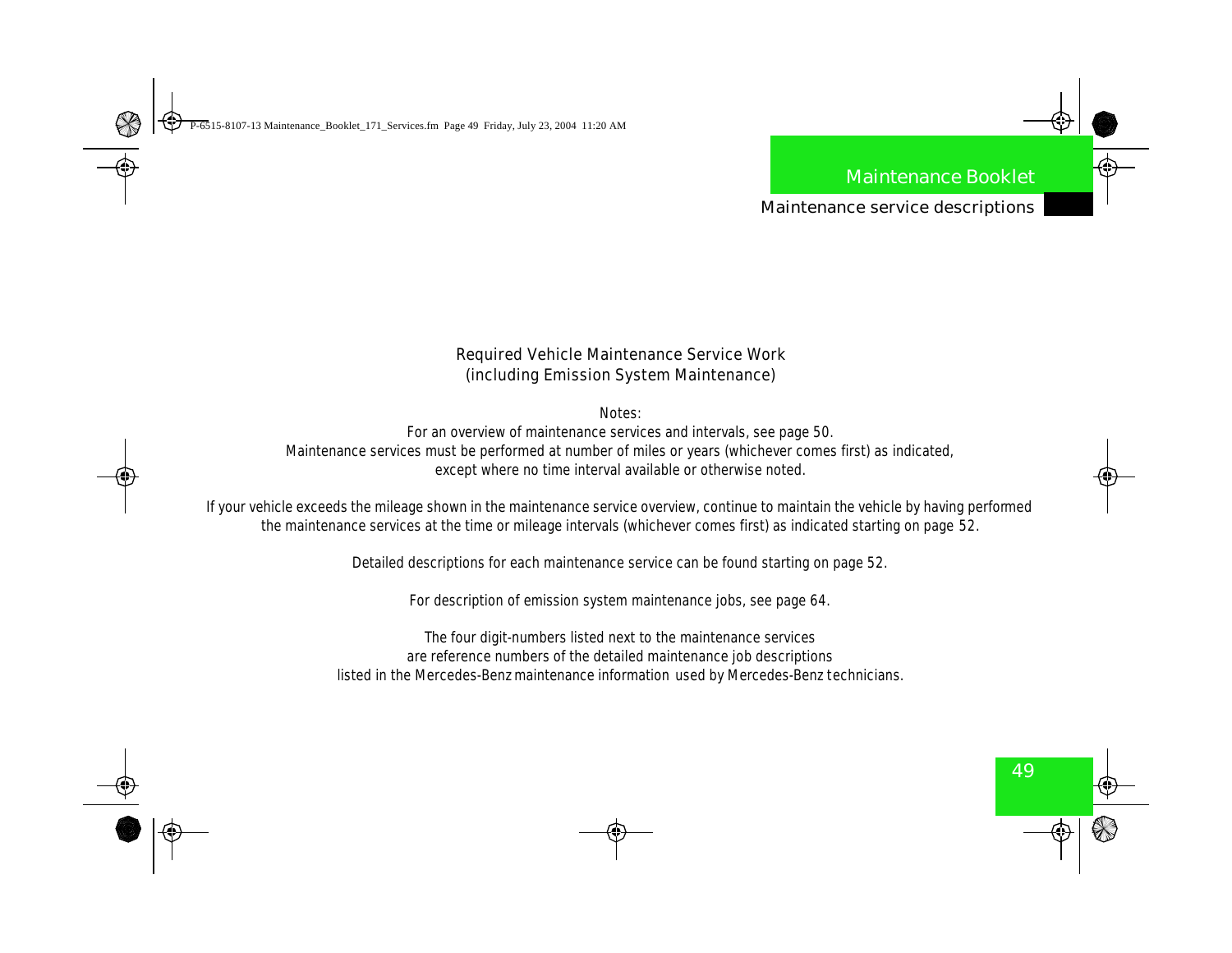## Maintenance service overview SLK-Class (171)

| <b>Miles</b>                                               | $1,000 - 3,000$                                                                                                                                                                                                                                                                                                                                                                                                                                   | 13,000    | 26,000                 | 39,000 | 52,000                  | 65,000          | 78,000                 | 91,000 |
|------------------------------------------------------------|---------------------------------------------------------------------------------------------------------------------------------------------------------------------------------------------------------------------------------------------------------------------------------------------------------------------------------------------------------------------------------------------------------------------------------------------------|-----------|------------------------|--------|-------------------------|-----------------|------------------------|--------|
| <b>Time (Years)</b>                                        |                                                                                                                                                                                                                                                                                                                                                                                                                                                   | 1         | $\boldsymbol{2}$       | 3      | $\overline{\mathbf{4}}$ | $5\phantom{.0}$ | 6                      | 7      |
| First visit ( $\triangleright$ page 52)                    |                                                                                                                                                                                                                                                                                                                                                                                                                                                   |           |                        |        |                         |                 |                        |        |
| <b>Tire rotation (<math>\triangleright</math> page 53)</b> | If applicable to your vehicle's tire configuration (see page 5), tire rotations should be performed in accordance with the tire manufacturer's rec-<br>ommended intervals, or sooner at first signs of irregular (uneven) treadwear. The manufacturer's rotation recommendations will necessitate a<br>tire rotation at least once in between maintenance services and at every maintenance service based on Mercedes Benz maintenance intervals. |           |                        |        |                         |                 |                        |        |
| Service $1$ ( $\triangleright$ page 54)                    |                                                                                                                                                                                                                                                                                                                                                                                                                                                   | $\bullet$ |                        |        |                         |                 |                        |        |
| Service 2 (> page56)                                       |                                                                                                                                                                                                                                                                                                                                                                                                                                                   |           | $\bullet$              |        | $\bullet$               |                 | $\bullet$              |        |
| Service $3$ ( $\triangleright$ page 59)                    |                                                                                                                                                                                                                                                                                                                                                                                                                                                   | $\bullet$ | $\bullet$              |        | $\bullet$               |                 |                        |        |
| Service $4 \triangleright$ page 59)                        |                                                                                                                                                                                                                                                                                                                                                                                                                                                   |           | $\bullet$ <sup>1</sup> |        | $\bullet$ <sup>1</sup>  |                 | $\bullet$ <sup>1</sup> |        |
| Service $5 \, (\triangleright$ page $59)$                  |                                                                                                                                                                                                                                                                                                                                                                                                                                                   |           | $\bullet$              |        | $\bullet$               |                 | $\bullet$              |        |
| Service $6$ ( $\triangleright$ page 59)                    |                                                                                                                                                                                                                                                                                                                                                                                                                                                   |           |                        |        |                         |                 |                        |        |
| Service $7$ ( $\triangleright$ page 59)                    |                                                                                                                                                                                                                                                                                                                                                                                                                                                   |           |                        |        |                         |                 |                        |        |
| Service $8(\triangleright$ page60)                         |                                                                                                                                                                                                                                                                                                                                                                                                                                                   |           |                        |        | $\bullet$               |                 |                        |        |
| Service $9$ ( $\triangleright$ page60)                     |                                                                                                                                                                                                                                                                                                                                                                                                                                                   |           |                        |        |                         |                 |                        |        |
| Service $10($ page 60)                                     |                                                                                                                                                                                                                                                                                                                                                                                                                                                   |           |                        |        |                         |                 |                        |        |
| Service $11$ ( $\triangleright$ page60)                    |                                                                                                                                                                                                                                                                                                                                                                                                                                                   |           |                        |        |                         |                 |                        |        |
| Service $12 (p$ page 60)                                   |                                                                                                                                                                                                                                                                                                                                                                                                                                                   |           |                        |        |                         |                 | $^{\bullet}$ 2         |        |
| Service $13$ ( $\triangleright$ page60)                    |                                                                                                                                                                                                                                                                                                                                                                                                                                                   |           |                        |        |                         |                 |                        |        |
| High mileage checks (> page61)                             |                                                                                                                                                                                                                                                                                                                                                                                                                                                   |           |                        |        |                         |                 |                        |        |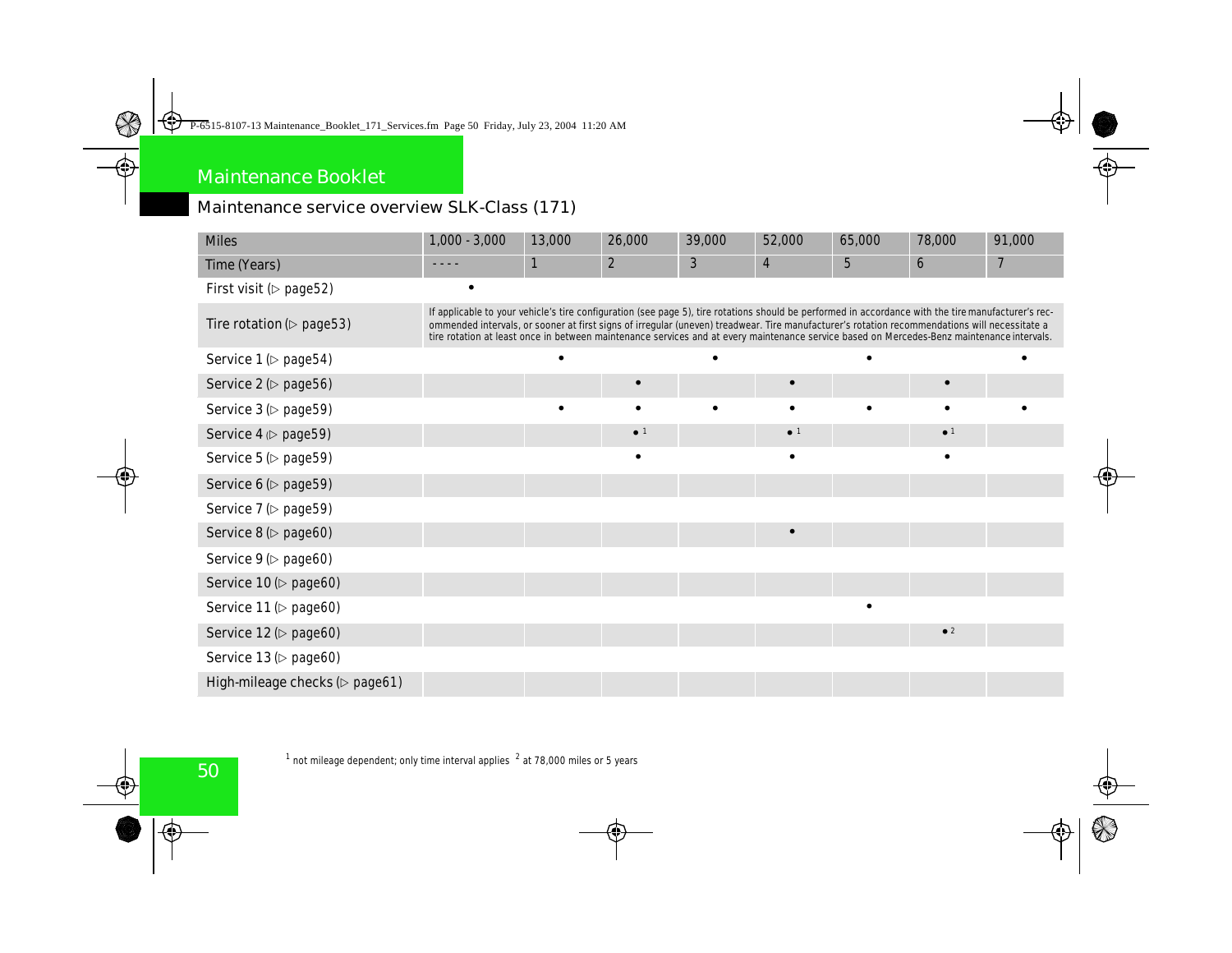### Maintenance service overview SLK-Class (171)

| <b>Miles</b>               | 104,000                                                                                                                                                                                                                                                                                                                                                                                                                                           | 117,000          | 130,000                | 143,000     | 156,000                | 169,000 | 182,000                | 195,000 |
|----------------------------|---------------------------------------------------------------------------------------------------------------------------------------------------------------------------------------------------------------------------------------------------------------------------------------------------------------------------------------------------------------------------------------------------------------------------------------------------|------------------|------------------------|-------------|------------------------|---------|------------------------|---------|
| <b>Time (Years)</b>        | 8                                                                                                                                                                                                                                                                                                                                                                                                                                                 | $\boldsymbol{9}$ | 10                     | 11          | 12                     | 13      | 14                     | 15      |
| <b>First visit</b>         |                                                                                                                                                                                                                                                                                                                                                                                                                                                   |                  |                        |             |                        |         |                        |         |
| <b>Tire rotation</b>       | If applicable to your vehicle's tire configuration (see page 5), tire rotations should be performed in accordance with the tire manufacturer's rec-<br>ommended intervals, or sooner at first signs of irregular (uneven) treadwear. The manufacturer's rotation recommendations will necessitate a<br>tire rotation at least once in between maintenance services and at every maintenance service based on Mercedes-Benz maintenance intervals. |                  |                        |             |                        |         |                        |         |
| <b>Service 1</b>           |                                                                                                                                                                                                                                                                                                                                                                                                                                                   |                  |                        |             |                        |         |                        |         |
| <b>Service 2</b>           |                                                                                                                                                                                                                                                                                                                                                                                                                                                   |                  |                        |             |                        |         |                        |         |
| <b>Service 3</b>           |                                                                                                                                                                                                                                                                                                                                                                                                                                                   | ٠                |                        |             | ٠                      |         | ٠                      |         |
| <b>Service 4</b>           | $\bullet$ <sup>1</sup>                                                                                                                                                                                                                                                                                                                                                                                                                            |                  | $\bullet$ <sup>1</sup> |             | $\bullet$ <sup>1</sup> |         | $\bullet$ <sup>1</sup> |         |
| <b>Service 5</b>           | ٠                                                                                                                                                                                                                                                                                                                                                                                                                                                 |                  | ٠                      |             | $\bullet$              |         | $\bullet$              |         |
| <b>Service 6</b>           |                                                                                                                                                                                                                                                                                                                                                                                                                                                   |                  |                        |             |                        |         |                        |         |
| <b>Service 7</b>           |                                                                                                                                                                                                                                                                                                                                                                                                                                                   |                  |                        |             |                        |         |                        |         |
| <b>Service 8</b>           |                                                                                                                                                                                                                                                                                                                                                                                                                                                   |                  |                        |             | $\bullet$              |         |                        |         |
| <b>Service 9</b>           |                                                                                                                                                                                                                                                                                                                                                                                                                                                   |                  |                        |             |                        |         |                        |         |
| <b>Service 10</b>          |                                                                                                                                                                                                                                                                                                                                                                                                                                                   |                  |                        |             |                        |         |                        |         |
| <b>Service 11</b>          |                                                                                                                                                                                                                                                                                                                                                                                                                                                   |                  | $\bullet$              |             |                        |         |                        |         |
| <b>Service 12</b>          |                                                                                                                                                                                                                                                                                                                                                                                                                                                   |                  |                        |             | • 4                    |         |                        |         |
| <b>Service 13</b>          |                                                                                                                                                                                                                                                                                                                                                                                                                                                   |                  |                        | $\bullet$ 3 |                        |         |                        |         |
| <b>High-mileage checks</b> |                                                                                                                                                                                                                                                                                                                                                                                                                                                   |                  |                        | $\bullet$ 5 |                        |         |                        |         |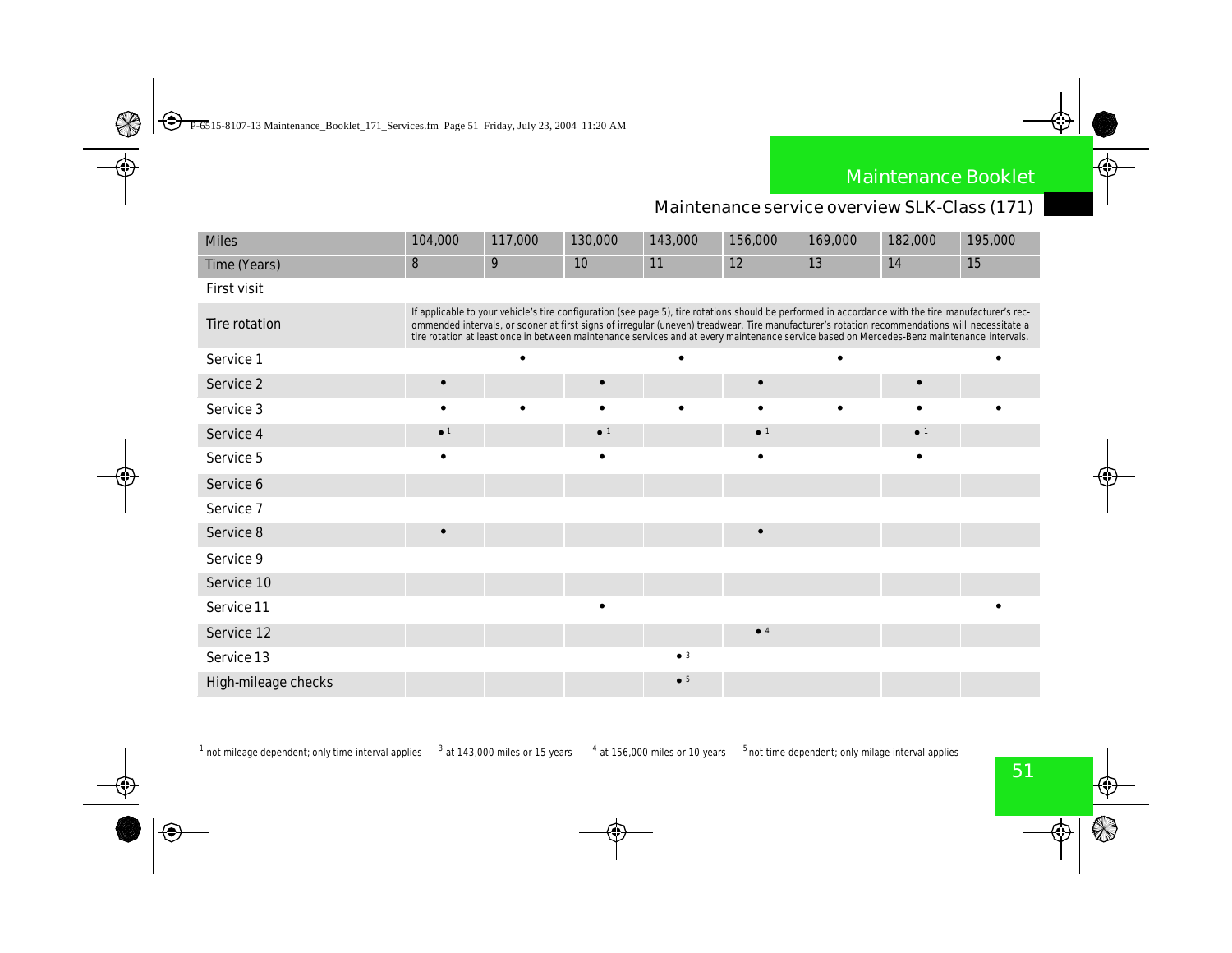### First visit

| <b>First visit at 1,000 - 3,000 miles</b>                                                                              |  |
|------------------------------------------------------------------------------------------------------------------------|--|
| Diagnostic test and $Q+A$ on vehicle                                                                                   |  |
| This first visit for a basic vehicle diagnostic test at your authorized Mercedes-Benz Center is provided at no charge. |  |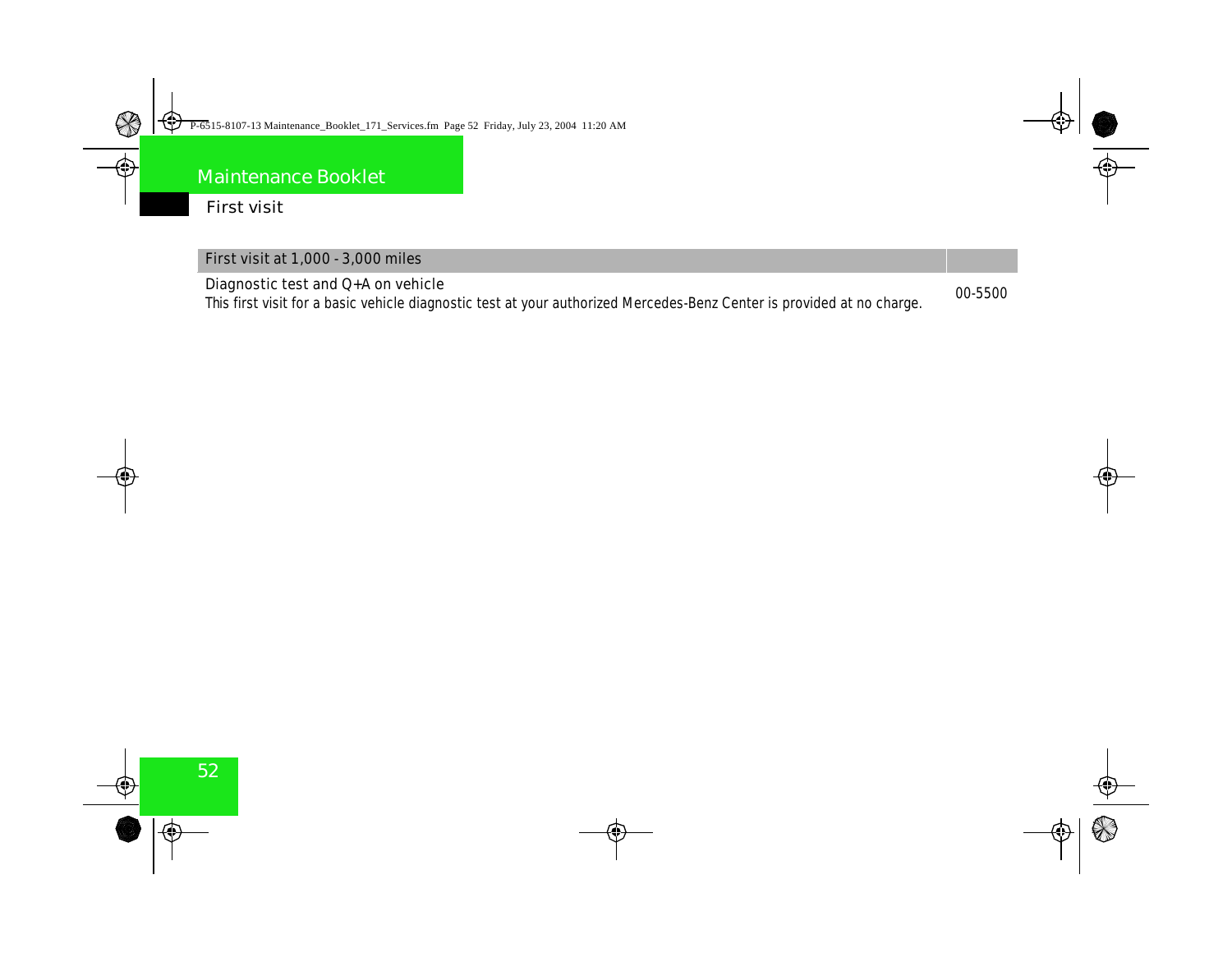- - - -

#### **Tire rotations**

If applicable to your vehicle's tire configuration ( $\triangleright$  page5), tire rotation should be performed in accordance with the tire manufacturer's recommended intervals, or sooner at first signs of irregular (uneven) tread wear. Tire manufacturer's rotation recommendations will necessitate a tire rotation at least once in between maintenance services and at every maintenance service based on Mercedes-Benz maintenance intervals.

The first tire rotation ( $\triangleright$  page17) occurring at an authorized Mercedes-Benz Center at any time up to 6,500 miles (vehicle odometer) is provided at no charge.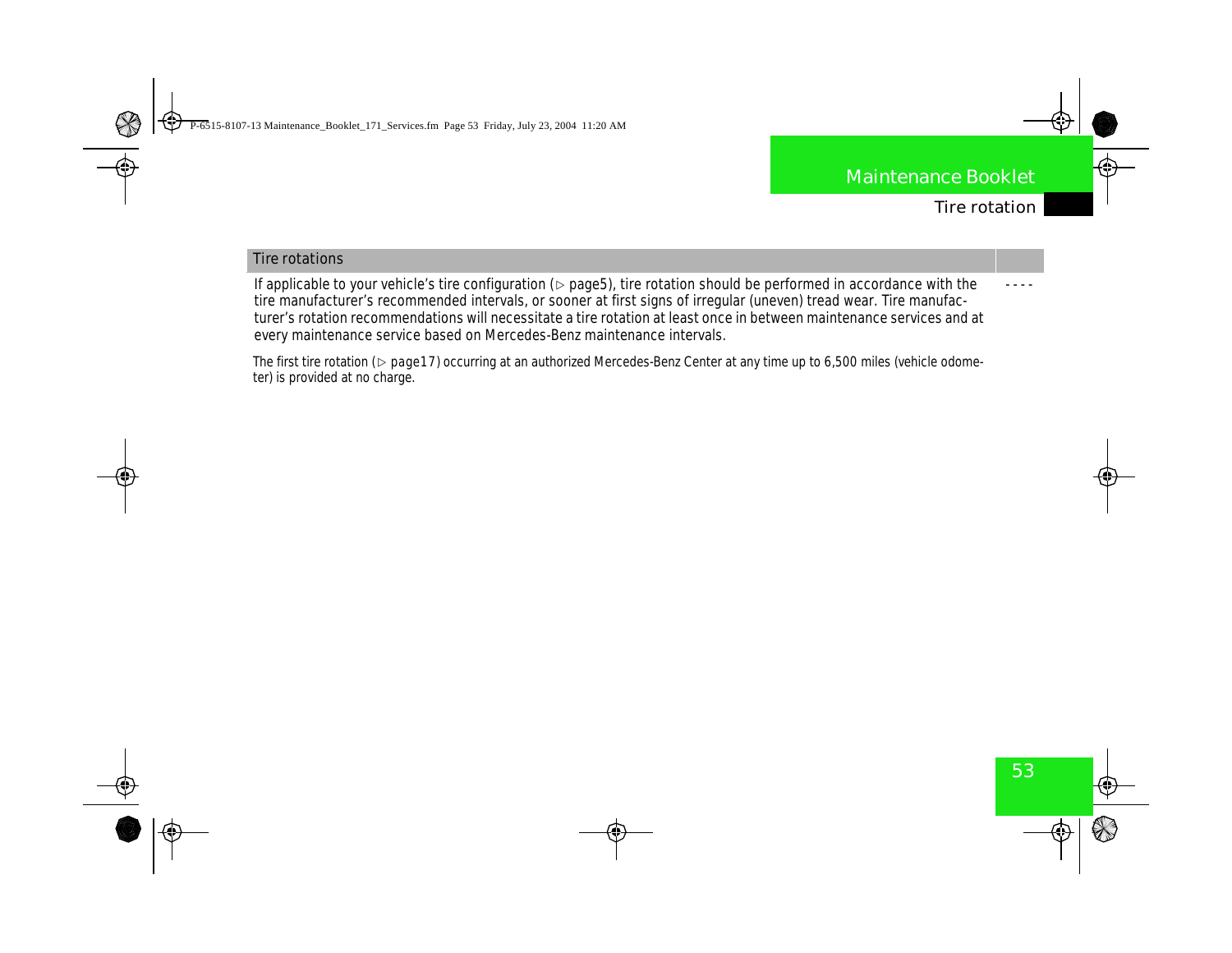| US Service 1 at 13,000 miles or 1 year; then every 26,000 miles and 2 years              |      |
|------------------------------------------------------------------------------------------|------|
|                                                                                          |      |
| <b>Engine compartment</b>                                                                |      |
| Check the following fluid levels, correct if necessary.                                  |      |
| If there is a loss of fluid, determine cause and perform repair with separate work order |      |
| <b>Brake system</b>                                                                      | 4210 |
| <b>Windshield washer system</b>                                                          | 8210 |
| Engine cooling system, antifreeze and corrosion protection                               | 2010 |
| Check catch and safety catch and hinges on engine hood for proper operation              | 8851 |
| <b>Check battery condition using "Midtronics MCR 717" tester</b>                         | 5453 |
|                                                                                          |      |
| <b>Interior</b>                                                                          |      |
| <b>Function check</b>                                                                    |      |
| Warning/indicator lamps, illumination and interior lighting                              |      |
| Windshield wipers, windshield washer system, headlamp cleaning system                    | 8252 |
| Reset maintenance service indicator in instrument cluster                                | 0042 |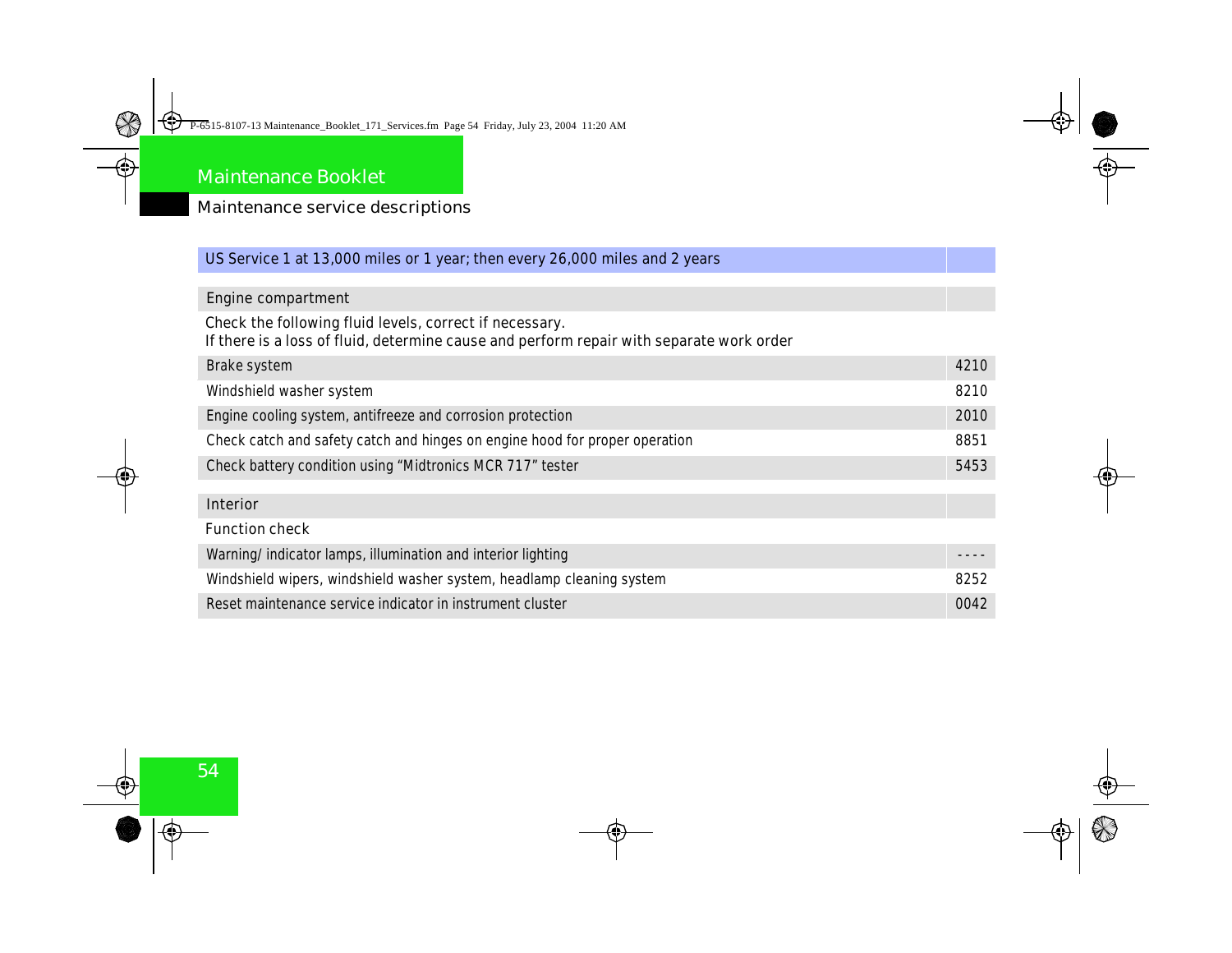| <b>US Service 1 (continued)</b>                                            |      |
|----------------------------------------------------------------------------|------|
|                                                                            |      |
| <b>Wheels, brakes</b>                                                      |      |
| Inspect tires for damage and splits, measure tread depth and record in num | 4051 |
| Check thickness of front brake pads (remove 1 front wheel at Service 1)    | 4251 |
| <b>Correct tire inflation pressure</b>                                     |      |
| <b>Trunk</b>                                                               |      |
| <b>Check trunk lighting</b>                                                |      |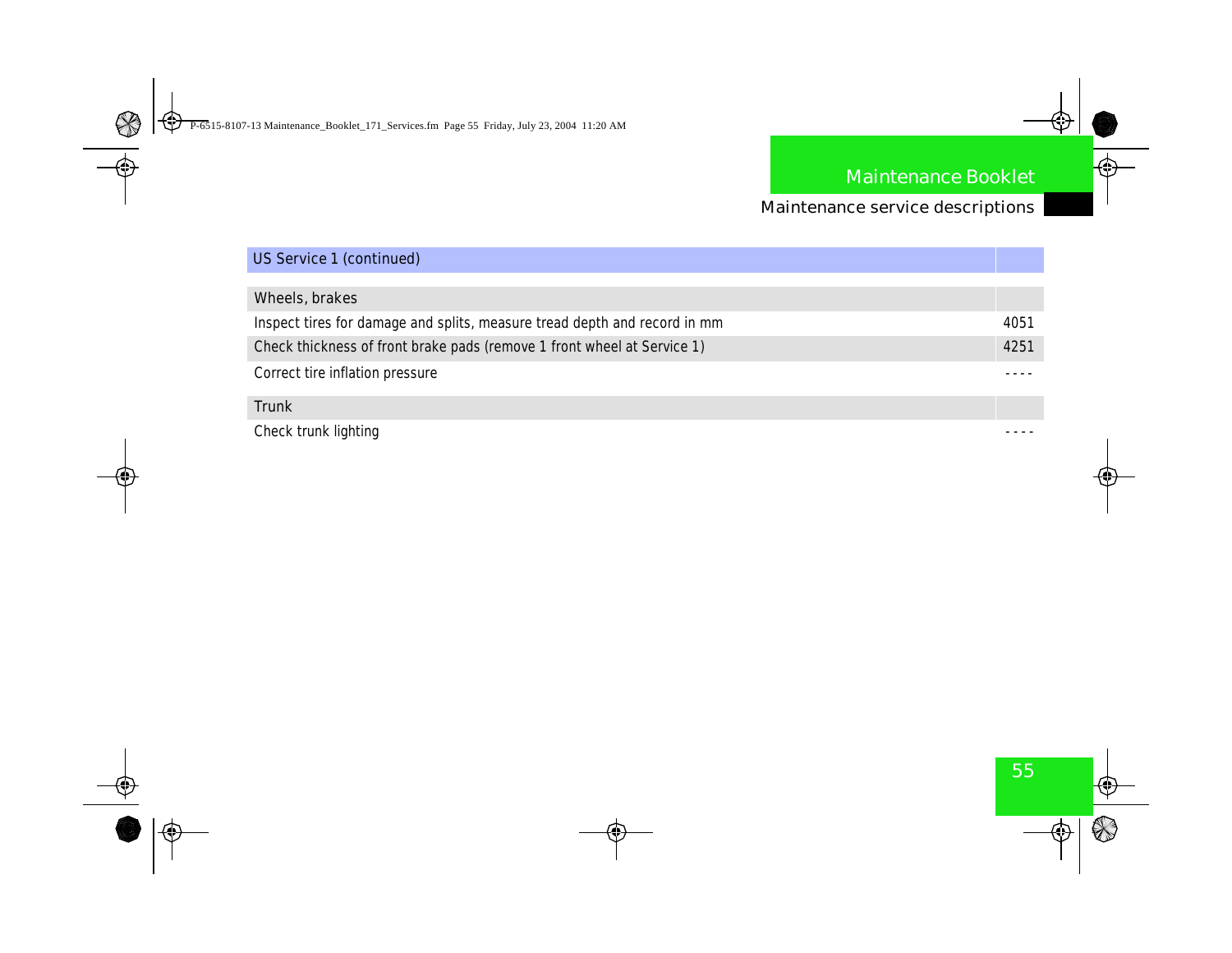| US Service 2 at 26,000 miles or 2 years; after first every 26,000 miles and 2 years                                                                                          |      |
|------------------------------------------------------------------------------------------------------------------------------------------------------------------------------|------|
|                                                                                                                                                                              |      |
| <b>Engine compartment</b>                                                                                                                                                    |      |
| Leakage - Major components<br>Check for chafe marks, line routing, damaged components<br>In the event of leakage, determine cause and perform repair via separate work order | 0053 |
| Check catch and safety catch and hinges on engine hood for proper operation                                                                                                  | 8851 |
| <b>Check condition of poly-V-belt</b>                                                                                                                                        | 1351 |
| Check the following fluid levels, correct if necessary.<br>If there is a loss of fluid, determine cause and perform repair with separate work order                          |      |
| <b>Brake system</b>                                                                                                                                                          | 4210 |
| <b>Power steering</b>                                                                                                                                                        | 4611 |
| Windshield washer system                                                                                                                                                     | 8210 |
| Engine cooling system, antifreeze and corrosion protection                                                                                                                   | 2010 |
| <b>Check battery condition using "Midtronics MCR 717" tester</b>                                                                                                             | 5453 |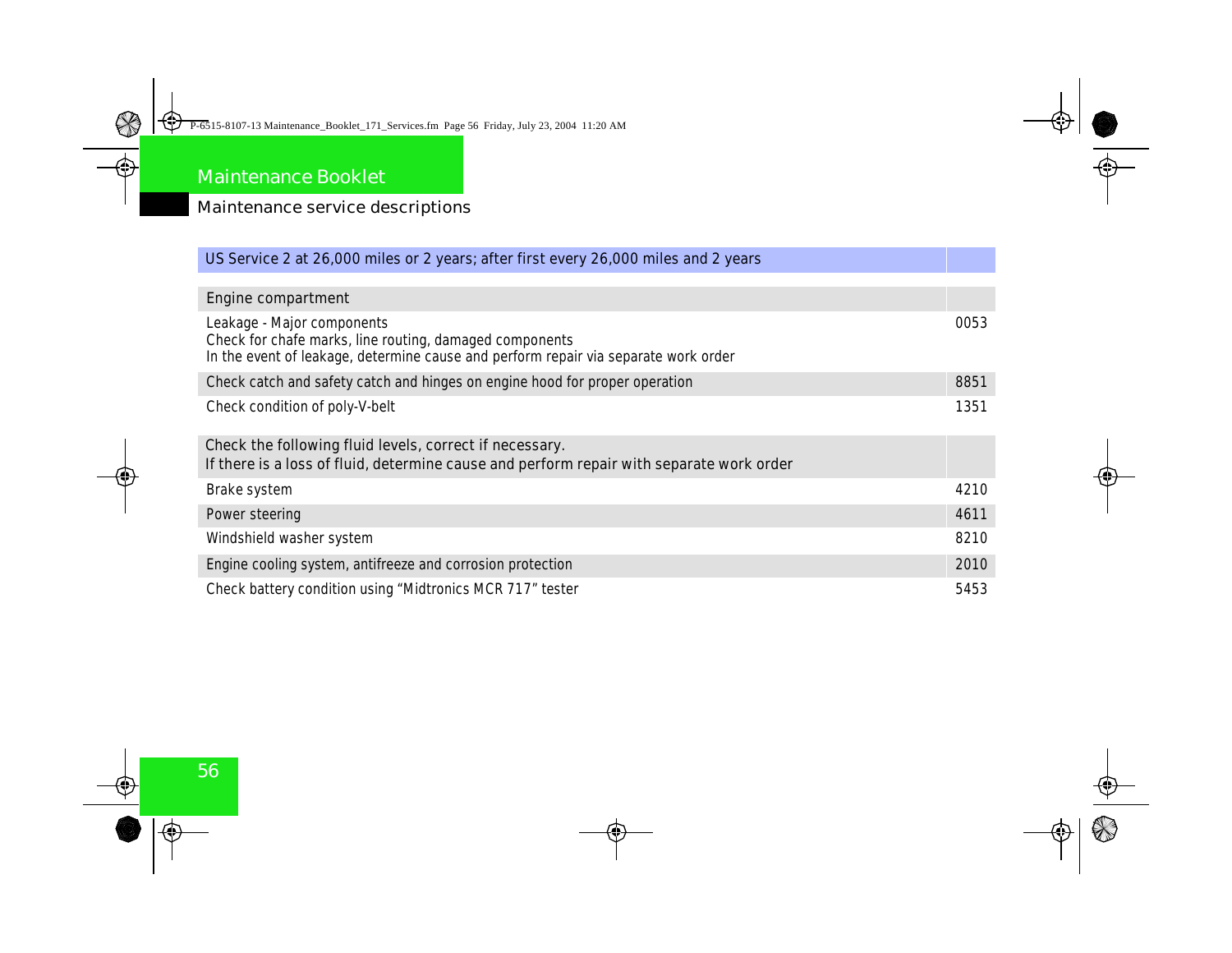| <b>US Service 2 (continued)</b>                                                         |            |
|-----------------------------------------------------------------------------------------|------------|
|                                                                                         |            |
| <b>Interior</b>                                                                         |            |
| <b>Function check</b>                                                                   |            |
| <b>Check parking brake (function test only)</b>                                         | 4290       |
| Warning and indicator lamps, illumination and interior lighting                         |            |
| Windshield wipers, windshield washer system, headlamp cleaning system, where applicable | 8252       |
| Check seat belts and buckles for signs of external damage and proper function           | 9150       |
| Reset maintenance service indicator in instrument cluster                               | <b>MA2</b> |
|                                                                                         |            |
| <b>Wheels, brakes</b>                                                                   |            |
| Inspect tires for damage and splits, measure tread depth and record in num              | 4051       |
| <b>Check condition/thickness of front/rear brake discs</b>                              | 4251       |
| <b>Check front/rear brake pads for lining thickness</b>                                 | 4251       |
| <b>Correct tire inflation pressure</b>                                                  |            |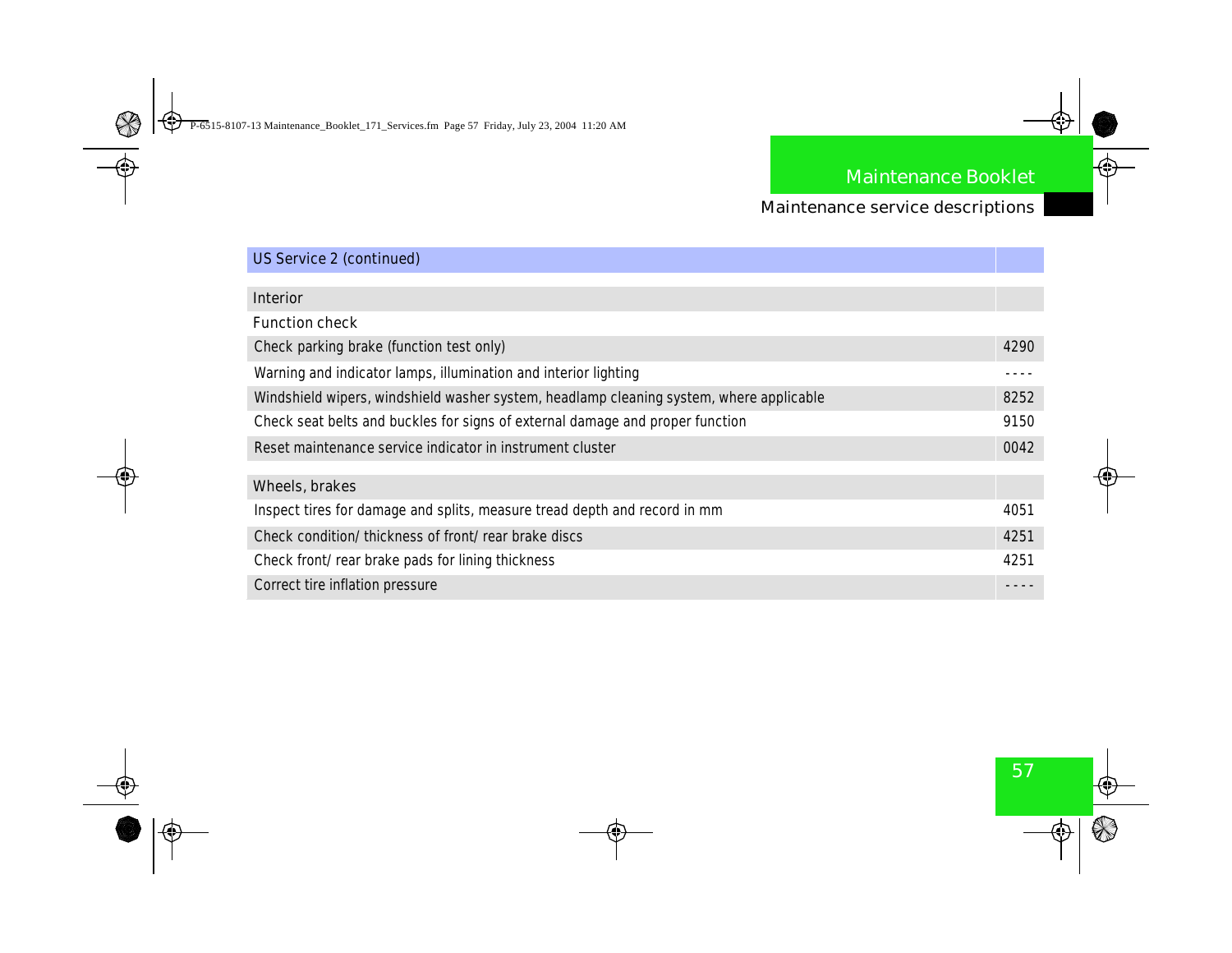#### Maintenance service descriptions

## **US Service 2 (continued) Underside of vehicle** Leakage - Major components Check for chafe marks, line routing, damaged components In the event of leakage, determine cause and perform repair via separate work order 0053 Check front axle ball joints for play, check rubber boots 3353 Inspect condition of flexible disks 4152 Inspect play of tie rod and drag link joints, inspect rubber boots 4653 **Trunk** Check TIREFIT tire sealant expiration date 4054 Check trunk lighting - - - - **Vehicle front/rear** Check headlamp range adjustment system (not for xenon headlamp) Check and correct headlamp setting and correct setting and correct setting  $8260$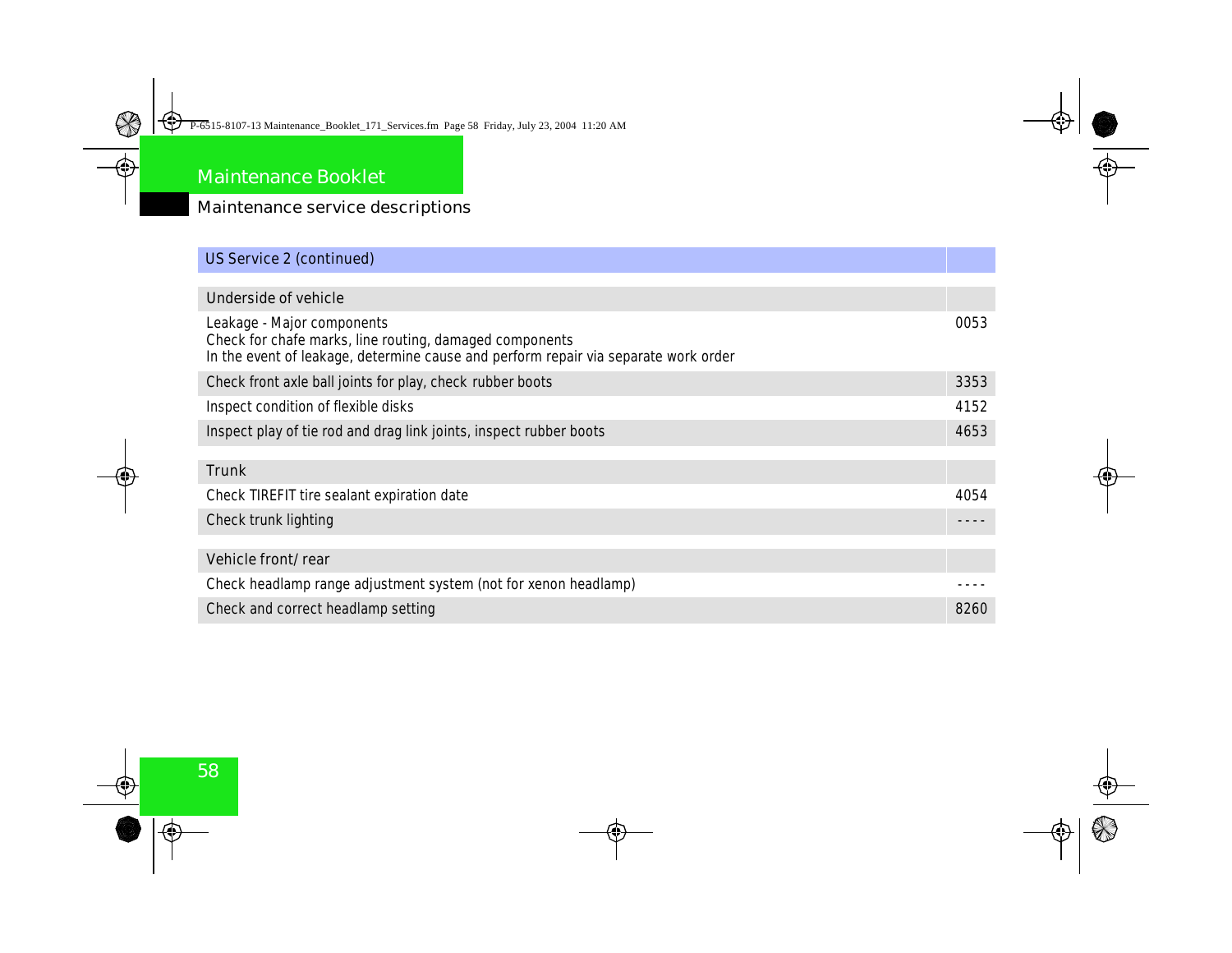| US Service 3 at every 13,000 miles or 1 year                                                     |      |
|--------------------------------------------------------------------------------------------------|------|
| <b>Engine compartment</b><br><b>Engine - oil and filter change</b>                               | 0101 |
| <b>US Service 4 at every 2 years</b>                                                             |      |
| <b>Check bodywork for paint work damage</b>                                                      | 9850 |
| Underside of vehicle<br>Chassis and load-bearing body components: Check for damage and corrosion | 0090 |
| <b>Engine compartment</b><br><b>Replace brake fluid</b>                                          | 4280 |
| US Service 5 at every 26,000 miles or 2 years                                                    |      |
| <b>Passenger compartment</b><br><b>Replace combination filter</b>                                | 8384 |
| <b>US Service 6</b>                                                                              |      |
| Not applicable                                                                                   |      |
| <b>US Service 7</b>                                                                              |      |
| Not applicable                                                                                   |      |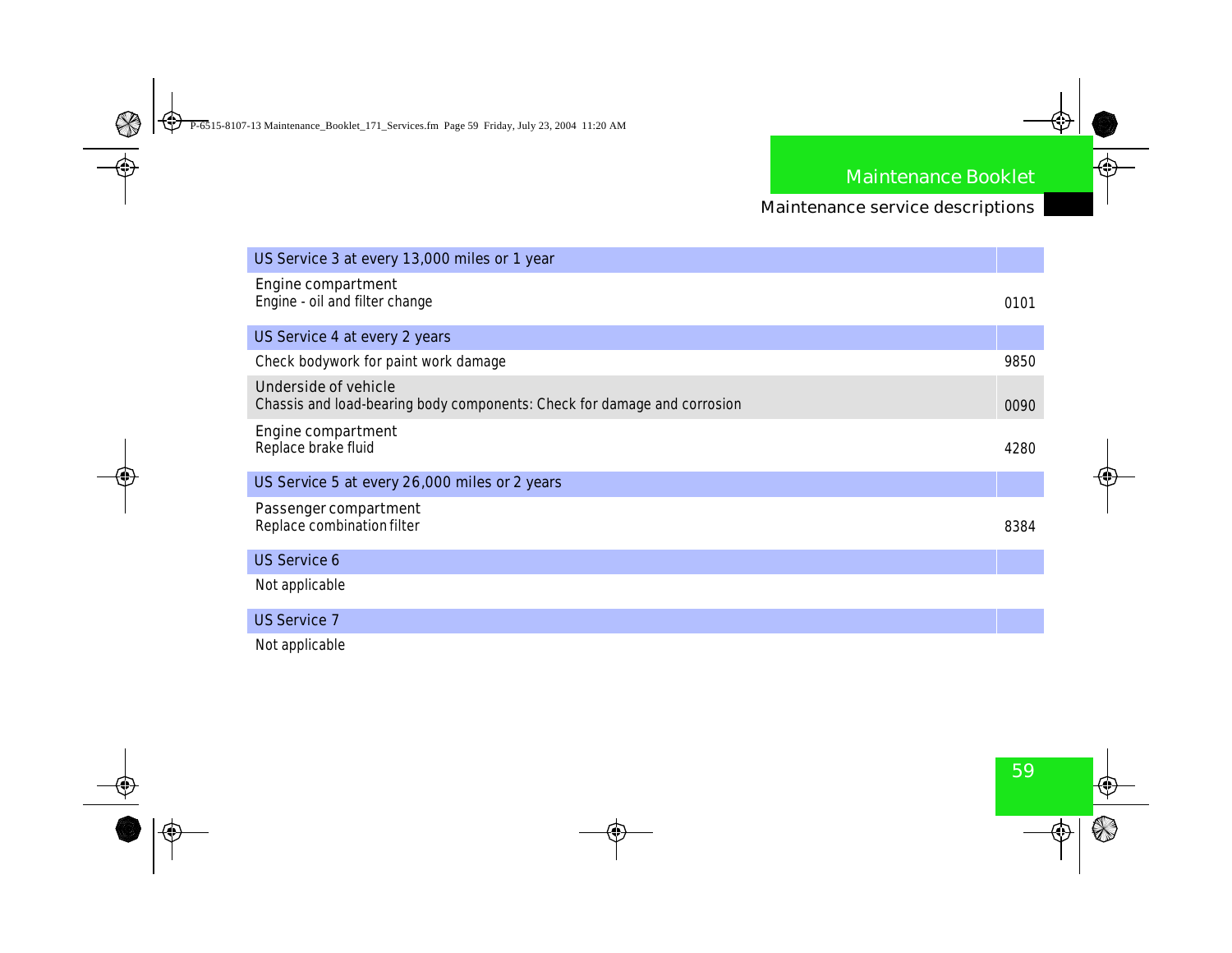| US Service 8 at every 52,000 miles or 4 years             |      |
|-----------------------------------------------------------|------|
| <b>Engine compartment</b><br>Replace air cleaner insert   | 0980 |
| <b>US Service 9</b>                                       |      |
| Not applicable                                            |      |
| <b>US Service 10</b>                                      |      |
| Not applicable                                            |      |
| US Service 11 at every 65,000 miles or 5 years            |      |
| <b>Underside of vehicle</b><br><b>Replace fuel filter</b> | 0780 |
| US Service 12 at every 78,000 miles or 5 years            |      |
| <b>Engine compartment</b><br><b>Replace spark plugs</b>   | 1580 |
| US Service 13 at every 143,000 miles or 15 years          |      |
| <b>Engine compartment</b><br><b>Replace coolant</b>       | 2080 |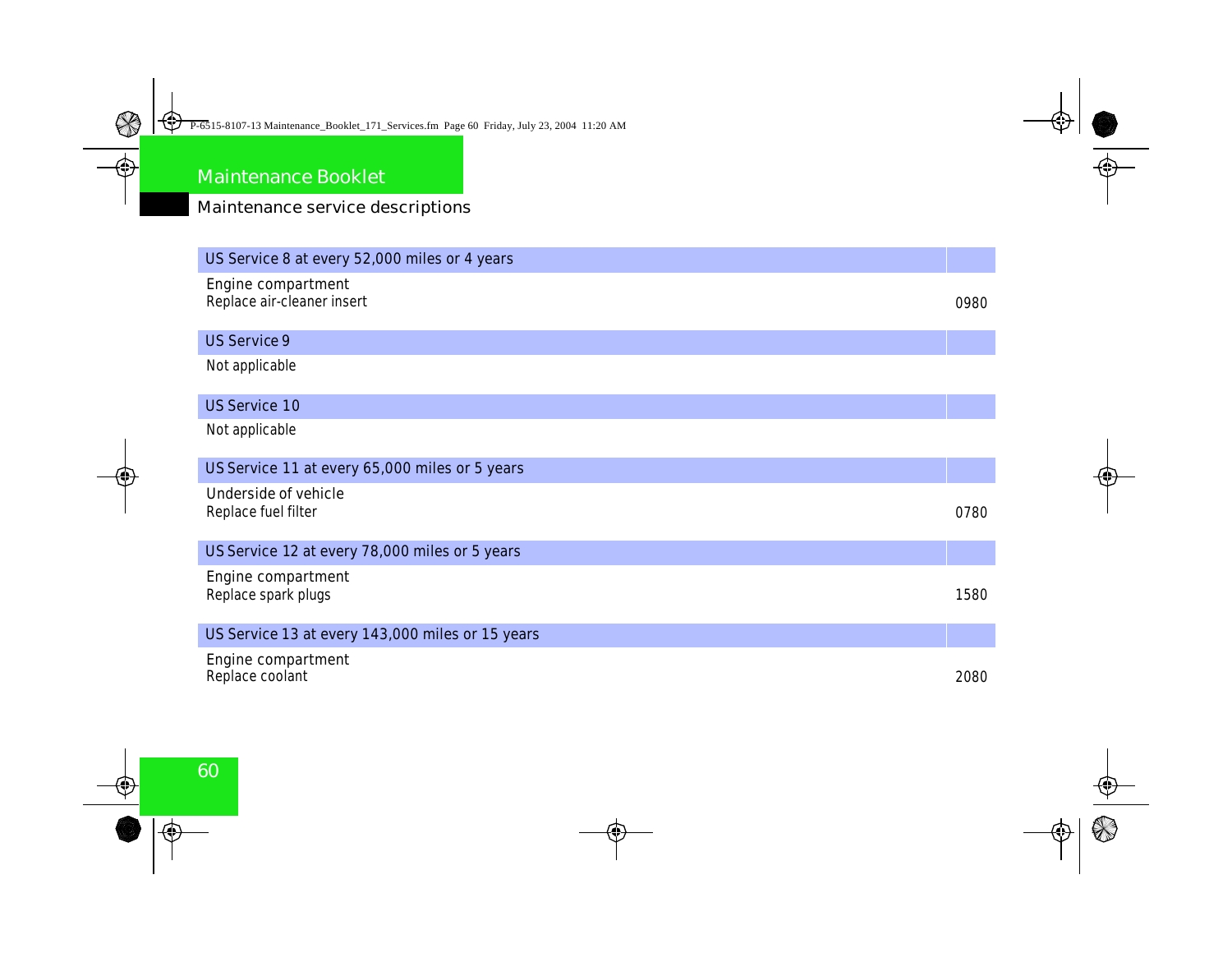### Maintenance service descriptions

### **Recommended additional maintenance checks for high-mileage vehicles at 143,000 miles**

| <b>Check if all fluid levels and changes are updated</b> |  |
|----------------------------------------------------------|--|
| Transmission                                             |  |
| <b>Rear axle</b>                                         |  |
|                                                          |  |
| Check if air, fuel, ventilation filters are updated      |  |
| <b>Engine air filter</b>                                 |  |
| <b>Fuel filter</b>                                       |  |
| <b>Combination filter</b>                                |  |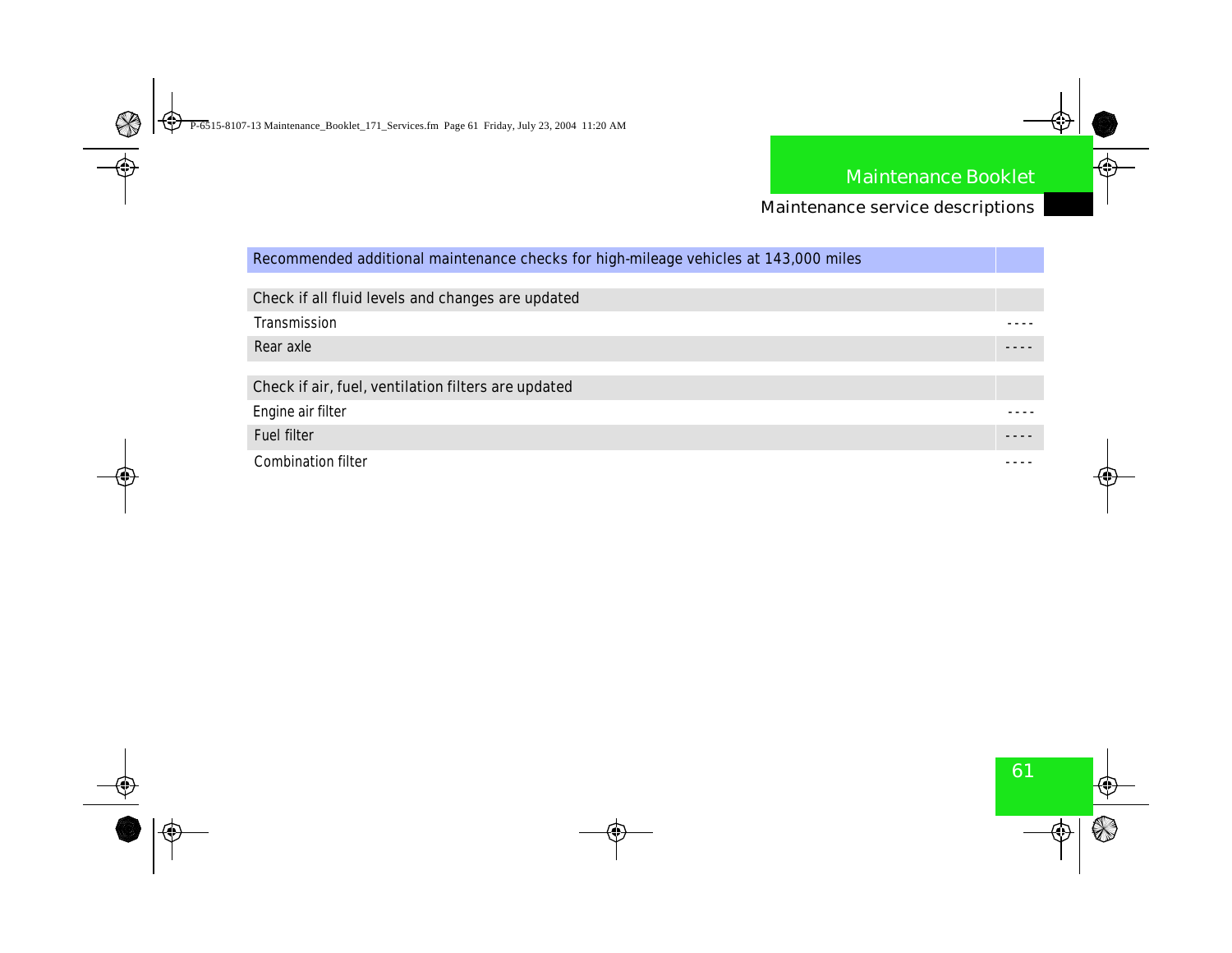### Maintenance service descriptions

### **Recommended additional maintenance checks for high-mileage vehicles at 143,000 miles (continued)**

| <b>Check integrity of engine, mechanical components</b> |  |
|---------------------------------------------------------|--|
| <b>Perform compression test (hot and cold)</b>          |  |
| Perform leak down test (hot and cold)                   |  |
| <b>Check spark plugs</b>                                |  |
| <b>Exhaust system hangers and leaks</b>                 |  |
|                                                         |  |
| Check for damaged/worn drivetrain parts                 |  |
| <b>Front wheel bearing play</b>                         |  |
| <b>Rear wheel bearing play</b>                          |  |
| Axle joint play                                         |  |
| <b>Flexible discs</b>                                   |  |
| Tie rod and drag link joints                            |  |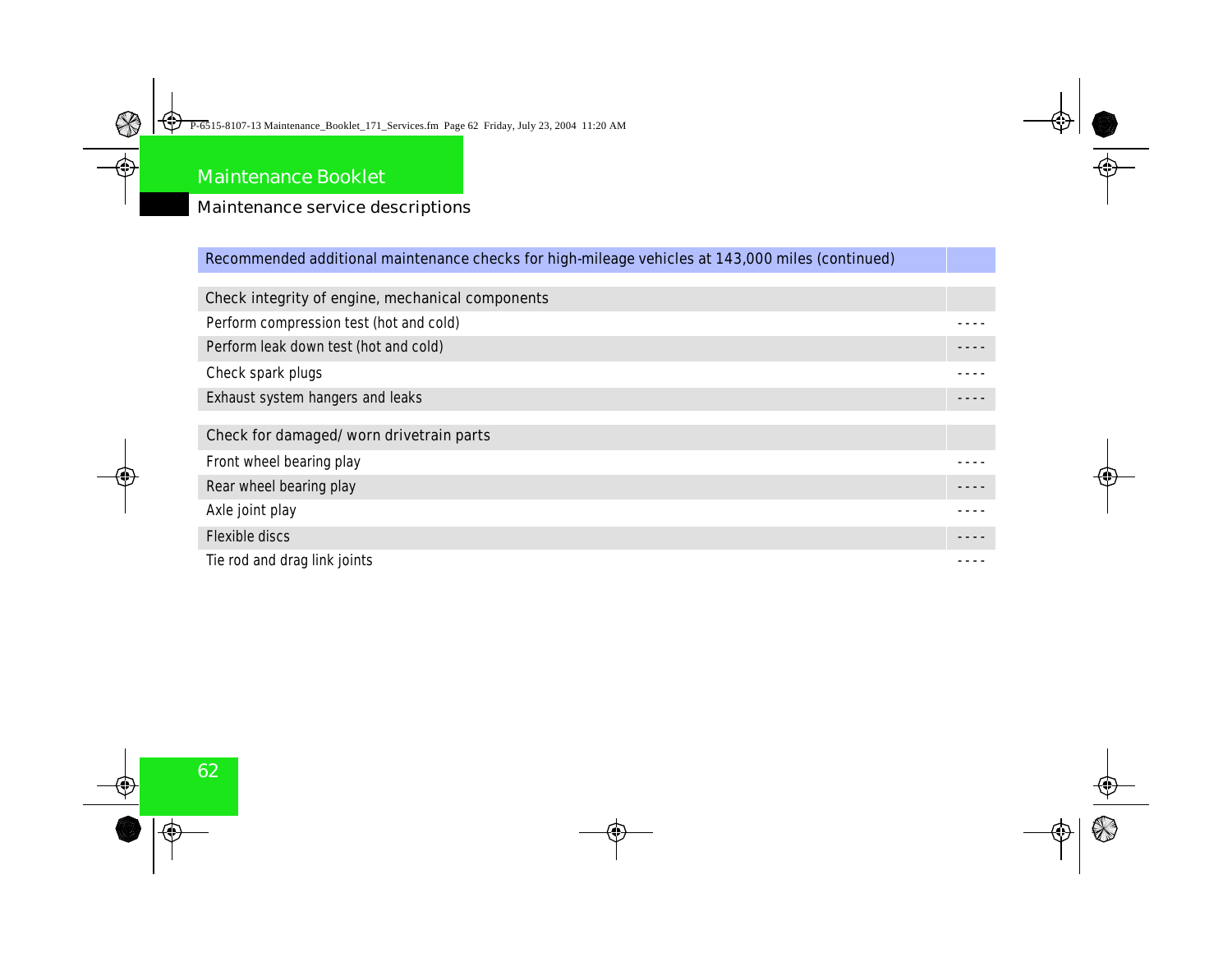Maintenance service descriptions

**Recommended additional maintenance checks for high-mileage vehicles at 143,000 miles (continued)**

**Check for updates performed**

**Recalls and Service Campaigns**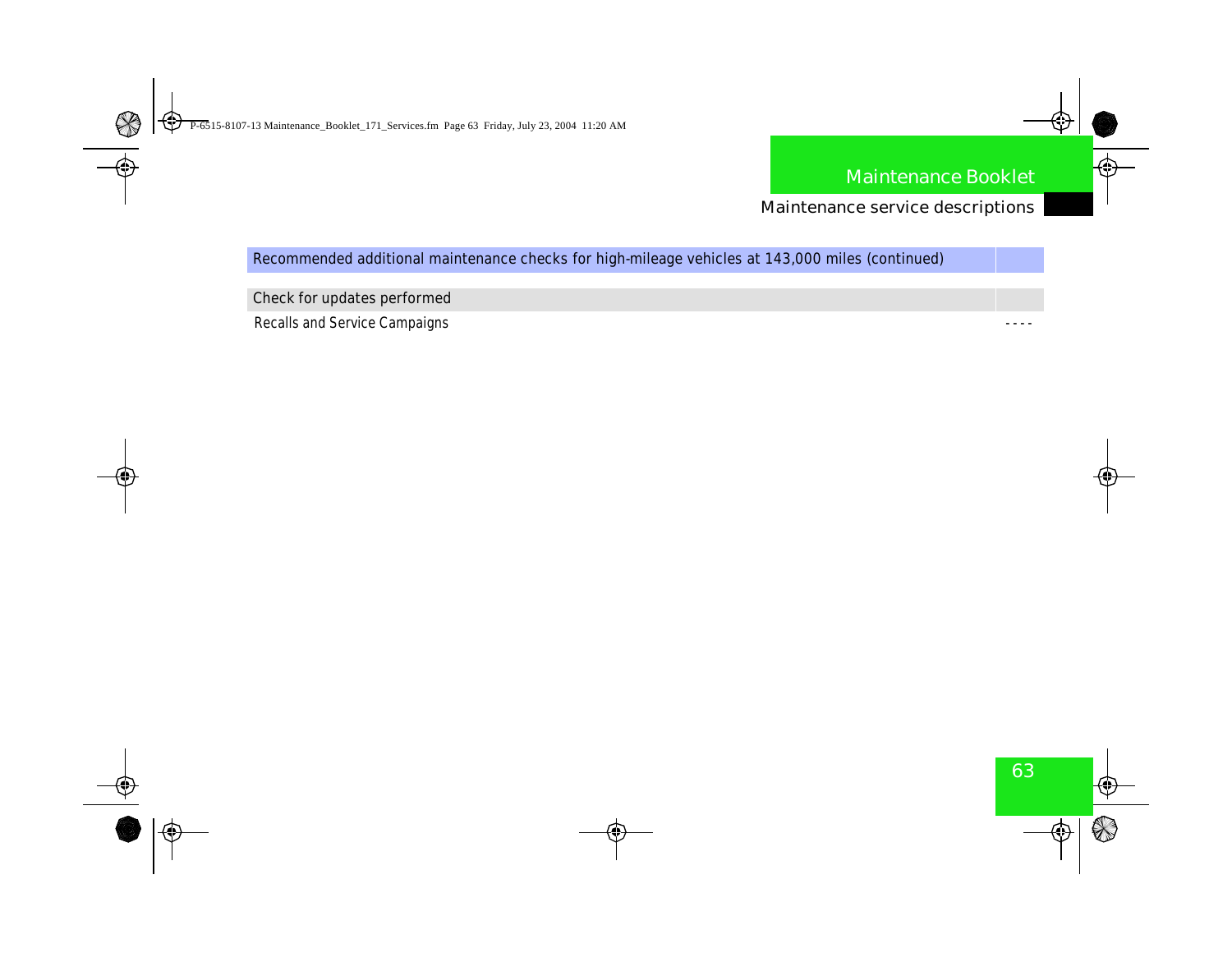### Description of Emission System Maintenance Jobs

The composition of exhaust emissions is influenced not only by the special emission control equipment, but also by various engine components and their adjustments.

Therefore, emission system maintenance must include these engine components. Some maintenance jobs are actually only tests. They are important however, because they allow early detection of discrepancies which can later lead to increased exhaust emissions. It is generally less expensive to have such items adjusted immediately rather than allowing them to contribute to costly repairs. The maintenance intervals have been determined so that the vehicle, under normal conditions, should operate properly between services.

**0101 Engine oil and filter change** Change the engine oil and oil filter every 13,000 miles. If oil consumption should increase, determine the cause and take necessary corrective steps. Do not reset the Maintenance System service indicator if the oil is topped up or changed outside the interval of 13,000 miles.

**0980 Replace air filter element** Under normal dust conditions, replace air filter element approximately every 52,000 miles or 4 years. Clean air filter cover and housing prior to removal of air filter element.

**0780 Replace fuel filter**  Replace the fuel filter approximately every 65,000 miles or 5 years .

**1351 Check engine poly-V-belt condition**

The poly-V-belt is subject to wear and aging. It must be checked for cracks and wear at every service 2. Replace poly-Vbelt if necessary.

**1580 Replace spark plugs** Spark plugs are subject to electrode erosion and must be replaced every 78,000 miles or 5 years, or more frequently as may be required when subject to severe operating conditions.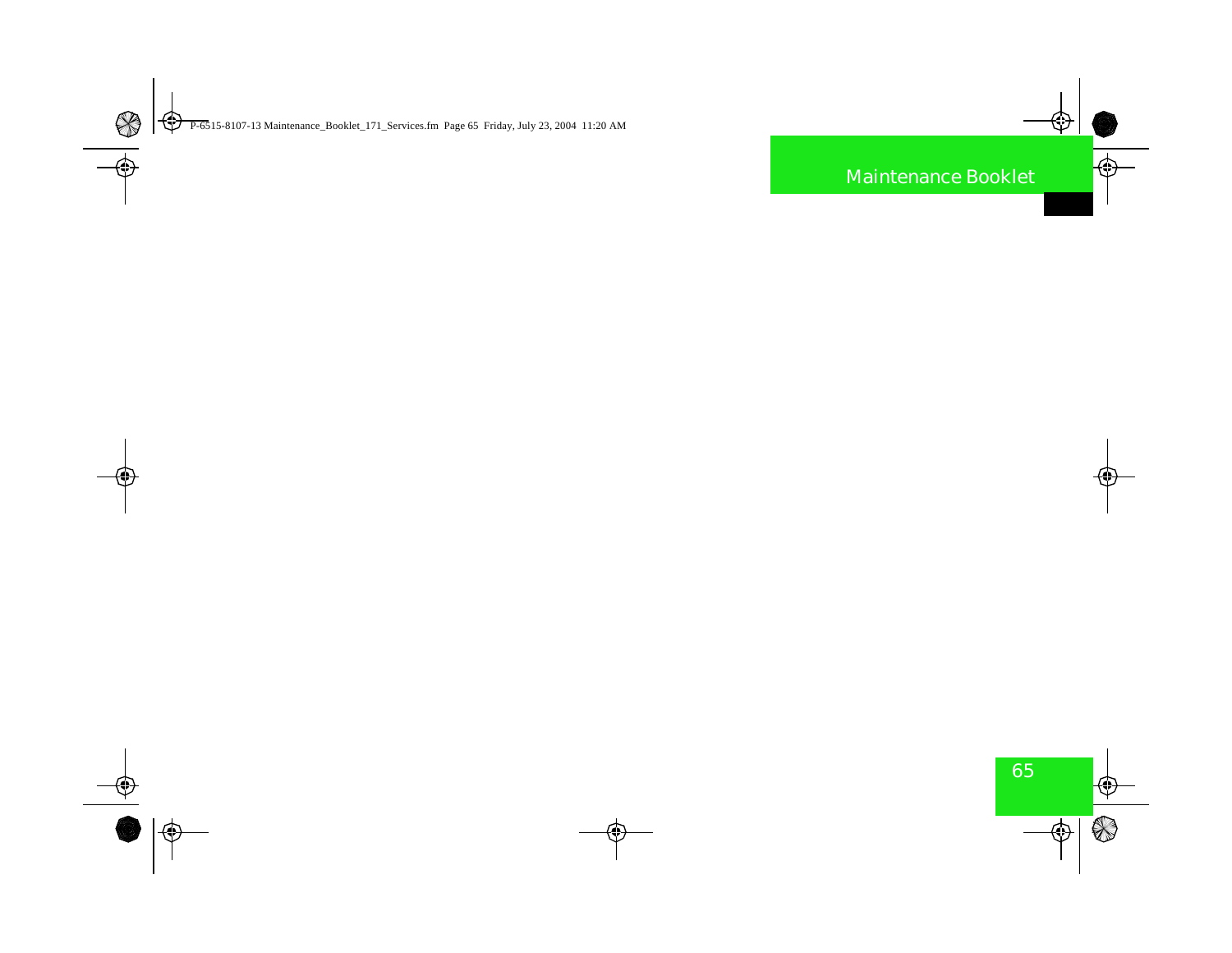Printed in U.S.A. All rights reserved. Reproduction or translation in whole or in part is not permitted without authorization from the publisher.

Editorial status: 07/15/2004

Model: 171 (except AMG)